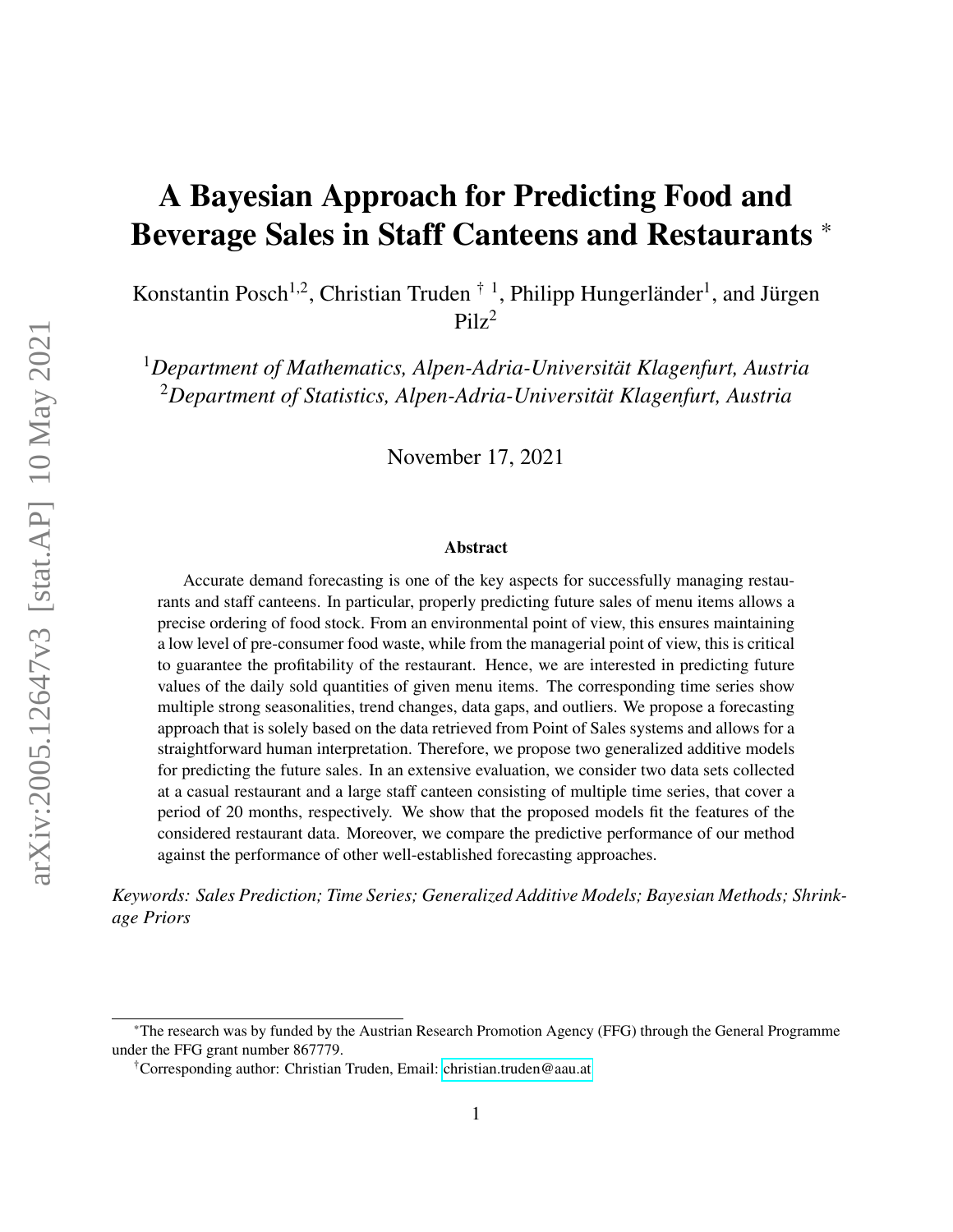# 1 Introduction

The total turnover in the US restaurants sector is projected to reach \$863bn in 2019, contributing to  $4\%$  of the gross domestic product [\[2\]](#page-32-0). Currently, the restaurant industry employs 15.3 million people at one million locations across the United States. At the same time, the industry accounts for 11.4 million tons of food waste that constitutes an estimated value of \$25bn going to waste [\[3\]](#page-32-1) every year.

Food waste is a critical socioeconomic problem considering that  $11.8\%$  of the households in the U.S. suffered from food insecurity in 2018 [\[9\]](#page-33-0). Furthermore, production, transportation, and disposal of unused food significantly impact the environment [\[1,](#page-32-2) [18\]](#page-33-1). On the other hand, food costs represent 28 % to 35 % of sales in restaurants. Hence, reducing food waste can be critical to boost profitability and to reduce the environmental impact of operating a restaurant. Furthermore, also food service contractors face similar challenges when providing meals at staff canteens, hospitals, etc.

Accurate demand forecasting is one of the key aspects for successfully managing restaurants and, from an environmental point of view, maintaining a low level of pre-consumer food waste. In this work, we are interested in predicting future values of the daily sold quantities of a given menu item. Hence, we deal with time series that show multiple strong seasonalities, trend changes, and outliers. Traditionally, judgmental forecasting techniques, based on the managers experience, are applied to estimate future demand at restaurants. However, producing high quality forecasts is a time consuming and challenging task, especially for inexperienced managers. Hence, we aim for a data-driven approach that supports restaurant managers in their decision making.

Nowadays, most restaurants and canteens use *(electronic) Point of Sales* (POS) systems to keep track of all their sales. Clearly, the resulting data inventories are valuable sources for various data science applications such as forecasting future sales numbers of menu items. In general, many industries rely on POS data to predict future demand. However, especially in the retailing sector, it is hard to make beneficial use of these estimates due to complicated supply chains and long lead times. In contrast to that, the restaurant industry is characterized by short lead times when ordering food stock and the absence of a complex supply chain.

Hence, we propose a forecasting approach that requires only POS data, i.e., weather information and special promotions are not considered. Moreover, in order to ensure acceptance of the approach among restaurant managers, the models ability for a straightforward human interpretation is critical.

The remainder of this paper is organized as follows. First, in Section [2,](#page-2-0) we provide a concise problem description. In Section [3,](#page-3-0) we briefly discuss related literature. Then, in Section [4,](#page-4-0) we propose our forecasting approach. In Section [5,](#page-13-0) we evaluate the prediction quality of our approach using real-world data of sales in a restaurant and a canteen. Finally, Section [6](#page-32-3) concludes the paper and outlines future research directions.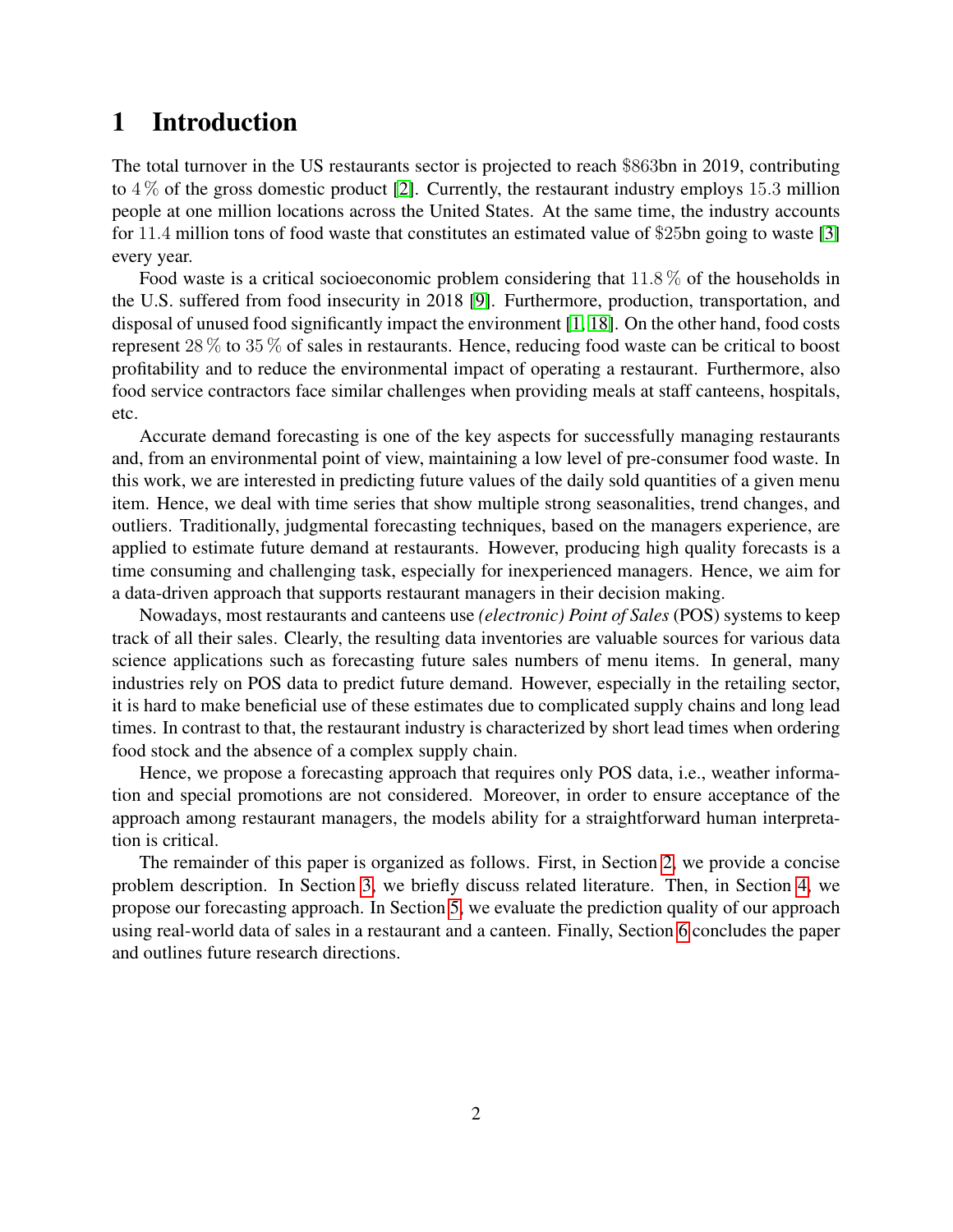# <span id="page-2-0"></span>2 Problem Description

This work is concerned with predicting the daily sold quantities of given menu items. This information, together with the recipes of the items, is essential to effectively manage the ordering of food stock. In our use-case, an *(electronic) Point of Sales* (POS) system is the exclusive data source. Typically, such systems create a new line item for each sold menu item together with a time stamp. This way, large data inventories, consisting of thousands of line items, are created. Each restaurant, let it be a small burger joint or a large company canteen, usually has many different products on its menu. While some products are offered all year long, others are only seasonally available. Moreover, the demand for certain products differs over the year.

Each menu item is usually identified through an unique ID. From the stored records, we can query the accumulated number of sales of the different menu items for each day. Hence, gathering the data required for our forecasting approach causes little to no additional administrative burden. In some cases, it is reasonable to do forecasting for product groups rather than for individual menu items. For example, a canteen may have a daily vegetarian option. Each day a different dish, identified by its own ID, is served.

# <span id="page-2-4"></span>2.1 Assumptions

For now, we assume that the sales of individual menu items are independent of each other. While this assumption is unlikely to be true for all types of restaurants, e.g., some sides go along better with certain main dishes than others, it is a reasonable simplifying assumption.

By design, a POS system only documents sales. The absence of recorded sales of a certain menu item on a given day may be due to several reasons:

- <span id="page-2-2"></span>(i) The restaurant was closed. In this case, there is no recorded sale of any item at all.
- <span id="page-2-3"></span>(ii) The item was not on the menu that day by choice or due to lack of stock.
- <span id="page-2-1"></span>(iii) Nobody wanted to order the product.

Obviously, it makes a difference if a product was not sold due to the fact that nobody wanted to order it [\(iii\)](#page-2-1), or due to the reason that the product was not offered [\(i,](#page-2-2) [ii\)](#page-2-3). To distinguish between these to cases we treat an absence of sales caused by [\(iii\)](#page-2-1) as zero sales and the absence of sales caused by [\(i\)](#page-2-2) or [\(ii\)](#page-2-3) as missing values. Setting the number of sales independently of [\(i\)](#page-2-2), [\(ii\)](#page-2-3), or [\(iii\)](#page-2-1) always equal to zero can lead to inferior model fits, especially if the periods where the restaurant is closed, or does not offer special products, are aperiodic, or do not show a common pattern. For sure, this could be prevented by adding some information regarding why there are no sales to the model. However, this would require to manage and store additional data other than the POS data, which we do not want to presuppose in this work.

We assume that the restaurant was opened for business on a given day if there is at least one recorded sale of any menu item. Usually, data available from a POS system contains no records about when a product was added to and when it was removed from the menu. Therefore, we assume that an item has been removed from the menu if there is no recorded sale for 60 or more days.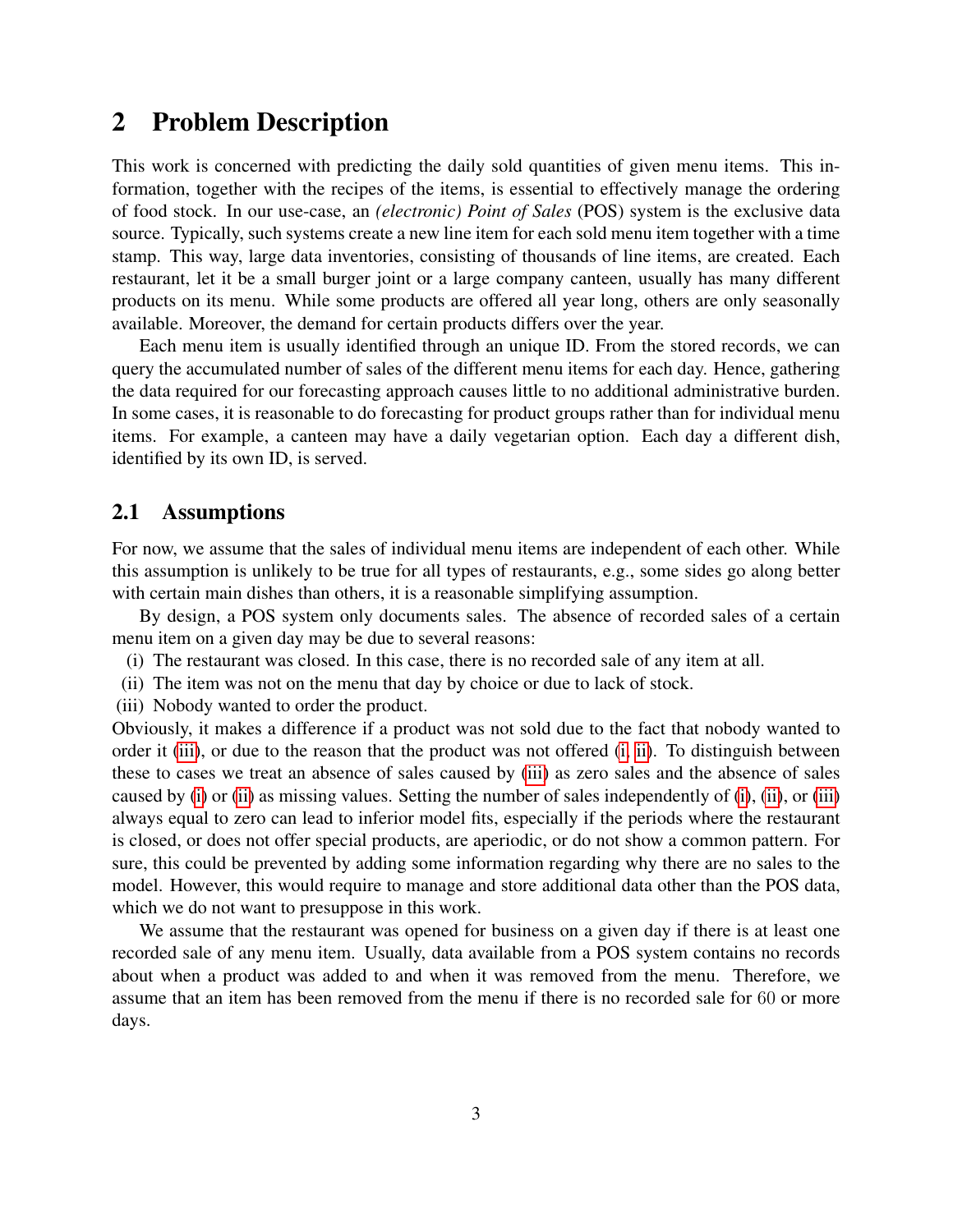# <span id="page-3-0"></span>3 Related Work

In this section, we give a brief overview of related literature. We focus on forecasting approaches used in the restaurant industry as well as on the use of POS data.

A general view of forecasting methods for restaurant sales and customer demand is given in the recent review paper by Lasek et al. [\[29\]](#page-34-0). Ryu and Sanchez [\[37\]](#page-35-0) compare several methods (moving average, multiple regression, exponential smoothing) in order to estimate the daily dinner counts at a university dinning center. In their case, a study shows that multiple regression gives the most accurate predictions. Also, Reynolds et al. [\[35\]](#page-35-1) use multiple regression to predict the annual sales volume of the restaurant industry (and of certain subsegments). Forst [\[13\]](#page-33-2) applies ARIMA and exponential smoothing models to forecast the weekly sales (in USD) at a small campus restaurant. Hu et al. [\[21\]](#page-34-1) use ARIMA methods to predict the customer count at casino buffets. Cranage and Andrew [\[11\]](#page-33-3) use exponential smoothing to predict the monthly sales (in USD) at a restaurant. Bujisic et al. [\[5\]](#page-32-4) analyze the effects of weather factors onto restaurant sales. The paper also contains a review of forecasting approaches for restaurant sales (with and without weather factors). However, the authors point out that most work from the literature is concerned with aggregated forecasts, i.e., only predictions for product categories or weekly sales numbers are given, rather than forecasting sales of individual menu items per day.

Moreover, Tanizaki et al. [\[41\]](#page-35-2) propose to use machine learning techniques in order to forecast the daily number of customers at restaurants. Their predictions are based on POS data that is enriched with external data, e.g., weather information and event data. Similarly, Kaneko and Yada [\[26\]](#page-34-2) present a deep learning approach to construct a prediction model for the sales at supermarkets using POS data.

So far, this short review shows that existing work in the literature is mostly concerned with predicting aggregated numbers rather than the sale of individual items. Moreover, it reveals that using POS data is common practice in many industries. However, our review exposes a gap in the existing literature as, to the best of our knowledge, there exists no work concerned with predicting sales of individual menu items at restaurants (based on POS data).

Hence, we extend our review onto prediction approaches dealing with data showing similar features than ours. The problem considered in this work is clearly a time series prediction problem. Its most dominant characteristics are: multiple strong seasonalities, trend changes, data gaps, and outliers. Thus, the application of classical time series models such as ARIMA models or exponential smoothing [\[20\]](#page-34-3) is of limited use. These models can only account for one seasonality and, moreover, require missing data points to be interpolated. In principle, multiple seasonality patterns can be dealt with in exponential smoothing, see e.g., Gould et al. [\[16\]](#page-33-4). However, most available ARIMA or exponential smoothing implementations, e.g., [\[23,](#page-34-4) [22\]](#page-34-5), do not include such features.

Therefore, Taylor and Letham [\[42\]](#page-36-0) present a *decomposable time series model* that is similar to a generalized additive model [\[17\]](#page-33-5). It consists of three main components: trend, seasonality, and holidays. The model is designed in such a way that it allows for a straightforward human interpretation for each parameter allowing an analyst to adjust the model if necessary. The approach is concerned with time series having features such as multiple strong seasonalities, trend changes, outliers, and holiday effects. As a motivating example they use a time series describing the number of events that are created on Facebook every day. However, this number is quite large in compar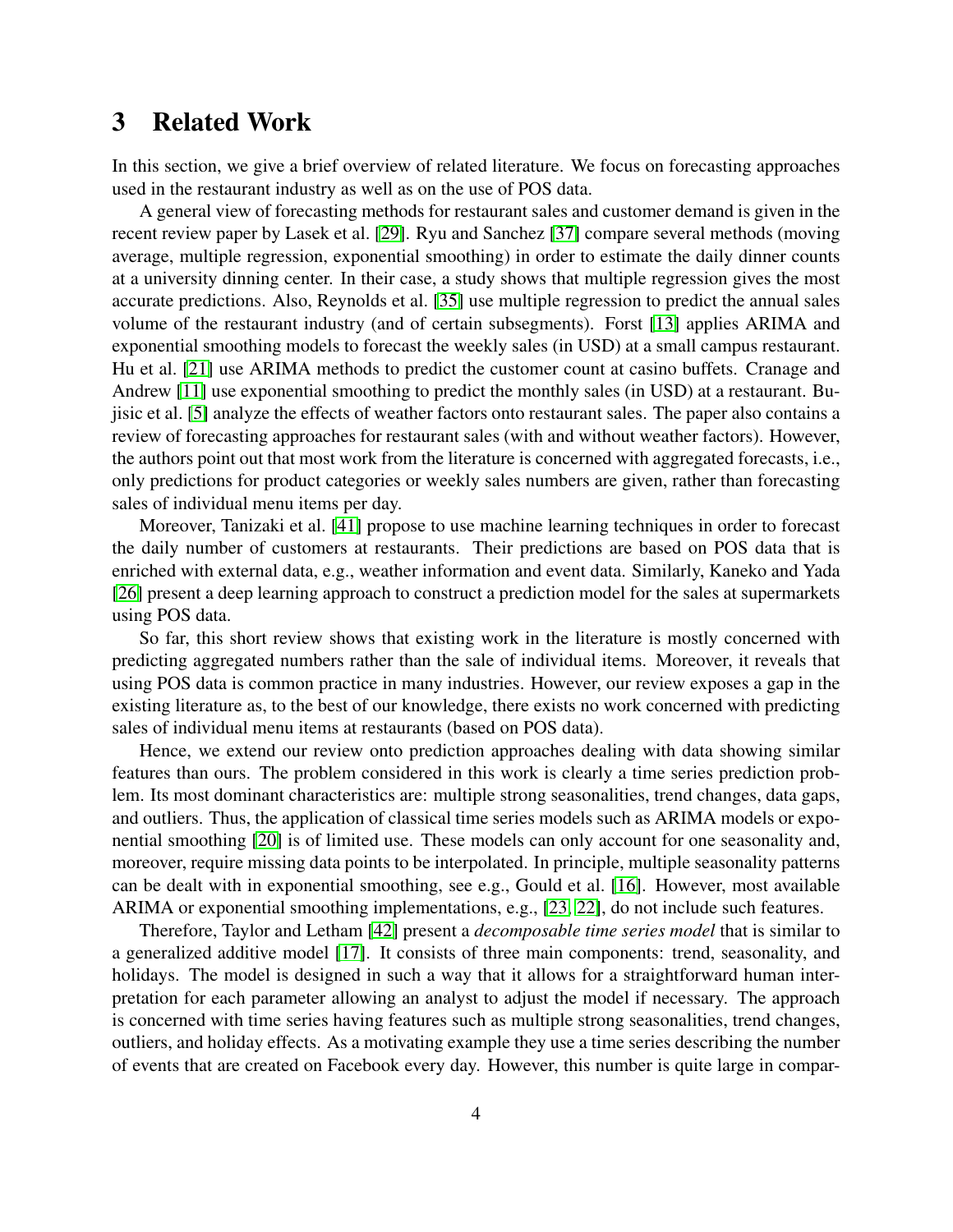ison to the daily sales in restaurants and canteens. Thus, for Facebook's example it is valid to assign a normal distribution to the target variable. However, this might be inferior in our use case, since small target values are quite common. Note that the normal distribution  $\mathcal{N}(\lambda, \lambda)$  has a shape similar to the Poisson distribution  $Poisson(\lambda)$  for large  $\lambda$ . In contrast to the normal distribution, the Poisson distribution is a classical distribution for count data.

# <span id="page-4-0"></span>4 Methodology

In this section, we propose two Bayesian *generalized additive models* (GAMs) for demand prediction. The first one assumes a normally distributed target (also called response)  $y$ , the second one assumes that the response y follows a negative binomial distribution. Both models include a trend function  $q(t)$  and a seasonality function  $s(t)$ . Sparsity inducing priors [\[33,](#page-35-3) [7\]](#page-33-6) are assigned to the parameters of  $g(t)$  and  $s(t)$ . This allows for a good model regularization, selection of significant trend changes or influential seasonal effects, and, finally, enhanced model interpretability.

Considering that restaurants and canteens commonly offer many different menu items and that new data is recorded on a daily basis, multiple models have to be trained on a frequent basis. For this reason, the training process should require only little computation time. Additionally, the inference should take place automatically without the drawback that a human analyst has to investigate the convergence of the procedure. Therefore, we consider the application of full Bayesian inference as inappropriate and focus on the comparatively easy to obtain mode of the posterior, the so-called *maximum a posteriori* (MAP) estimate, instead.

# 4.1 Generalized Additive Models

A generalized additive model writes as

$$
g(\mathbb{E}(y)) = \beta_0 + \beta_1 x_1 + \ldots + \beta_k x_k + f_1(z_1) + \ldots + f_q(z_q),
$$

where y denotes the target variable corresponding to some exponential family distribution,  $x_1, \ldots$ ,  $x_k, z_1, \ldots, x_k \in \mathbb{R}$  denote the predictors (also called covariates), g denotes a link function (bijective and twice differentiable), and  $f_1, \ldots, f_q$  denote some smooth functions. Typically, the functions  $f_i$  are defined as weighted sums of basis functions, i.e.,  $f_i = \sum_{k=1}^{K_i} \gamma_{ik} B_{ik}(z_i)$ . Sparsity inducing priors can be used to perform variable selection within the set  $\{x_1, \ldots, x_k\}$  and, further, appropriate priors can be used to control the smoothness of the functions  $f_1, \ldots, f_q$ .

### <span id="page-4-1"></span>4.2 Trend Function

To model the trend of a time series, i.e., a series of data points ordered in time, we use a polynomial spline g of degree *l*, see Fahrmeir et al. [\[12\]](#page-33-7).

A mapping  $q : [a, b] \to \mathbb{R}$  is called *polynomial spline of degree* (order)  $l > 0$  with knot points at  $k_1 < \ldots < k_m$ ,  $(a < k_1, k_m < b)$ , if

1. g is a polynomial of degree l on each of the intervals  $[a, k_1), [k_1, k_2), \ldots, [k_m, b)$ , and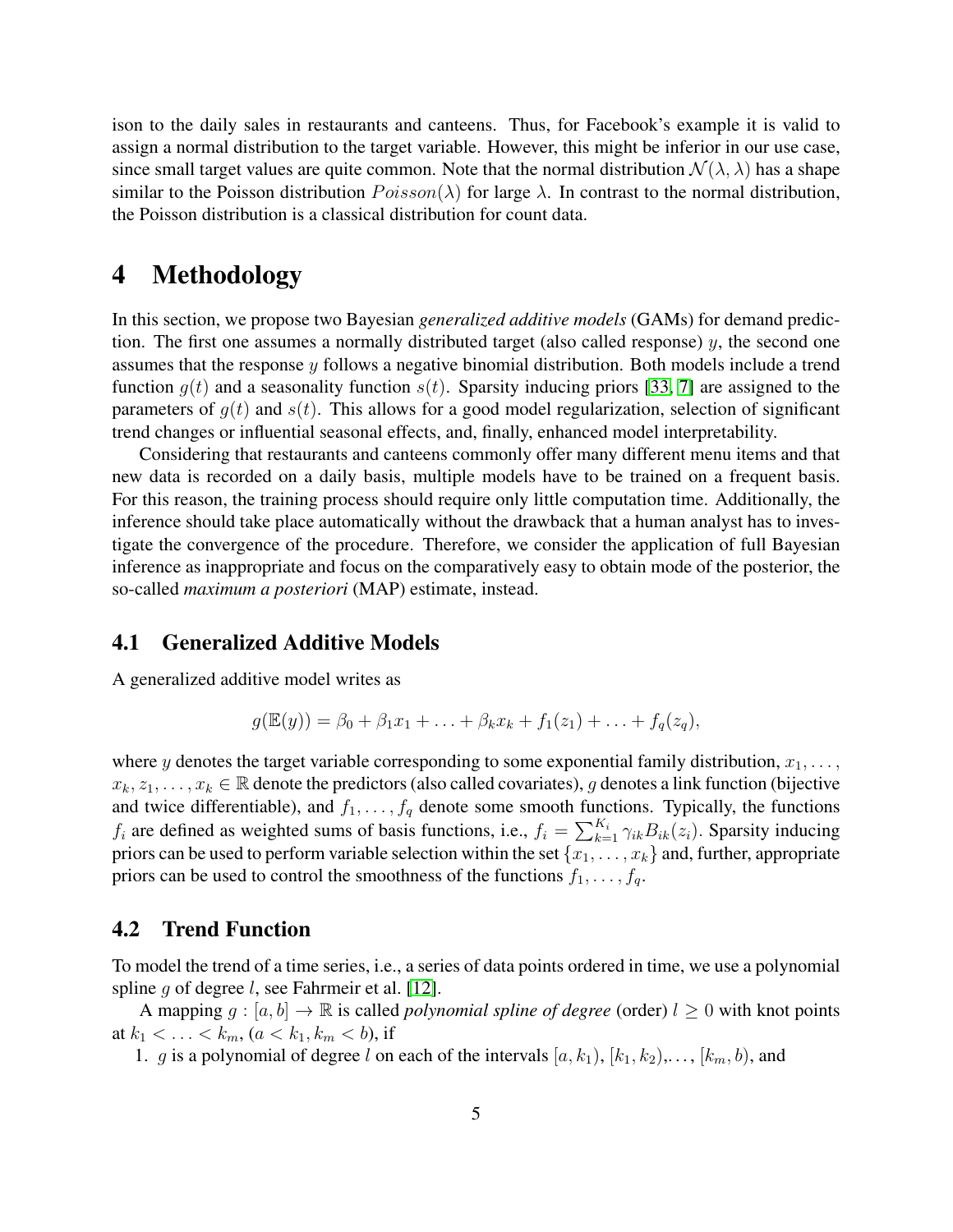2. g is  $l - 1$  times continuously differentiable provided that  $l > 0$ .

Let  $S_l^k$  denote the set of all *l*-th order splines with knots given by  $k_1 < \ldots < k_m$ . Equipped with the operations of adding two functions and taking real multiples  $S_l^k$  is a real vector space. One can show that each element of  $S_l^k$  can be uniquely written as linear combination of the  $d = l + m + 1$ functions

$$
B_1(t) = 1, B_2(t) = t, \dots, B_{l+1}(t) = t^l,
$$
  
\n
$$
B_{(l+2)}(t) = (t - k_1)^l_+, \dots, B_{(l+m+1)}(t) = (t - k_m)^l_+,
$$

where

$$
(t-k_j)_+^l = \begin{cases} (t-k_j)^l, & t \ge k_j, \\ 0, & \text{else.} \end{cases}
$$

For this reason, the functions  $B_1, \ldots, B_d$  build a basis B of the spline space  $S_l^k$ . B is called the *truncated power series basis* (TP-basis). The TP-basis allows for a simple interpretation of the trend model

$$
g(t) = \sum_{j=1}^{d} \gamma_j B_j(t)
$$
  
=  $\gamma_1 + \gamma_2 t + \dots + \gamma_{l+1} t^l + \gamma_{l+2} (t - k_1)^l_+ + \dots + \gamma_{l+m+1} (t - k_m)^l_+.$  (1)

The trend model g consists of a global polynomial of degree l which changes at each knot  $k_j$ . The amount of change at a given knot point  $k_j$  is determined by the absolute value of the corresponding coefficient  $\gamma_{l+j+1}$ . Thus, the knots of the polynomial spline are interpreted as (possible) change points in the trend.

As a consequence, the assignment of a sparsity inducing prior to the trend coefficients  $\gamma_1, \gamma_2, \ldots,$  $\gamma_d$  would allow for an identification of truly significant trend changes. This increases the interpretability of the model and also regularizes the trend function.

According to domain experts, for most menu items the trend (regarding the number of sales) is quite constant over long periods, while significant changes appear only occasionally. Hence, we decide to specify a knot point every  $k$ -th day between the first and the last date with observations. Assuming that the trend may change on a weekly basis, a possible value for k could be  $k = 7$ . However, for restaurants that observe only slight changes once in a while also larger values for  $k$ are useful in order to reduce the size of the resulting model. Consequently, we choose  $k = 30$  in our experimental evaluation, see Section [5.4.3.](#page-18-0)

#### <span id="page-5-0"></span>4.2.1 Prior for the Trend

In this section, we propose two different priors for the trend model. The first one is mainly inspired by the Bayesian Lasso [\[33\]](#page-35-3). Here, we assign independent Laplace priors to the coefficients of the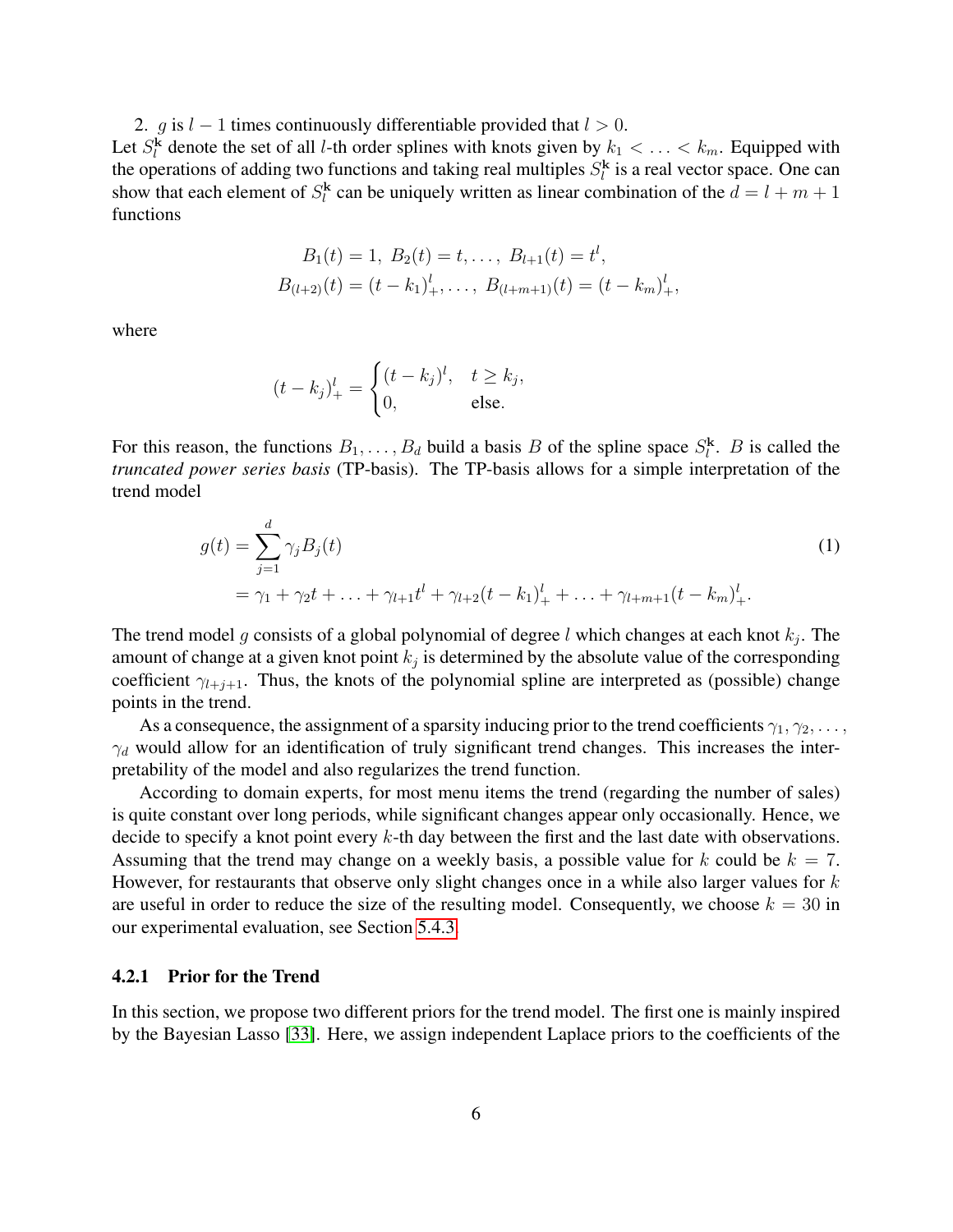trend model which do not belong to the global polynomial. In case that  $y$  is assumed to be normally distributed with given variance  $\sigma^2$  the priors read as

$$
\gamma_{l+2}|\sigma^2,\ldots,\gamma_d|\sigma^2 \underset{i.i.d.}{\sim} Laplace\left(0,\frac{\sqrt{\sigma^2}}{\tau_1}\right).
$$
 (2)

The conditioning on  $\sigma^2$  is important, because it guarantees a unimodal full posterior [\[33\]](#page-35-3). Similarly, in case of a negative binomial response  $y$  the priors are given by

<span id="page-6-0"></span>
$$
\gamma_{l+2}, \ldots, \gamma_d \underset{i.i.d.}{\sim} Laplace\left(0, \frac{1}{\tau_1}\right). \tag{3}
$$

Assigning Laplace priors to coefficients  $\gamma_{l+2}, \ldots, \gamma_d$  results in a sparse MAP estimate of these parameters. The amount of sparsity is controlled by the tuning parameter  $\tau_1$ . As a consequence, true change points can be automatically detected while wrongly proposed ones are ignored. Moreover, as in Bayesian ridge regression we assign independent normal priors to the coefficients  $\gamma_2, \ldots, \gamma_{l+1}$ :

<span id="page-6-2"></span><span id="page-6-1"></span>
$$
\gamma_2, \ldots, \gamma_{l+1} \underset{i.i.d.}{\sim} \mathcal{N}(0, \tau_3^2). \tag{4}
$$

Thus, in the MAP estimate each of these coefficients is shrunken towards zero according to its importance in a matter of regularization. Finally, the improper and non-informative prior  $p(\gamma_1) \propto 1$ is assigned to the intercept of the trend function.

Besides the usage of Laplace and normal priors we also propose to assign the horseshoe prior, see Carvalho et al. [\[7\]](#page-33-6), to all the coefficients of the trend function except of the intercept. In case of a Gaussian target variable the prior reads as (see [\[31\]](#page-35-4)):

$$
\gamma_j | \lambda_j, \tau, \sigma^2 \sim \mathcal{N}(0, \lambda_j^2 \tau^2 \sigma^2),
$$
  

$$
\lambda_j \sim C^+(0, 1),
$$
  

$$
\tau \sim C^+(0, 1),
$$

where  $C^+$  denotes the half-Cauchy distribution and  $j \in \{2, \ldots, d\}$ . If a negative binomial response is assumed,  $\sigma^2$  has to be removed from above specification. The horseshoe prior is a shrinkage prior which enforces a global scale  $\tau$  on the one hand and, on the other hand, allows for individual adaptions  $\lambda_2, \ldots, \lambda_d$  of the degree of overall shrinkage.

The possibility to use individual shrinkage strengths sometimes is an advantage of the horseshoe prior over the Bayesian Lasso, where the shrinkage effect is uniform across all coefficients. We notice that for some menu items the trend of the corresponding time series changes drastically within a short period of time. In this case uniform shrinkage either leads to an over-shrinkage of heavy changes, or to an under-shrinkage of insignificant changes. However, it turned out that a model using the horseshoe prior requires a very good initialization of the respective optimization routine, in order for the procedure to converge towards a useful MAP-estimate. Since we could not identify an automatic approach to find such an initialization, we recommend to use the Bayesian Lasso prior as standard approach, and let an expert apply the horseshoe prior if necessary.

Taking into account that the application of the horseshoe prior leads to problems in terms of automation we have not considered other similarly sophisticated priors [\[36,](#page-35-5) [4\]](#page-32-5) for now. However, this is subject to future work.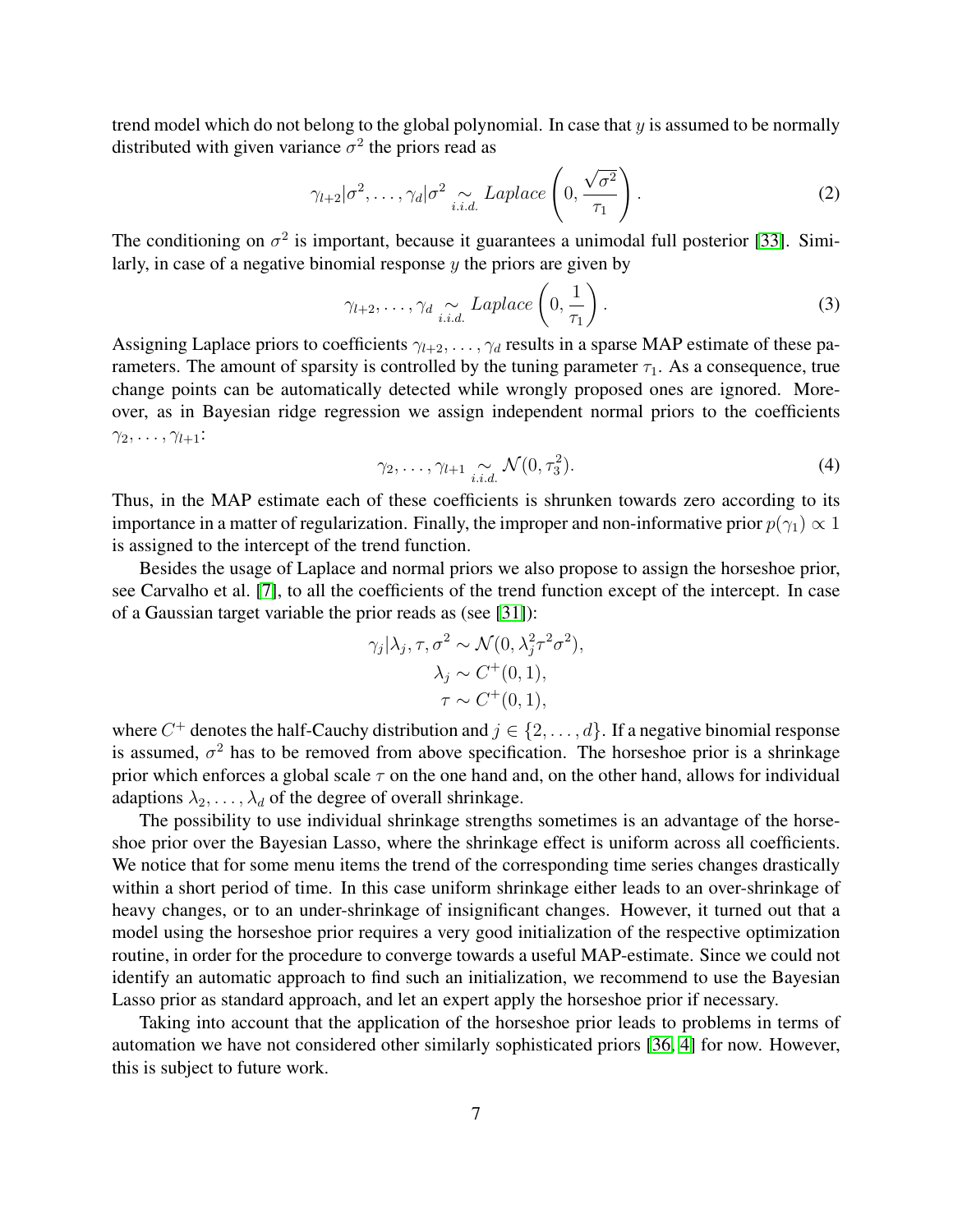#### 4.2.2 Dates

Obviously, the trend model requires the time  $t$  to be given as numeric values. Hence, we use a function  $\delta$  : {*dates*}  $\rightarrow \mathbb{R}$  that maps all possible dates (time points, days) to real numbers. We assume that observations are available at the dates  $t_1 < \ldots < t_n$ . Further, let  $N \ge n$  denote the number of days that lie in the interval  $[t_1, t_n]$ . Then,  $\delta$  maps  $t_1$  to zero and each other date t to the number of days that  $t_1$  differs from t divided by N. Finally,  $\delta(t_1), \ldots, \delta(t_n)$  are elements of the interval  $[0, 1)$ .

## <span id="page-7-0"></span>4.3 Seasonality Function

The seasonality function  $s(t)$  is used to model periodic changes of the daily sold quantities  $y_t$ . In order to take account of the seasonal effects *day of week*, *day of month*, and *month of year* diverse dummy variables (taking only the values 0 and 1 in order indicate the presence of a given season) are introduced. Let  $\mathbf{x} = (x_1, \dots, x_s)^\mathsf{T}$  denote the vector consisting of all dummy variables corresponding to the considered seasonal effects. The seasonality function is then given by

$$
s(t) = \beta_1 x_1(t) + \ldots + \beta_s x_s(t) = \boldsymbol{\beta}^\mathsf{T} \mathbf{x}(t).
$$

### <span id="page-7-1"></span>4.3.1 Prior for the Seasonality

Inspired by the Bayesian Lasso [\[33\]](#page-35-3), we assign independent Laplace priors to the coefficients of the seasonality model. For a normally distributed target  $y$ , the priors are specified as

$$
\beta_1|\sigma^2,\ldots,\beta_s|\sigma^2 \underset{i.i.d.}{\sim} Laplace\left(0,\frac{\sqrt{\sigma^2}}{\tau_2}\right),
$$

and for a negative binomial target the priors read as

$$
\beta_1, \ldots, \beta_s \underset{i.i.d.}{\sim} Laplace\left(0, \frac{1}{\tau_2}\right).
$$

The sparsity of the parameter's MAP estimate induced by the Laplace priors enables an automatic selection of influential seasonal effects. We do not consider the usage of the horseshoe prior [\[7\]](#page-33-6) for the seasonal model. As already mentioned in Section [4.2.1,](#page-5-0) this prior results in a more complicated model optimization. Since we discovered empirically that the Bayesian Lasso prior performs quite well for the seasonal model it appears unnecessary to accept the additional complexity.

#### 4.3.2 Deciding the Granularity of the Seasonality Model

Let the number of days with observations be denoted by n. Clearly, the size of the number  $n$ influences the usefulness of modeling diverse seasonal effects. Hence, we apply the following strategy:

- n < 30: model only the effect of *day of week*,
- $30 \le n \le 120$ : additionally model the effect of *month of year*,
- n >= 120: model all seasonal effects (*day of week*, *day of month*, and *month of year*).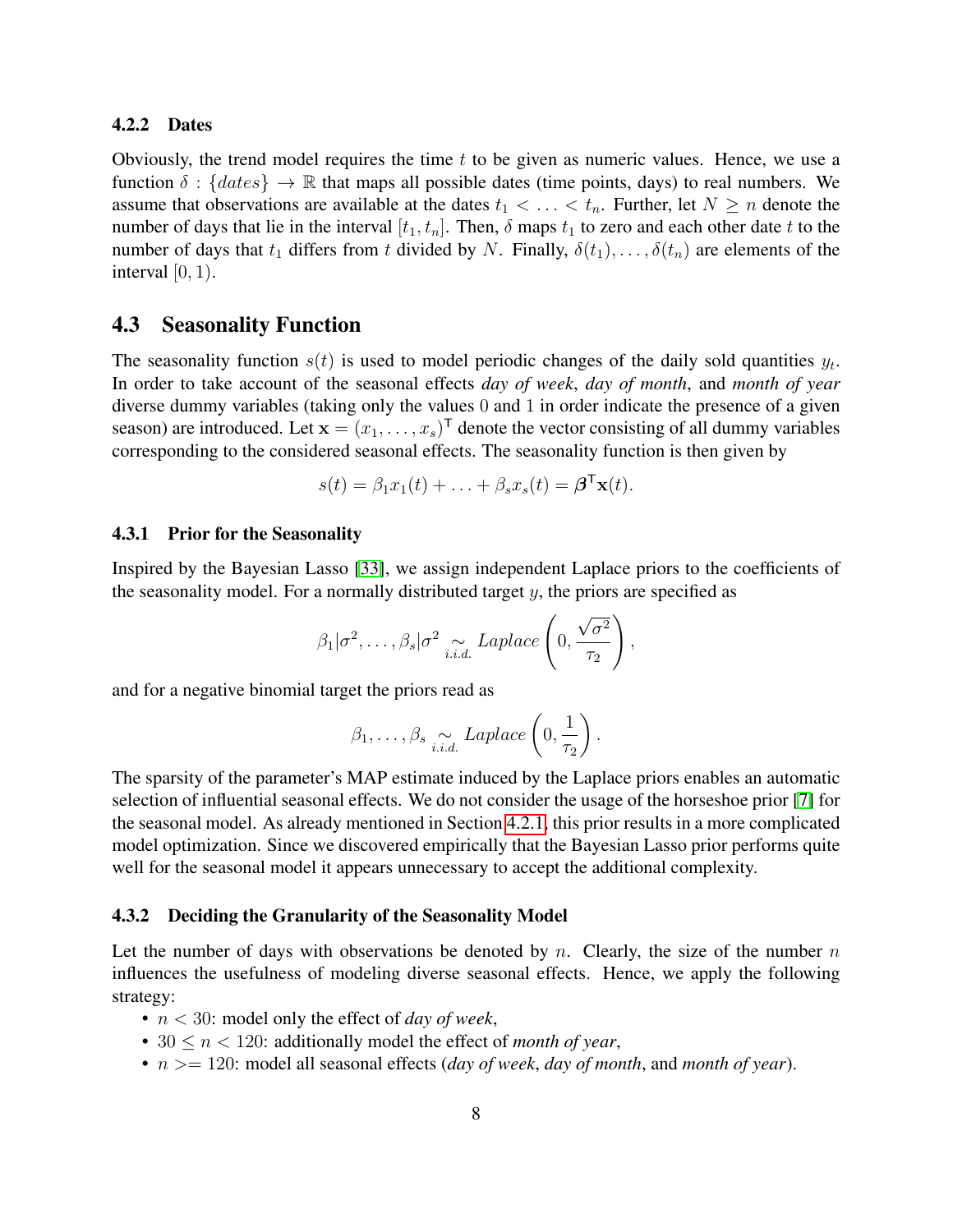# 4.4 Prediction Models

As already mentioned at the beginning of Section [4,](#page-4-0) we propose two Bayesian GAMs for predicting the daily sold quantities of certain menu items in restaurants and canteens. Both models include a trend function  $q(\delta(t))$  (see Section [4.2\)](#page-4-1) and a seasonality function  $s(t)$  (see Section [4.3\)](#page-7-0).

#### 4.4.1 Normal Model

In the so-called normal model, the daily sold quantity at time  $t$ , denoted by  $y_t$ , is modeled as

<span id="page-8-1"></span><span id="page-8-0"></span>
$$
y_t = g(\delta(t)) + s(t) + \varepsilon_t,\tag{5}
$$

where  $\varepsilon_t$  denote noise terms that are assumed to be i.i.d. according to  $\mathcal{N}(0, \sigma^2)$ . Additionally, the non-informative and scale-invariant prior  $p(\sigma^2) \propto \frac{1}{\sigma^2}$  $\frac{1}{\sigma^2}$  is assigned to the unknown error variance. Suggestions for priors used to regularize  $g(\delta(t))$  and  $s(t)$  are described in Section [4.2.1](#page-5-0) and Section [4.3.1.](#page-7-1) Assume that we have observations at the time points  $t_1 < \ldots < t_n$ , then Equation [\(5\)](#page-8-0) translates to

<span id="page-8-2"></span>
$$
\mathbf{y}|\boldsymbol{\beta},\boldsymbol{\gamma},\sigma^2 \sim \mathcal{N}(\mathbf{X}\boldsymbol{\beta}+\mathbf{Z}\boldsymbol{\gamma},\sigma^2\mathbf{I}),\tag{6}
$$

with

<span id="page-8-3"></span>
$$
\mathbf{X} = \begin{pmatrix} x_1(t_1) & x_2(t_1) & \cdots & x_s(t_1) \\ \vdots & \vdots & & \vdots \\ x_1(t_n) & x_2(t_n) & \cdots & x_s(t_n) \end{pmatrix}, \tag{7}
$$

according to Section [4.3](#page-7-0) and

$$
\mathbf{Z} = \begin{pmatrix} 1 & \delta(t_1) & \cdots & \delta(t_1)^l & (\delta(t_1) - \delta(k_1))_{+}^l & \cdots & (\delta(t_1) - \delta(k_m))_{+}^l \\ \vdots & \vdots & & \vdots & & \vdots \\ 1 & \delta(t_n) & \cdots & \delta(t_n)^l & (\delta(t_n) - \delta(k_1))_{+}^l & \cdots & (\delta(t_n) - \delta(k_m))_{+}^l \end{pmatrix},
$$
(8)

according to Section [4.2.](#page-4-1)

#### <span id="page-8-4"></span>4.4.2 Negative Binomial Model

As can be seen in Equation [\(6\)](#page-8-1), the assumption of additive and normally distributed noise directly implies that the target  $y$  also follows a normal distribution. In our use-case this assumption cannot be satisfied since the target is a non-negative integer. Indeed, this can even lead to predicting negative values, in case that the trend is a monotonically decreasing function. More appropriate distributions for the target variable are the Poisson distribution and the negative binomial distribution, which are both well-established distributions for regression with count data.

Nevertheless, it should be mentioned, that, for large  $\lambda$ , the normal distribution  $\mathcal{N}(\lambda, \lambda)$  is a good approximation of the Poisson distribution  $Poisson(\lambda)$  due to the central limit theorem. However, the mean number of daily sold quantities can be quite small for some menu items in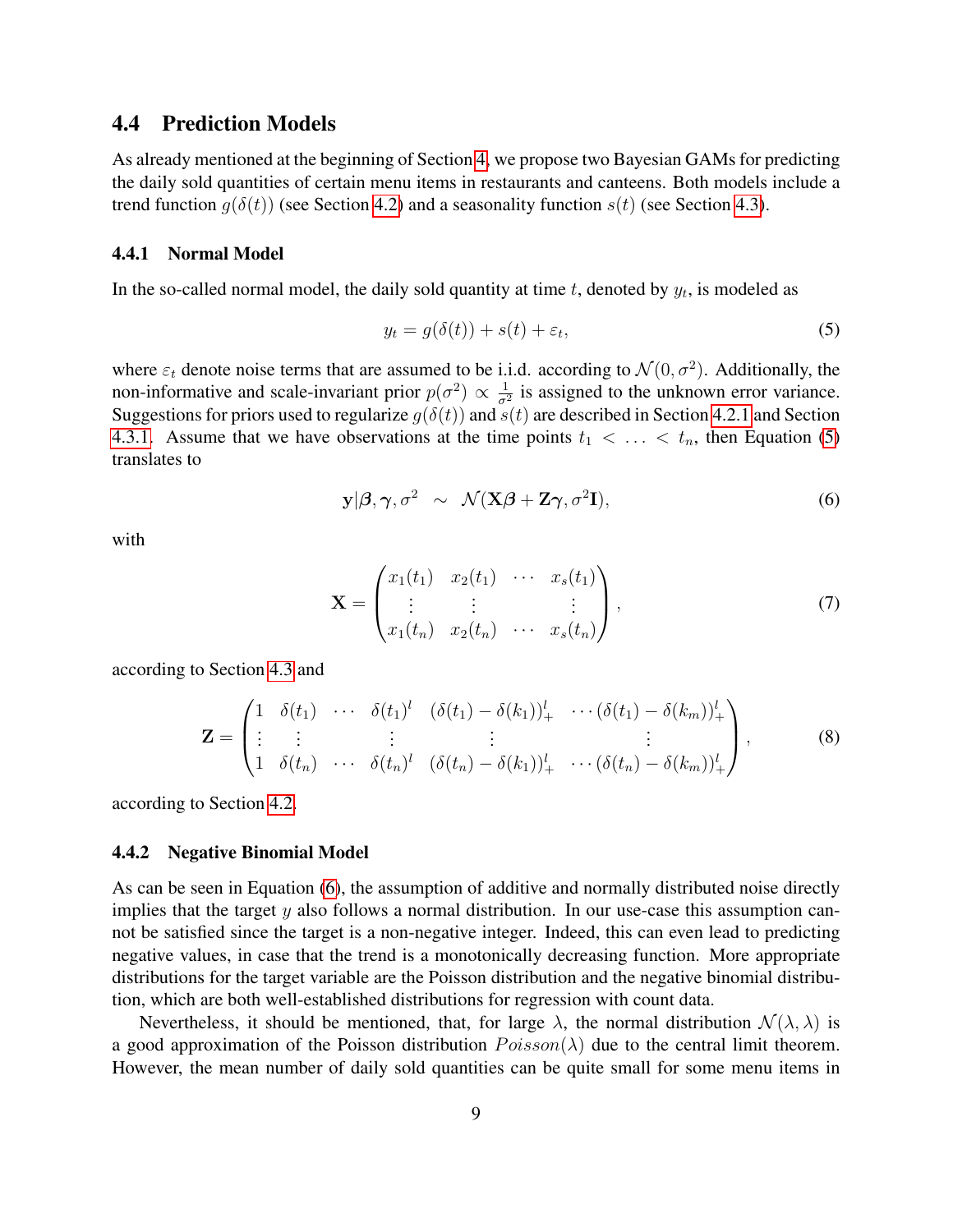restaurants and staff canteens. Thus, we decide to model the target y, additionally to the normal distribution, also with a negative binomial distribution. This distribution can be considered as an extension of the Poisson distribution that also allows for over-dispersion. The mean and the variance of  $y$  are given by

$$
\mathbb{E}(y) = \mu,
$$
  
 
$$
\text{Var}(y) = \mu + \mu^2/\phi,
$$

where  $\mu, \phi \in \mathbb{R}^+$  denote the parameters of the distribution.

Although, the negative binomial distribution does not allow for under-dispersion, we do not consider this limitation as a major drawback. Under-dispersed data is rather unlikely in practical applications [\[19\]](#page-34-6). Domain experts have confirmed this statement with regards to the application considered in this work. In other applications, where under-dispersion is common, the Conway–Maxwell–Poisson-distribution [\[10\]](#page-33-8) is a notable alternative to the negative binomial distribution. This distribution allows for both under-dispersed and over-dispersed data, but at the price of significantly increased model complexity.

In the so-called negative binomial model the quantity  $y_t$  sold on day t is modeled as

$$
y_t | \beta, \gamma, a \sim NegBinom \left( \mu_t = \exp(g(\delta(t)) + s(t)), \phi = \frac{1}{a^2} \right),
$$
 (9)

with  $a > 0$ . Using the exponential function exp() as response function ensures that the expected demand  $\mu_t$  always stays positive, no matter how the estimates of  $q(\delta(t))$  and  $s(t)$  look like. Another side effect of this response functions is that the seasonal component acts in a multiplicative way on the trend,  $\mu_t = \exp(g(\delta(t))) \exp(s(t))$ . As recommended by Gelman [\[14\]](#page-33-9) we assign a standard half-normal prior  $\mathcal{N}^+(0,1)$  to  $a=\frac{1}{\sqrt{2}}$ φ :

<span id="page-9-1"></span><span id="page-9-0"></span>
$$
a \sim \mathcal{N}^+(0,1). \tag{10}
$$

Note that by assigning the prior  $\mathcal{N}^+(0, 1)$  directly to  $\phi$ , most of the prior mass would be on models with a large amount of over-dispersion. In case of limited over-dispersion, this can lead to a conflict between prior and data.

Assuming that observations are available at the time points  $t_1 < \ldots < t_n$  model [\(9\)](#page-9-0) translates to

$$
\mathbf{y}|\boldsymbol{\beta}, \boldsymbol{\gamma}, a \sim \prod_{i=1}^{n} \text{NegBinom}\left(\exp\left\{\mathbf{X}[i, :] \boldsymbol{\beta} + \mathbf{Z}[i, :] \boldsymbol{\gamma}\right\}, \frac{1}{a^2}\right),\tag{11}
$$

where  $y = (y_{t_1}, \dots, y_{t_n})^{\mathsf{T}}$ ,  $\mathbf{X}[i, :]$  denotes the *i*-th row of matrix X defined via [\(7\)](#page-8-2), and  $\mathbf{Z}[i, :]$ denotes the *i*-th row of matrix  $\bf{Z}$  defined via [\(8\)](#page-8-3).

## 4.5 Choice of the Tuning Parameters

The priors proposed for the seasonality function  $s(t)$  (see Section [4.3.1\)](#page-7-1) depend on a hyperparameter  $\tau_2$ . Further, in case that the priors [\(2\)](#page-6-0) – [\(4\)](#page-6-1) are used for the trend  $g(\delta(t))$ , they depend on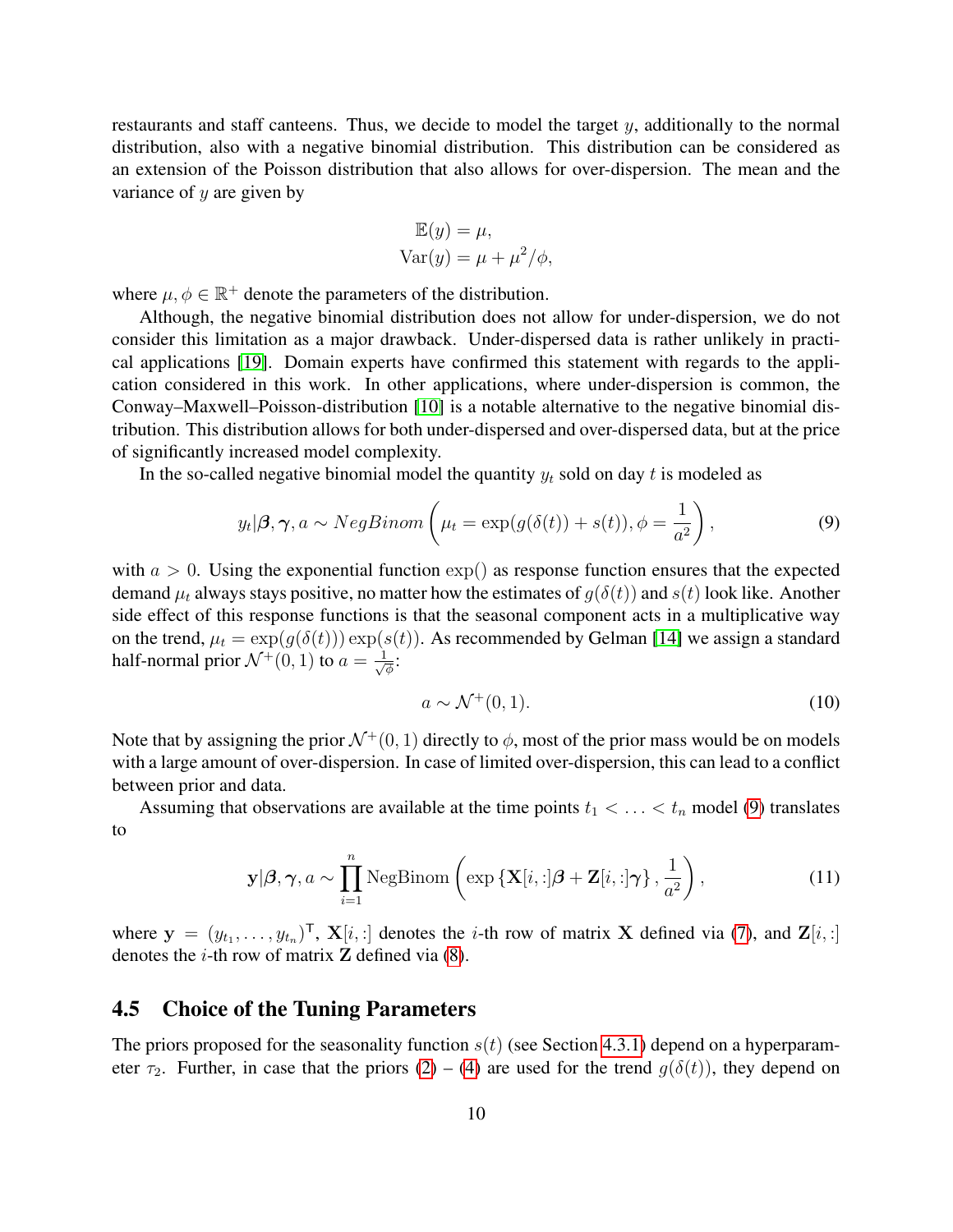hyperparameters denoted by  $\tau_1$  and  $\tau_3$ . These parameters can be considered as tuning parameters that control the amount of sparsity/regularization in the estimates of  $g(\delta(t))$  and  $s(t)$ . Thus, a good specification of  $\tau_1, \tau_2$ , and  $\tau_3$  is essential for the model performance. Bad choices could either allow for too much flexibility within a given model (inclusion of too many seasonal effects, a trend function that nearly interpolates the data, etc.) and, thus, result in overfitting, or do not allow for enough flexibility such that some significant effects are ignored.

In principle, there exist three approaches to specify the hyperparameters  $\tau_1, \tau_2, \tau_3$ :

- The first one is to determine standard settings that perform quite well on average.
- Another possibility is to determine useful settings via cross-validation. While, in general, the prediction quality of the resulting model is better than for the standard settings, the process itself is computationally expensive.
- The third option would be to specify hyper-priors for the tuning parameters.

In this work, we focus on the first two approaches and defer the last one to future work.

#### <span id="page-10-0"></span>4.5.1 Standard Settings

Certainly, good specifications of the tuning parameters differ from data set to data set, i.e., in the context of this work from menu item to menu item. Nevertheless, it is useful to have a fixed specification of them which works quite well on average. For this purpose, we have tested diverse possible specifications of these parameters with several data sets of representative menu items. The following specifications led to the best results:

<span id="page-10-1"></span>
$$
\tau_1 = 5, \qquad \tau_2 = 6, \qquad \tau_3 = \begin{cases} 0.001, & \text{if } n < 120, \\ 0.01, & \text{if } 120 \le n < 350, \\ 0.5, & \text{else.} \end{cases} \tag{12}
$$

#### 4.5.2 Cross-Validation

Cross-validation allows for an automatic identification of good and individual tuning parameter specifications for each data set. Applying cross-validation on a given data set means that the data set is partitioned into multiple train/test splits. On each of these splits the considered model is trained and tested with different specifications of its tuning parameters. Finally, the specification which on average goes along with the best predictions (according to some pre-defined quality measure) is selected. To take account of temporal dependencies, we consider an expanding window approach for defining the train/test splits. The approach is outlined in Figure [1.](#page-11-0) Looking at the figure the amount of training data is gradually reduced while the amount of test data is kept constant.

# <span id="page-10-2"></span>4.5.3 Overall Strategy

We recommend to use the standard settings proposed in Section [4.5.1,](#page-10-0) and perform a crossvalidation only for the most important menu items if the model performance is insufficient. The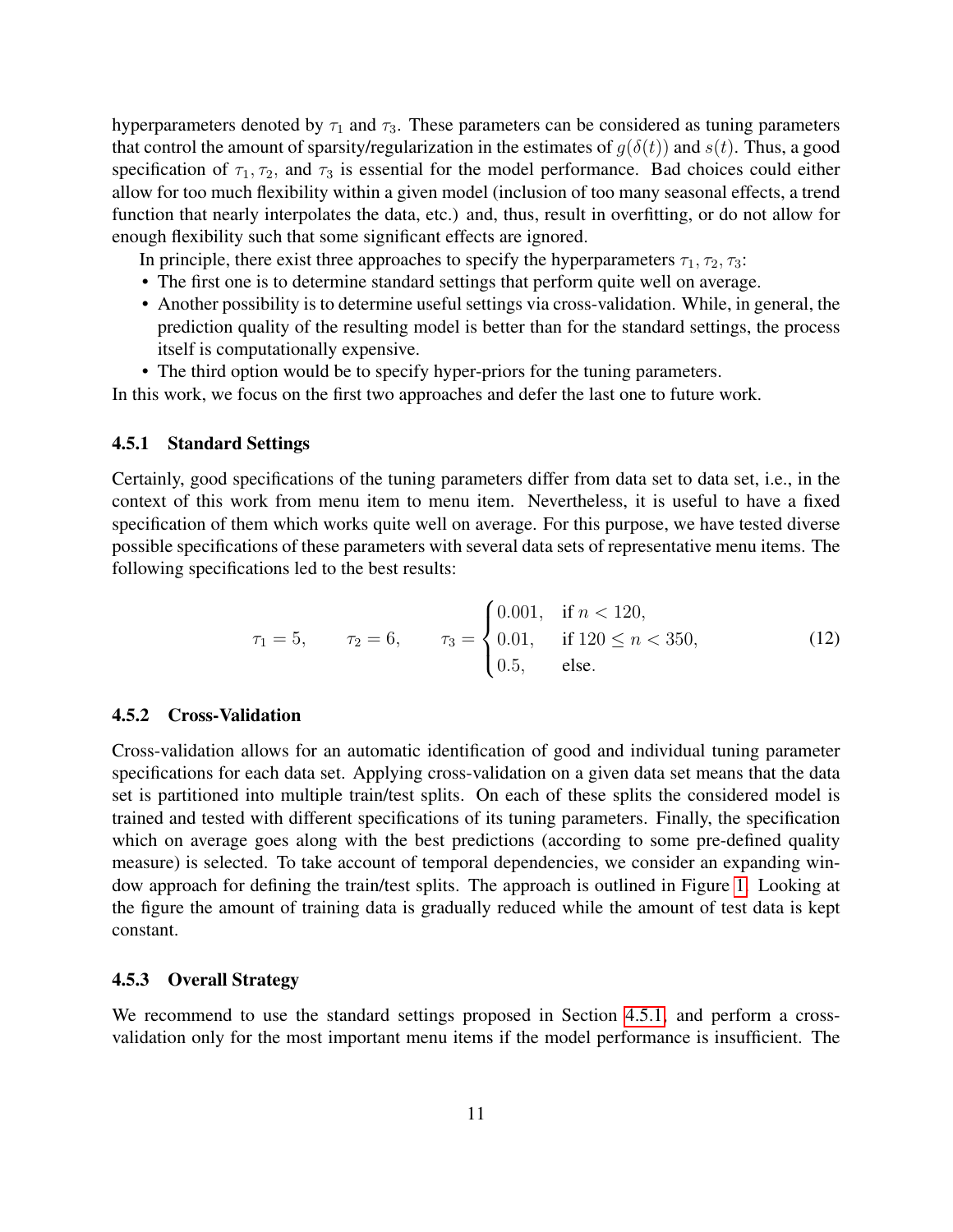<span id="page-11-0"></span>

Figure 1: Illustration of the cross-validation approach. The data is assumed to be ordered temporarily.

restriction to the standard settings should not be considered too critical, since we discovered empirically that they perform quite well.

In case that cross-validation is applied to specify  $\tau_1, \tau_2, \tau_3$ , we perform the process step by step for each single tuning parameter. Optimizing all three tuning parameters at once would require the training of substantially more models and is therefore considered as computationally too expensive. Within the step-wise procedure at first the parameter  $\tau_3$  (responsible for the global trend) is optimized, then the parameter  $\tau_1$  (responsible for trend changes) and, finally, the parameter  $\tau_2$ (responsible for seasonal effects). Parameters that are not currently optimized are either fixed with the standard settings provided in [\(12\)](#page-10-1), or, if available, with the already optimized values.

Finally, it should be mentioned that the quality criterion used inside the cross-validation is the *mean absolute deviation* (MAD) between the predicted values and the corresponding true ones.

# 4.6 Prediction & Prediction Uncertainty

Assume that  $y_t$  has to be predicted for  $t \in \{t_1^*, \ldots, t_p^*\}$  with  $t_1^* < \ldots < t_p^*$  and, further, assume that observations are available at the time points  $t_1 < \ldots < t_n$  with  $t_1 \leq t_1^*$ . Let  $\hat{\beta}, \hat{\gamma}, \hat{\sigma}$ , and  $\hat{a}$  denote  $MAD$  estimates corresponding either to the pormal model (6) or to the peoptive binomial model MAP estimates corresponding either to the normal model [\(6\)](#page-8-1) or to the negative binomial model [\(11\)](#page-9-1). Additionally, treat the estimates as if they were the true values. Then the expected value

<span id="page-11-1"></span>
$$
\boldsymbol{\mu}^* = \mathbb{E}(\mathbf{y}^* = (y_{t_1^*}, \dots, y_{t_p^*})^{\top} | \hat{\boldsymbol{\beta}}, \hat{\boldsymbol{\gamma}}),
$$
  
\n
$$
= \begin{cases} \mathbf{X}^* \hat{\boldsymbol{\beta}} + \mathbf{Z}^* \hat{\boldsymbol{\gamma}}, & \text{normal model,} \\ \exp(\mathbf{X}^* \hat{\boldsymbol{\beta}} + \mathbf{Z}^* \hat{\boldsymbol{\gamma}}), & \text{negative binomial model,} \end{cases}
$$
(13)

can be used for prediction. Note that the exponential function in Equation [\(13\)](#page-11-1) is taken componentwise and, moreover, that  $X^*$  and  $Z^*$  are defined analogously to X and Z (Equations [\(7\)](#page-8-2) and [\(8\)](#page-8-3)), by replacing  $t_1, \ldots, t_n$  with  $t_1^*, \ldots, t_p^*$ .

Besides predicting a posteriori reasonable values for  $y^*$ , providing some uncertainty information regarding the forecasts is essential for planning food stock orderings. Especially, intervals that contain the  $y_{t_i^*}$   $(i = 1, \ldots, p)$  with a pre-defined probability are of particular interest. Then, dependent on the importance of the availability of a given menu item, the manager can decide to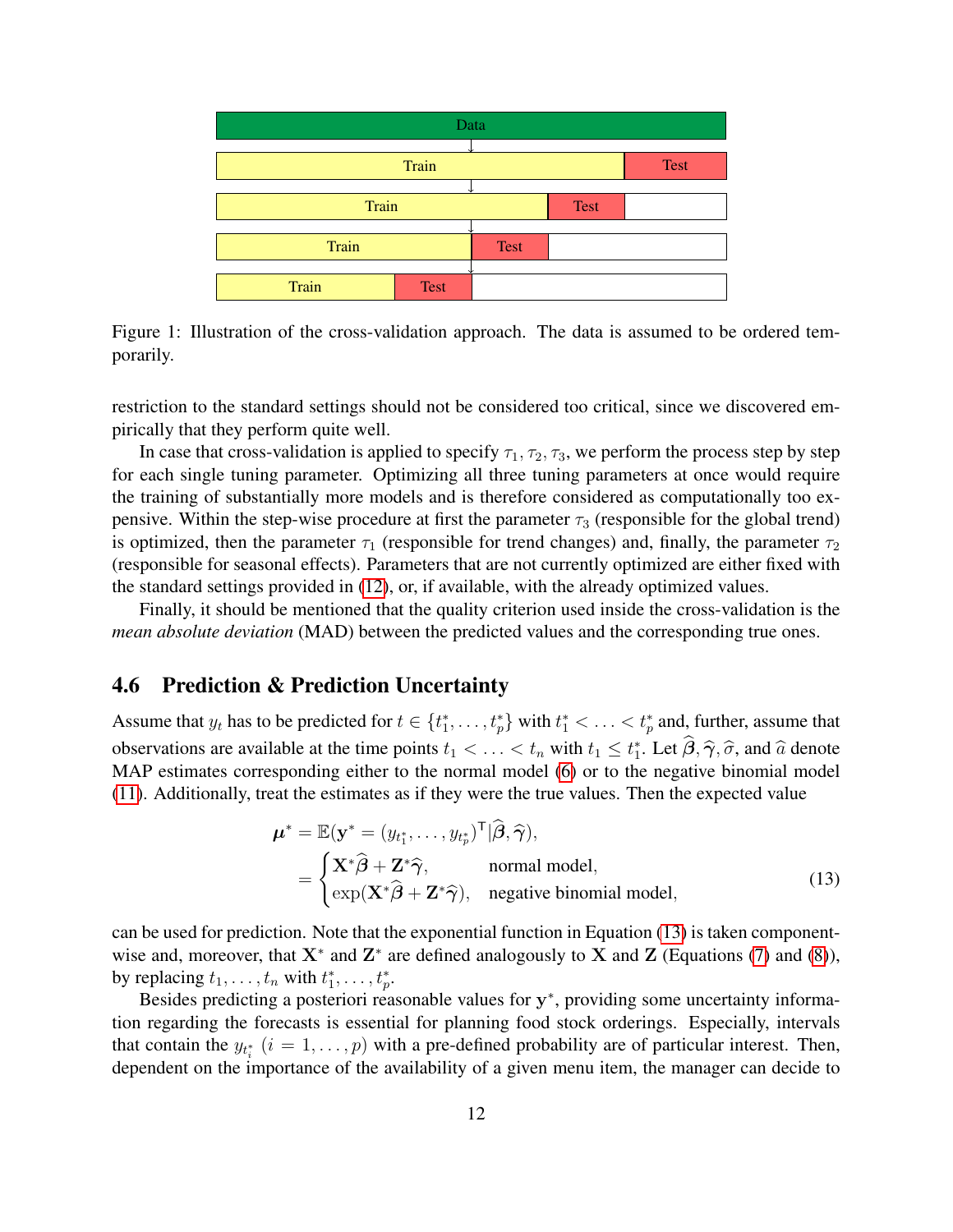go along with the prediction  $\mu_i^* = \mathbb{E}(y_{t_i^*}|\widehat{\beta}, \widehat{\gamma})$ , or adjust her or his orders closer to the upper or<br>lower interval boundary. Becall (Section 4.2 and Section 4.2.1) that the trend is assumed to be lower interval boundary. Recall (Section [4.2](#page-4-1) and Section [4.2.1\)](#page-5-0) that the trend is assumed to be constant most of the times but changes occasionally. To model this assumption, the trend function  $g(\delta(t))$  includes a knot every k-th day between the first and the last date with observations. Additionally, sparsity inducing priors are assigned to the coefficients  $\gamma_{l+2}, \ldots, \gamma_d$  which represent the trend changes at the knot points  $k_1, \ldots, k_m$ . The restriction of merely specifying knots in the observed time period, implies that the trend stays constant in unobserved periods, i.e., in the future. However, in case that prediction uncertainty information is required, possible future trend changes must be considered. Hence, we extend the trend function to

$$
g^*(\delta(t)) = \gamma_1 + \gamma_2 \delta(t) + \ldots + \gamma_{l+1} \delta(t)^l + \gamma_{l+2} (\delta(t) - \delta(k_1))_+^l + \ldots + \gamma_d (\delta(t) - \delta(k_m))_+^l + \gamma_{d+1} (\delta(t) - \delta(k_{m+1}))_+^l + \ldots + \gamma_{d+r} (\delta(t) - \delta(k_{m+r}))_+^l,
$$
\n(14)

where  $k_{m+1}, \ldots, k_{m+r}$  denote additionally introduced knot points. The additional knots extend the approach of specifying a knot point every  $k$ -th day within the observed period to the time interval  $[t_1, t_p^*] \cup [t_1, t_n]$ . In case that  $t_p^* - k_m < k$  the expansion  $g^*$  is equal to the original trend function g. Additionally, it is assumed that the coefficients  $\gamma_{d+1}, \ldots, \gamma_{d+r}$  are i.i.d. zero mean Laplace distributed:

<span id="page-12-0"></span>
$$
\gamma_{d+1}, \dots, \gamma_{d+r} \underset{i.i.d.}{\sim} Laplace(0, b). \tag{15}
$$

Assuming that the scale of future trend changes is determined by the scale of the historically observed changes  $\hat{\gamma}_{l+2}, \ldots, \hat{\gamma}_d$  the parameter b is estimated as

<span id="page-12-2"></span><span id="page-12-1"></span>
$$
\hat{b} = \frac{1}{m} \sum_{i=1}^{m} |\hat{\gamma}_{l+i+1}|.
$$
\n(16)

Note that given i.i.d. samples  $x_1, \ldots, x_N$  from a zero mean Laplace distribution with scale parameter b, the mean of the absolute values of the  $x_i$  is the maximum likelihood estimator of b. Since the estimates  $\beta$ ,  $\hat{\gamma}$ ,  $\hat{\sigma}$ , and  $\hat{a}$  are treated as if they were the true values,  $(1 - \alpha)$  prediction intervals for the  $y_{t_i^*}$   $(i = 1, \ldots, p)$  can be computed as follows:

- 1. Expand the trend function to  $g^*$ , see Equation [\(14\)](#page-12-0).
- 2. By replacing  $t_1, \ldots, t_n$  with  $t_1^*, \ldots, t_p^*$ :
	- (a) Determine the model matrix  $X^*$  analogous to the computation of X (Equation [\(7\)](#page-8-2)).
	- (b) Determine the model matrix  $Z^{**}$  analogous to the computation of Z. Note that that now  $g^*$  is used to model the trend and not g.
- 3. If  $g^*$  differs from g, sample from  $\gamma^* = (\gamma_{d+1}, \dots, \gamma_{d+r})^\top$  according to the Equations [\(15\)](#page-12-1) and [\(16\)](#page-12-2). Let the samples be denoted by  $\tilde{\gamma}^* = (\tilde{\gamma}_{d+1}, \dots, \tilde{\gamma}_{d+r})^{\mathsf{T}}$ .
- 4. Draw a sample from the conditional distribution of  $y^* = (y_{t_1^*}, \dots, y_{t_p^*})^T$  conditioned on  $\tilde{\gamma}^*$ . The distribution is given by:

$$
\mathbf{y}^*|\tilde{\boldsymbol{\gamma}}^* \sim \begin{cases} \mathcal{N}(\mathbf{X}^*\widehat{\boldsymbol{\beta}} + \mathbf{Z}^{**}(\widehat{\boldsymbol{\gamma}}^{\mathsf{T}}, \tilde{\boldsymbol{\gamma}}^{*\mathsf{T}})^{\mathsf{T}}, \widehat{\sigma}^2 \mathbf{I}), & \text{normal}, \\ \prod\limits_{i=1}^p \text{NegBinom}\left(\exp\left\{\mathbf{X}^*[i, :] \widehat{\boldsymbol{\beta}} + \mathbf{Z}^{**}[i, :] (\widehat{\boldsymbol{\gamma}}^{\mathsf{T}}, \tilde{\boldsymbol{\gamma}}^{*\mathsf{T}})^{\mathsf{T}}\right\}, \frac{1}{\widehat{a}^2}\right), & \text{neg. bin.} \end{cases}
$$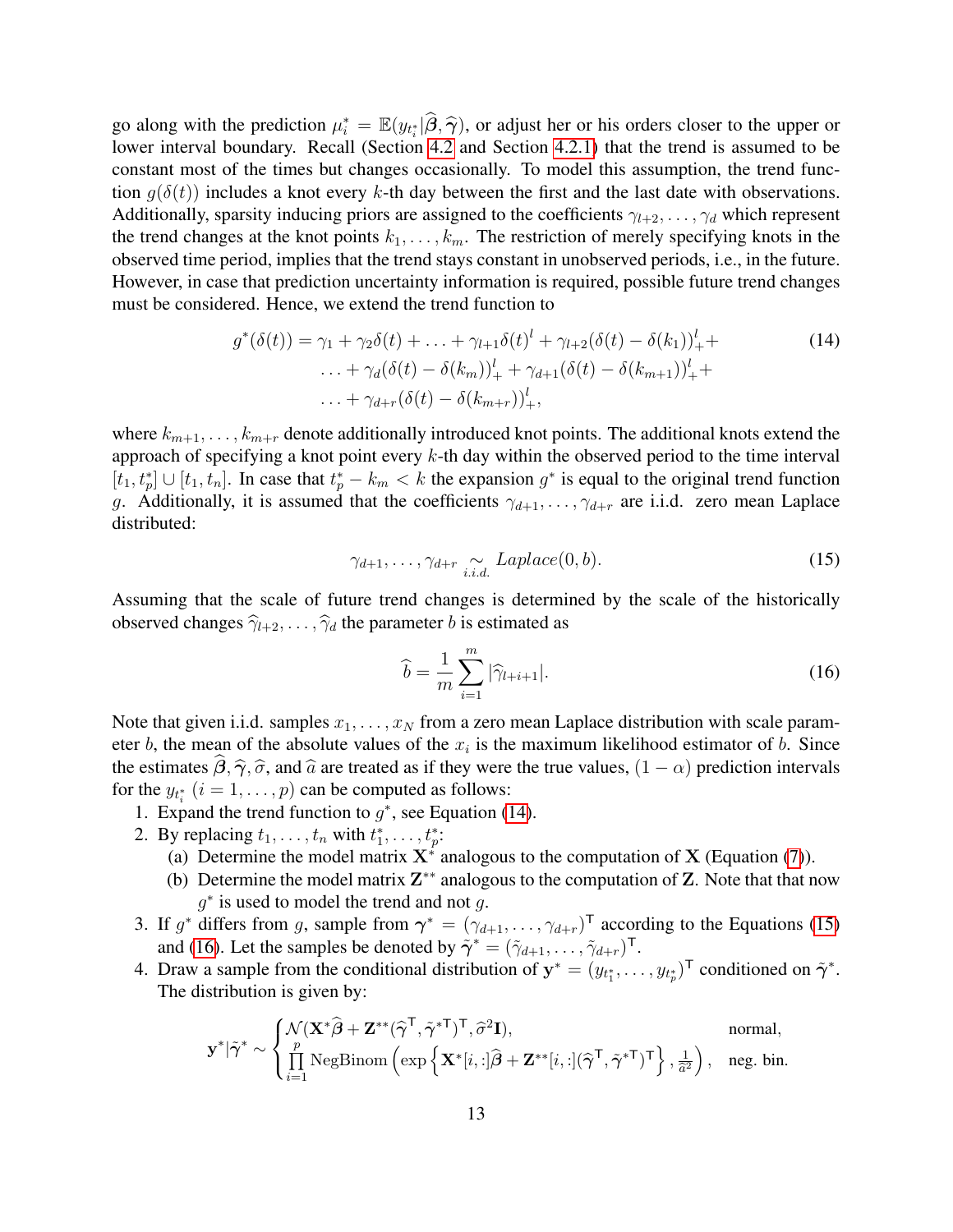In case that  $g^*$  equals g, the vector  $\gamma^*$  is empty and can be ignored.

- 5. Repeat step 3 and step 4 a pre-defined number of times.
- 6. Compute the  $\alpha/2$  and  $(1-\alpha/2)$  quantiles of the samples drawn from  $y^*|\tilde{\gamma}^*$  component-wise in order to obtain the desired prediction intervals.

It should be mentioned that the assumptions taken for the uncertainty estimation are rather strong and, therefore, one cannot expect the prediction intervals to have exact coverage. Therefore, the intervals should be considered as an indicator for the level of uncertainty.

At first, the restriction to MAP estimates implies that uncertainty is underestimated. However, as already stated at the beginning of Section [4,](#page-4-0) we consider the application of full Bayesian inference as inappropriate due to the additional complexity. Moreover, it is restrictive to assume that future trend changes are independent and of the same average magnitude as historic changes. Nevertheless, considering that restaurants and canteens commonly plan their stock orders 7-14 days in advance, the number of possible future trend changes that have to be taken account of is very limited. For this reason, using overly sophisticated approaches to model future trend changes is not required.

Besides using  $\alpha$ % prediction intervals to measure the uncertainty of future predictions they can also be used to validate if the model fits the observed data. In a first step, the intervals are computed for the time period with observations. Then we check if the fraction of days for which the target variable y does not lie within the corresponding intervals is significantly larger than  $(1 - \alpha)$ %. If this is the case the model does not fit the data well and must be adjusted.

# <span id="page-13-0"></span>5 Performance Evaluation

In this section, the prediction quality of our approach is evaluated. First, Subsection [5.1](#page-13-1) provides a brief description of the test data used. Then, in Subsection [5.2](#page-15-0) we briefly explain how the proposed models have been implemented. In Subsection [5.3,](#page-15-1) we evaluate how the models fit the features of the considered restaurant data. Finally, in Subsection [5.3.2,](#page-30-0) we compare our prediction models against other promising approaches from the literature.

Throughout this section the degree  $l$  of the polynomial spline used to model the trend is specified as  $l = 1$ . It turned out that higher degrees often cause too strong trend decreases or increases during prediction. Moreover, the trend function is designed to have a knot point every 30-th day.

# <span id="page-13-1"></span>5.1 Testing Data

In this study, POS data from two different restaurants, that was provided by a partnering restaurant consulting firm, is used. Restaurant A is a rather casual place located in Vienna, Austria, offering a traditional Austrian menu. Restaurant B is a large staff canteen in the Netherlands, operated by a major food services company. For both locations, the data covers a time span of about 20 months. Moreover, the most representative menu items are selected, i.e., accounting for most sales. For restaurant A the menu items are categorized. An overview of the time series data considered per category is given in Table [1.](#page-14-0) Additionally, this table provides some descriptive statistics of the time series data. In particular, *mean*, *standard deviation* (sd), *minimum* (min), *maximum* (max), and the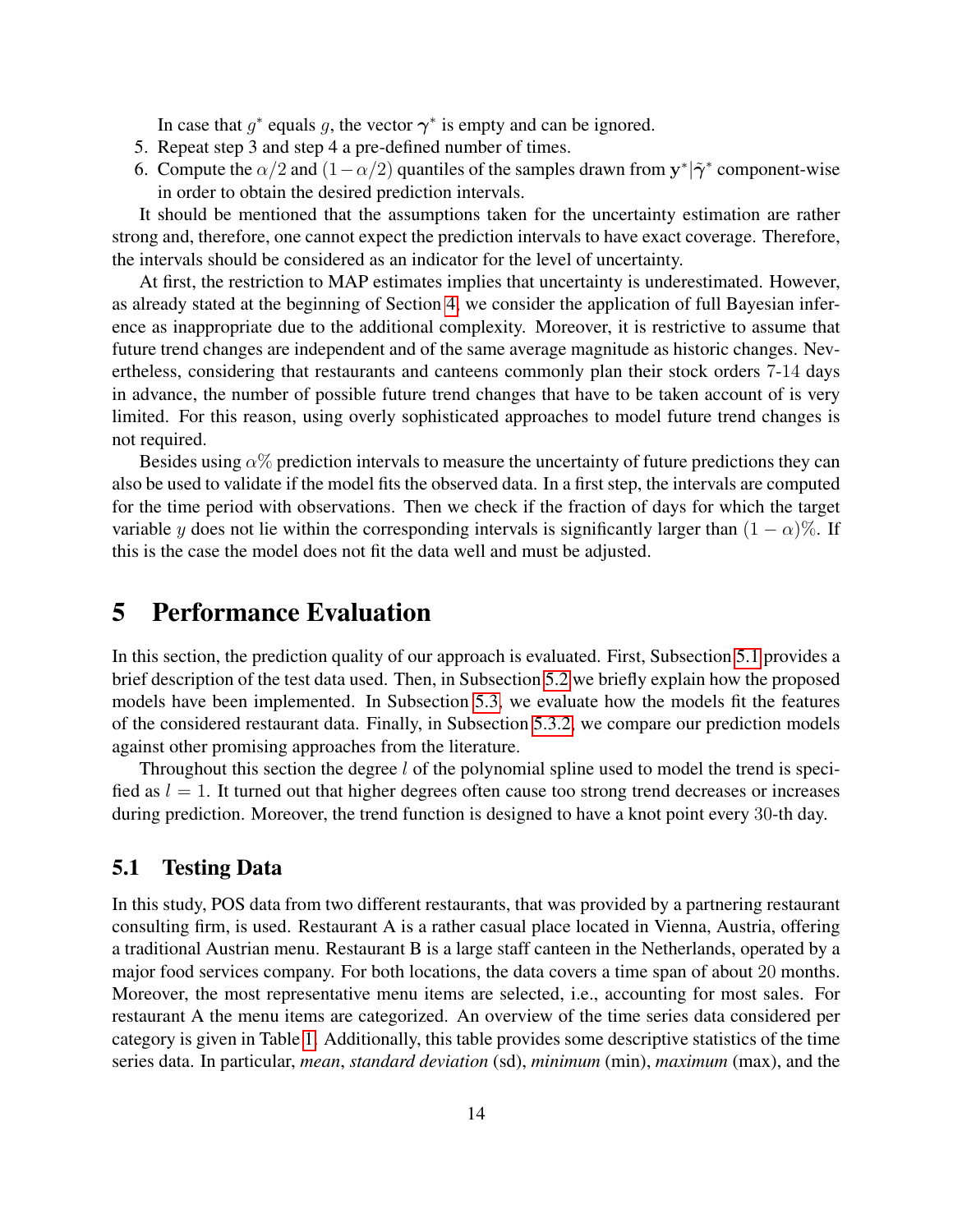*number of missing values* (miss) are presented. These statistics are computed for the time series with the highest (indicated with H) and the time series with the lowest (indicated with L) sales revenue, respectively per category. The temporal order of the data is ignored for the calculation of the mean and the standard deviation. The idea of the statistics is simply to give the reader a feeling in which range the individual series take values etc. For restaurant B a categorization is not possible, since we only obtained data for which the product names and categories have been masked. Similar to restaurant A we provide an overview of the corresponding time series data in Table [2.](#page-14-1) We notice that restaurant B shows a high number of missing values since it is closed on weekends (compare to Section [2.1\)](#page-2-4).

| Category                | # time series | meanH   | meanL | sdH    | sdL   | minH     | minl | maxH | max <sub>L</sub> | missH | missL |
|-------------------------|---------------|---------|-------|--------|-------|----------|------|------|------------------|-------|-------|
| <b>Starters</b>         |               | 10.008  | 3.265 | 6.927  | 3.079 | $\theta$ |      | 47   |                  | 25    | 25    |
| Side dishes             |               | 9.717   | 1.786 | 4.865  | .627  | $\Omega$ |      | 29   |                  | 25    | 25    |
| Main dishes             | 21            | 14.980  | 1.868 | 7.294  | .671  | $\Omega$ |      | 50   |                  | 25    | 25    |
| Desserts                |               | 7.151   | 0.875 | 5.980  | 1.373 | $\Omega$ |      | 41   | 18               | 25    | 25    |
| <b>Snacks</b>           | 16            | 20.731  | 1.235 | 11.223 | 1.236 | $\Omega$ |      | 74   |                  | 25    | 25    |
| Alcoholic beverages     | 27            | 110.706 | 2.483 | 45.196 | 2.864 | $\Omega$ |      | 350  | 30               | 25    | 12    |
| Non-alcoholic beverages | 32            | 10.627  | 313   | 6.113  | .469  | $\Omega$ |      | 48   |                  | 25    | 12    |

Table 1: Overview of data from restaurant A per category.

| # time series | meanH | meanL        | sdH     | sdL         | mnH | minL | maxH | maxl | missH | missL        |
|---------------|-------|--------------|---------|-------------|-----|------|------|------|-------|--------------|
| 30            |       | J.587<br>۱Q. | 765.046 | 178<br>38.1 |     |      | 9769 | 184  |       | $\mathbf{A}$ |

<span id="page-14-1"></span><span id="page-14-0"></span>Table 2: Overview of data from restaurant B.

In order to provide some structural characteristics of the POS data four representative time series A1, A2, B1, and B2 are considered. A1 and A2 correspond to restaurant A, while B1, and B2 belong to restaurant B. In Figures  $2 - 3$ , the time series are decomposed into trend and weekly, monthly, and yearly seasonal patterns. The decomposition is obtained from the proposed model that assumes a negative binomial target, compare to Section [4.4.2.](#page-8-4) This model is chosen for the decomposition since it achieved the best results in the performance evaluation presented in Section [5.4.3.](#page-18-0) Please recall that in this model the seasonal effects (for weekday, day of month, month of year) act multiplicatively on the trend. Note, that the seasonal effects are obtained by passing the coefficients of the seasonality function to the exponential function. Investigation of the Figures [2](#page-22-0)  $-3$  shows that the trend is often quite constant (A1, A2), while at the same time also smooth (B1) and drastic (B2) trend changes appear. Moreover, weekly, monthly, and yearly seasonal patterns are observed. For instance, time series A1 shows an increasing number of sales at the end of the year, time series A2 shows a similar behavior at the end of the month, and the time series B1 and B2 show the lowest number of sales on Fridays. Finally, the presented time series also show some outliers. It should be mentioned, that the outliers observed in these time series are not as strong as outliers we could observe in other time series from restaurant A, or restaurant B. For reasons of brevity we do not include further time series plots in this section.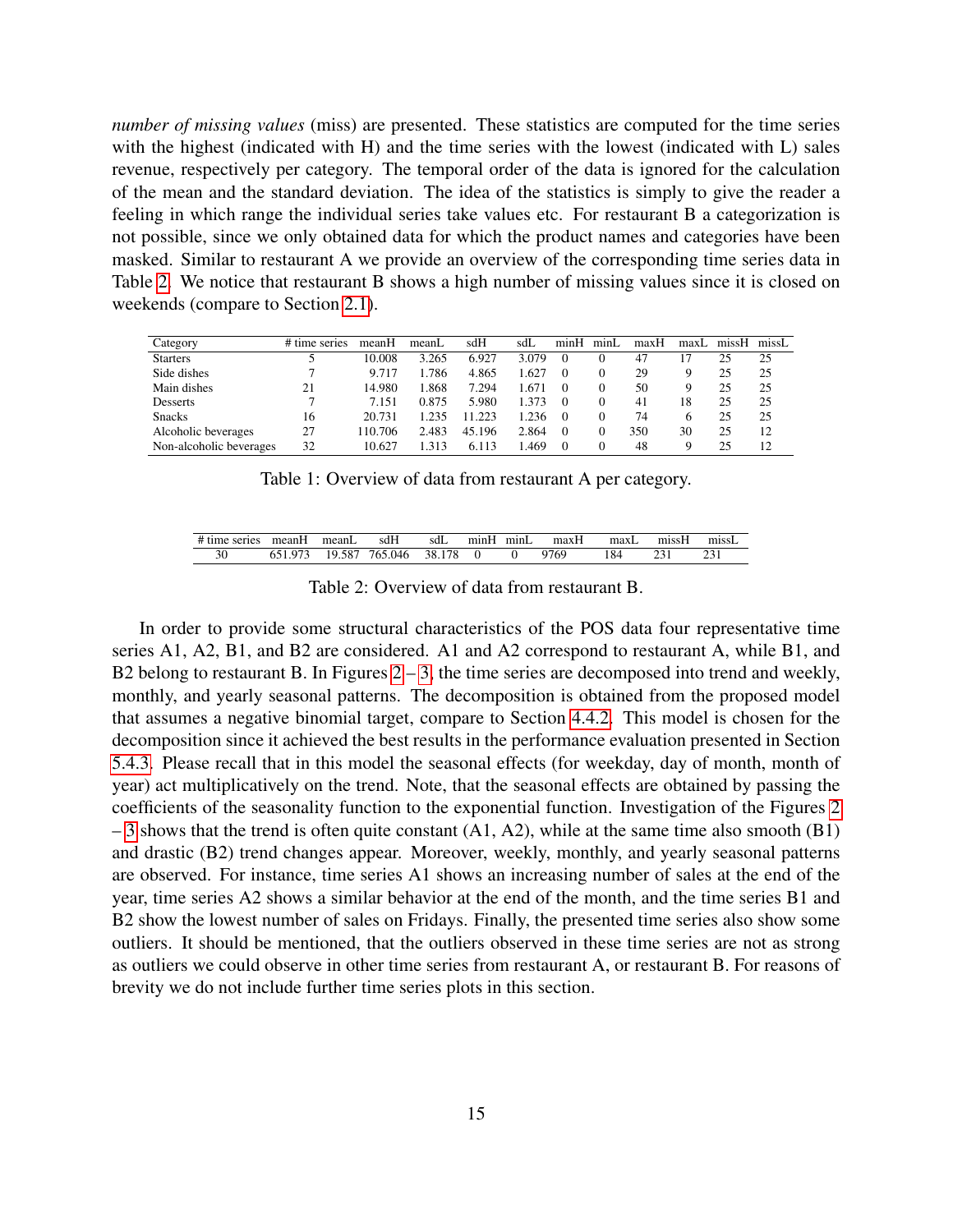### <span id="page-15-0"></span>5.2 Implementation of the Models

We have implemented the models proposed in Section [4](#page-4-0) using *RStan* [\[40\]](#page-35-6), the interface between the programming languages *R* [\[34\]](#page-35-7) and *Stan* [\[6\]](#page-32-6). *Stan* is known as a state-of-the-art platform for statistical modeling and high-performance statistical computation. In particular, *Stan* can be used to compute the MAP-estimate of the model parameters and also to perform full Bayesian inference via *Markov chain Monte Carlo* (MCMC) sampling. Hence, a few lines of *Stan* code, complemented by a *R* script to compute the matrices X and Z, suffice to express our Bayesian models.

For the remainder of this section, we use the following abbreviations to identify our models: In case that the target values are assumed to be negative binomial distributed our method is abbreviated by *NegBinom* and in case that a normal distribution is assumed our method is denoted as *Normal*.

### <span id="page-15-1"></span>5.3 Insights on the Proposed Models

In this subsection, we illustrate how well the proposed models fit the properties of the provided realworld data. The evaluation is based on representative datasets from the above described restaurants A and B. In Section [5.3.1,](#page-15-2) the priors given by the Equations  $(2) - (4)$  $(2) - (4)$  $(2) - (4)$  are assigned to the trend functions of the considered models. Further, the standard settings specified in [\(12\)](#page-10-1) are assigned to the tuning parameters of the models. These are our recommendations in case that the model optimization has to take place automatically and at low computational cost. In Section [5.3.2,](#page-16-0) we illustrate the superior performance of more advanced approaches for a time series associated with restaurant B.

#### <span id="page-15-2"></span>5.3.1 Standard Approaches

At first, a representative time series A1 (compare to Section [5.1\)](#page-13-1) corresponding to restaurant A is considered. In Figure [6,](#page-23-0) the model fit is visualized for *Normal* [\(5\)](#page-8-0) and in Figure [7,](#page-23-1) the model fit of *NegBinom* is shown. The trend function is plotted in red, the seasonal function is colored green, the expected value  $\mathbb{E}(\mathbf{y}|\boldsymbol{\beta}, \boldsymbol{\hat{\gamma}})$ , see Equation [\(13\)](#page-11-1), is drawn in dark blue and, finally, the 95% prediction intervals for the components of y are plotted in light blue. In particular, for *NegBinom*, the exponential function of the trend and the season are plotted. Compared to *Normal*, the seasonal function of *NegBinom* takes small values. The reason for this is that the seasonal function acts in a multiplicative way on the trend,  $\mu_t = \exp(g(\delta(t))) \exp(s(t))$ , in *NegBinom* and in an additive way,  $\mu_t = g(\delta(t)) + s(t)$ , in *Normal*. For *Normal*, 94.63% of the observed sales lie within the 95% prediction intervals. The prediction intervals of *NegBinom* cover 94.97% of the sales. Thus, both models provide a reasonable fit of the observed time series. In Figures [8](#page-24-0) and [9](#page-24-1) the coefficients of the trend functions are visualized. In particular, each coefficient is plotted against the time point it has a non-zero effect on the model for the first time. Since the coefficients of the global polynomial effect the model from the beginning, different symbols are used to visualize them (a square for the intercept  $\gamma_1$ , a triangle for the coefficient  $\gamma_2$ ). While *Normal* does not consider any significant trend changes, *NegBinom* detects a slight change in the second half of the year 2019. The coefficients of the seasonality functions are shown in Figures [10](#page-25-0) and [11.](#page-25-1) While *NegBinom*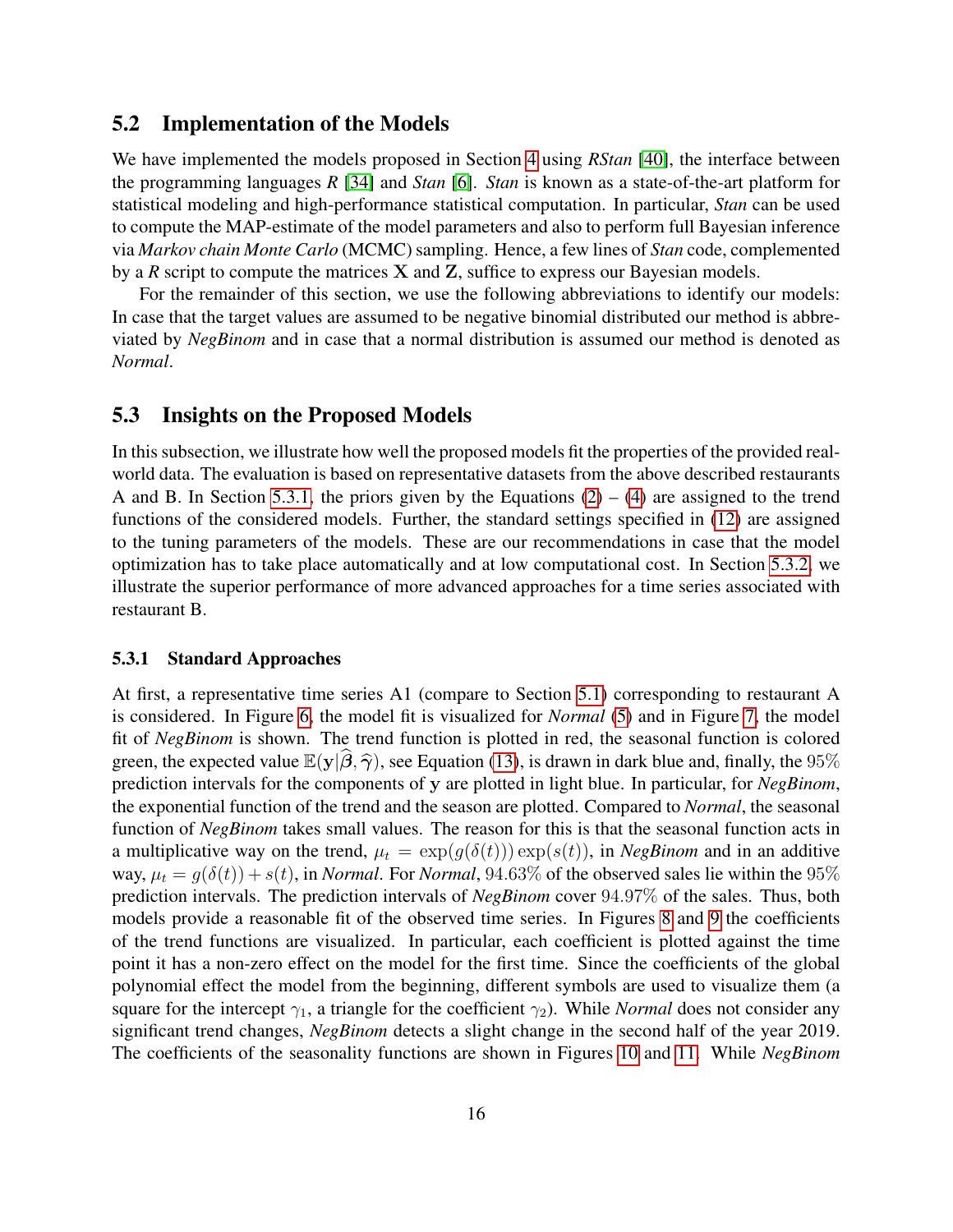considers more seasonal effects as significant than *Normal*, both models agree on the effects with the highest impact (December, November, August, Thursday, Friday, eleven-th day of month, . . . ).

Now a representative time series B1 (compare to Section [5.1\)](#page-13-1) belonging to restaurant B is considered. In Figures [12](#page-26-0) – [17](#page-28-0) the model fit is shown for *Normal* and for *NegBinom* The figures can be interpreted in the same way it has been done for time series A1. For *Normal*, 93.92157% of the observed sales lie within the corresponding 95% prediction intervals. The prediction intervals of *NegBinom* cover 95.29412% of the sales.

#### <span id="page-16-0"></span>5.3.2 Advanced Approaches

In this section, the time series B2 (compare to Section [5.1\)](#page-13-1) corresponding to restaurant B is considered. This time series shows a drastic trend change within a short period of time. In Figure [18,](#page-29-0) the model fit of *NegBinom* is visualized with different prior specifications of the trend function. We use the prior  $(3) - (4)$  $(3) - (4)$  $(3) - (4)$ , that is inspired by the Bayesian Lasso, and also the horseshoe prior. In case of prior  $(3) - (4)$  $(3) - (4)$  $(3) - (4)$  the model is trained once with the standard settings  $(12)$  and once according to the step-wise cross-validation (CV) described in Section [4.5.3.](#page-10-2) The cross-validation is performed using 6 train/test splits with the testing sets including 14 observations, respectively. In Figures [18](#page-29-0) and [19](#page-30-0), we observe that the model has some serious problems in case that prior  $(3) - (4)$  $(3) - (4)$  $(3) - (4)$  is applied with the standard specification of the tuning parameters. The shrinkage of the trend coefficients is too strong, such that the trend function fails to sufficiently model the abrupt decrease at the end of 2017. If cross-validation is performed, a better model fit is obtained. However, significant trend changes are detected nearly every month which is an indication of overfitting. Due to the uniform shrinkage going along with the Lasso prior, insignificant trend changes cannot be shrunken sufficiently in order to allow for the appearance of drastic changes. Finally, an application of the horseshoe prior results in a good model fit. The trend function includes few large coefficients in absolute values to model the abrupt trend change, while most of the coefficients are equal to zero.

# 5.4 Comparison Against Other Prediction Methods

In this section, the performance of our models is compared against other well-established time series forecasting approaches. The priors given by the Equations  $(2) - (4)$  $(2) - (4)$  $(2) - (4)$  are assigned to the trend functions of our models and, further, the standard settings specified in [\(12\)](#page-10-1) for the model tuning parameters are used.

For a given time series and a given accuracy measure the performance of the considered model is evaluated using a 15-fold cross-validation as illustrated in Figure [1.](#page-11-0) The size of the test datasets is specified as 14.

#### <span id="page-16-1"></span>5.4.1 Forecast Accuracy Measures

Clearly, some measures to compare the prediction quality of our approach against others are required. Let  $O = \{t_1, \ldots, t_n\}$  denote the set of training time points and, further, let  $F =$  $\{t_1^*, \ldots, t_p^*\}$  denote the set of testing time points. Additionally, we denote the observed values with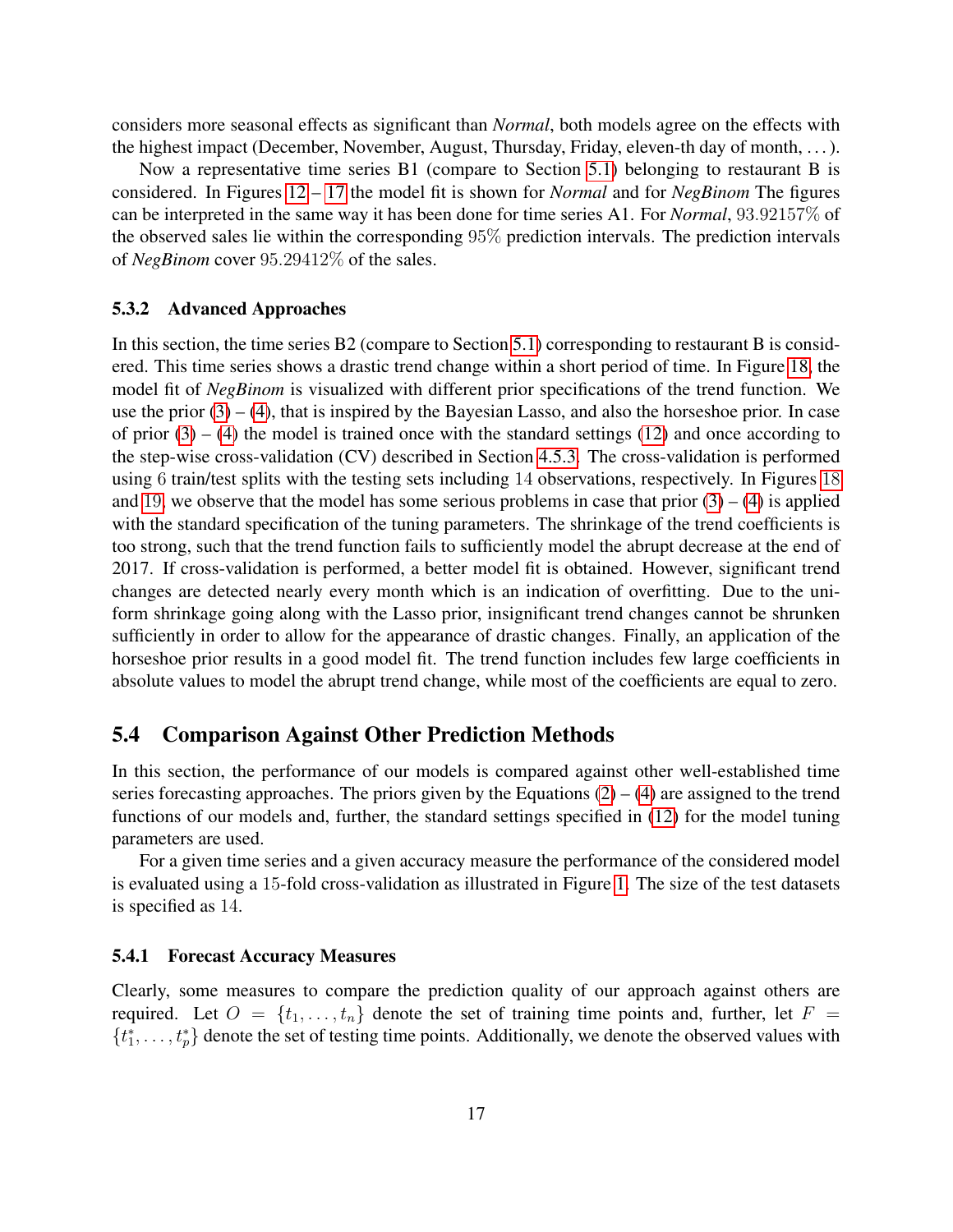$y_t$  and the predicted ones with  $\hat{y}_t$ . A review of related work, see Section [3,](#page-3-0) shows that commonly used measures for point estimates are [\[43,](#page-36-1) [42\]](#page-36-0):

- *mean absolute deviation*:  $MAD = \frac{1}{n}$  $\frac{1}{p}\sum$  $\sum_{t\in F}|y_t-\widehat{y}_t|,$
- *mean squared error*:  $MSE = \frac{1}{n}$  $\frac{1}{p}\sum$  $\sum_{t\in F} (y_t - \widehat{y}_t)^2,$
- *mean absolute percentage error*: MAPE =  $\frac{1}{n}$  $\frac{1}{p}\sum$ t∈F  $\begin{array}{c} \begin{array}{c} \begin{array}{c} \end{array} \\ \begin{array}{c} \end{array} \end{array} \end{array}$  $\frac{y_t-\widehat{y}_t}{y_t}$   .

Another common measure is the *mean forecast error*

$$
MFE = \frac{1}{p} \sum_{t \in F} (y_t - \widehat{y}_t),
$$

that is positive if a model tends to under-forecast and negative otherwise. Except of MAPE all up to now mentioned measures are scale dependent, i.e., the larger the  $y_t$  the larger the error.

We compare our approach against others from the literature on several different time series, i.e., different menu items and restaurants, in order to obtain a broad comparison. Hence, it is desirable that the used prediction quality measures are scale invariant. The above mentioned scale dependent measures are important because in the restaurant industry the calculation of the nominal and safety stocks are based on these measures. In case of inferior estimates one possible encounters inventory shortages or increased food waste. For this reason, the scale dependent measures are considered in Section [5.4.3,](#page-18-0) but with the note that the aggregated values presented in this section are dominated by those time series that show the largest values on average. The scale invariant MAPE is not considered since it can not deal with zero values, i.e.,  $y_t$  must be different from zero. Some more suitable measures are the *mean arctangent absolute percentage error* (MAAPE), proposed by Kim and Kim [\[28\]](#page-34-7), the *weighted absolute percentage error* (WAPE) [\[8\]](#page-33-10), and the *mean absolute scaled error* (MASE) [\[24,](#page-34-8) [32\]](#page-35-8):

• MAAPE  $=\frac{1}{n}$  $\frac{1}{p} \sum_{\tau}$ t∈F  $arctan$   $\left(\right)$  $\frac{y_t-\widehat{y}_t}{y_t}$  ,

• 
$$
\text{WAPE} = \frac{\sum\limits_{t \in F} |y_t - \hat{y}_t|}{\sum\limits_{t \in F} y_t},
$$
  
• 
$$
\text{MASE} = \frac{\frac{1}{p} \sum\limits_{t \in F} |y_t - \hat{y}_t|}{\text{mean}(\text{abs}(\mathbf{y} - \mathbf{y}_m))},
$$

with  $m \in \mathbb{N}$ ,  $\mathbf{y} = (y_{t_1+m}, \dots, y_{t_n})^{\mathsf{T}}$  and  $\mathbf{y}_m = (y_{(t_1+m)-m}, \dots, y_{t_n-m})^{\mathsf{T}}$ . MAAPE can be considered as a modification of MAPE that allows for zero values since it passes the absolute percentage errors to the arctan function. In contrast to MAPE, WAPE weights errors by the sales volume. MASE compares the MAD of the considered forecasting model (in the testing period  $F$ ) with the MAD of the one-step seasonal naive method with season  $m$  (in the training period  $O$ ). It should be mentioned that in Section [5.4.3](#page-18-0) MASE is once used with  $m = 1$  (MASE1) and once used with  $m = 7$  (MASE7).

In order to evaluate the quality of the prediction intervals the following measures are helpful: *prediction interval coverage probability* (PICP) [\[38\]](#page-35-9), *prediction interval normalized average width* (PINAW) [\[38\]](#page-35-9), *mean scaled interval score* (MSIS) [\[15,](#page-33-11) [32\]](#page-35-8). It is desirable to have a small PINAW and a large PICP [\[27\]](#page-34-9). MSIS is designed to balance the relationship between PINAW and PICP.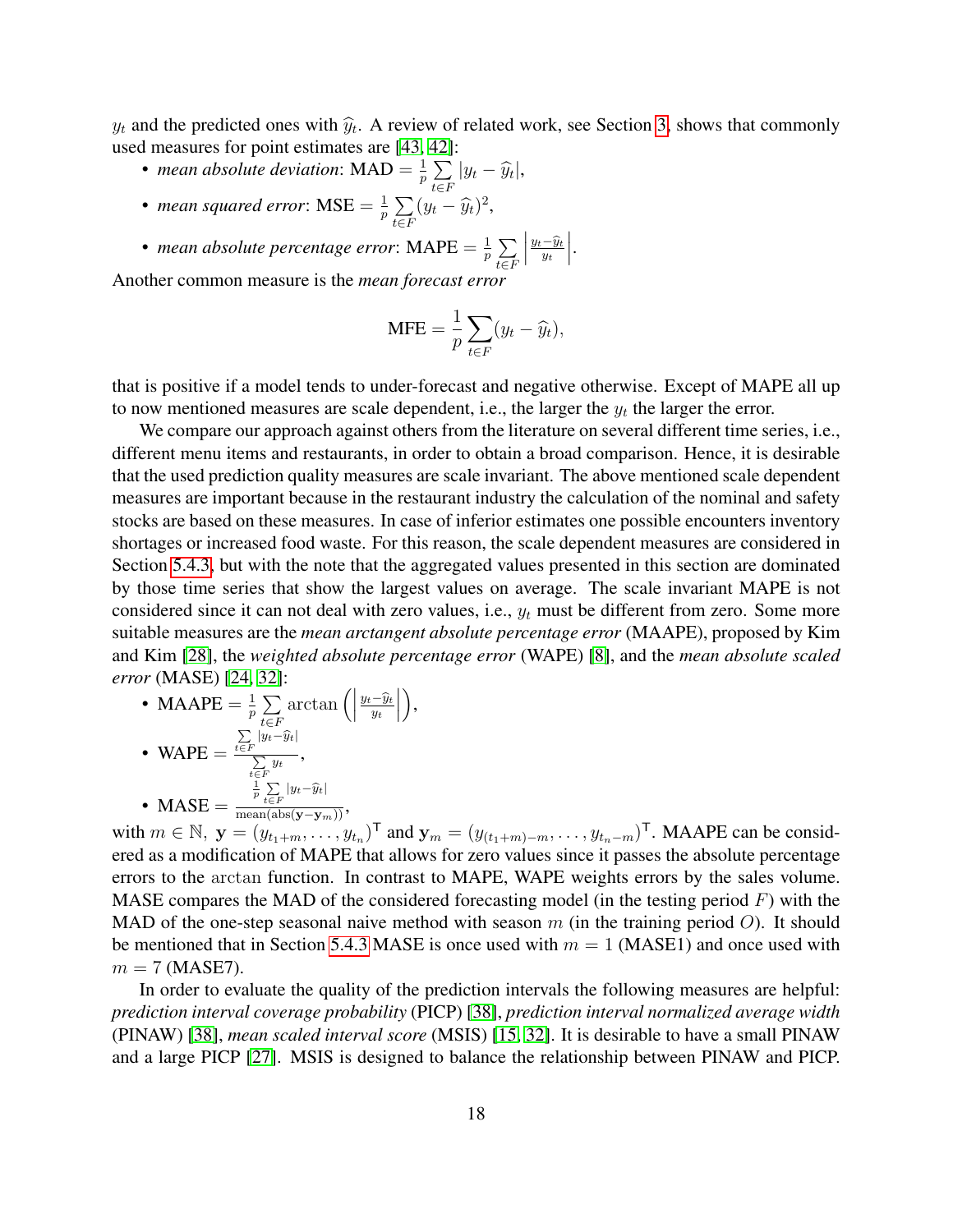Note that in this evaluation study always 95% prediction intervals are considered, since intervals with this confidence level are most commonly used in the business world [\[32\]](#page-35-8).

#### 5.4.2 Prediction Methods to Compare Against

Now, we briefly present the methods that we consider for comparison against our proposed model. Therefore, we adopt the selection taken by Taylor and Letham [\[42\]](#page-36-0).

- Facebook's **prophet** method. The prophet *R* package implements a modular regression model with interpretable parameters [\[42\]](#page-36-0). We discuss the model in more detail in Section [3.](#page-3-0) Within the performance comparison the model is once used with automatic season detection (prophetA) and once with yearly and weekly seasonality (prophetS).
- ARIMA. The auto.arima function returns the best ARIMA model according to the AIC or BIC value. Here, we choose the Akaike information criterion (AIC).
- Seasonal ARIMA. The auto.arima function can also be used to determine the best seasonal ARIMA (SARIMA) model. To this aim, we specify the seasonality to be weekly and, further, define the order of seasonal differencing equal to 1. If the seasonal order is not specified, the consideration of a seasonality is decided by the auto.arima function which might also return a non-seasonal model.
- Exponential Smoothing. The ets function implements an exponential smoothing state space model. It fits a collection of exponential smoothing models and selects the best, see Hyndman et al. [\[25\]](#page-34-10). In this performance comparison the seasonality of the exponential smoothing model is defined to be weekly.
- TBATS. Trigonometric seasonality based on Fourier series, Box-Cox transformation, ARMA errors, Trend, and Seasonal components, see Livera et al. [\[30\]](#page-35-10). In this comparison study, the TBATS model is specified to learn weekly, monthly, and yearly seasonalities.

Note that all above mentioned forecasting models, except for prophet, are implemented in the forecast *R* package [\[23,](#page-34-4) [22\]](#page-34-5). We want to point out that ARIMA, SARIMA, ExpSmooth, and TBATS assume regularly spaced data points. Since the considered testing data (compare to Section [2.1](#page-2-4) and Section [5.1\)](#page-13-1) contains missing data, the missing values are linearly interpolated and subsequently rounded before fitting one of these models.

### <span id="page-18-0"></span>5.4.3 Evaluation

Finally, we present how our approach performs compared to the ones described above. In Tables [3](#page-20-0) – [10](#page-26-1) averages of the performance measures described in Section [5.4.1](#page-16-1) are given, respectively per dataset/category. For each single time series the measures are computed based on a 15-fold cross-validation.

Considering the results for restaurant A it can be seen that both of our models show a positive MFE for nearly all of the considered categories. This indicates, that our approach tends to underforecast the sales numbers. While also tending to under-forecasting, the classical times series models (ARIMA, SARIMA, ExpSmooth, TBATS) show the lowest and, thus, the best MFEs. However, none of the models under comparison shows large MFEs, such that one could speak about a poor performance. In contrast to restaurant A, for restaurant B the non-standard approaches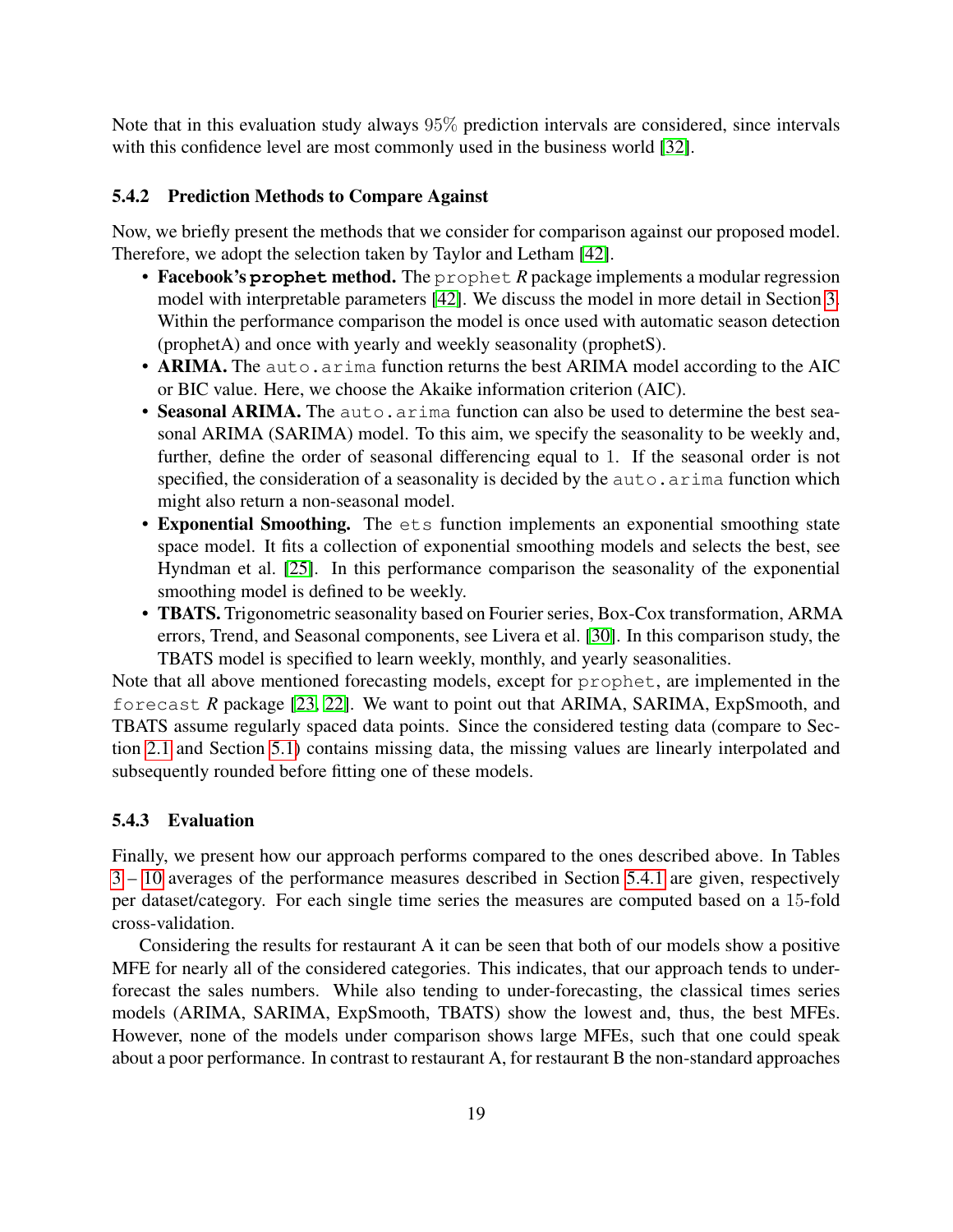(i.e.,*Normal*, *NegBinom*, and prophet) obtain lower MFEs than the classical ones. Especially, our models show significantly lower values than all other methods under comparison.

Inspecting the MSEs and the MADs for restaurant A reveals that the proposed models often obtain the lowest errors. In case that another model performs better than ours, the differences are rather small. For restaurant B *NegBinom* obtains the lowest MAD and the second lowest MSE.

Switching the analysis from the scale-dependent metrics for point forecasts to the scale-invariant ones (WAPE, MAAPE, MASE) shows that our approach *NegBinom* shows the best results overall. For restaurant B *NegBinom* obtains significantly lower error values than all other considered approaches. This result is stronger than the result for the scale-dependent metrics, since the scaleinvariant metrics are not dominated by the time series showing the highest number of sales.

Moreover, *NegBinom* always achieves the lowest mean scaled interval score. Therefore, the prediction intervals corresponding to this approach can be considered as the most useful ones. The superior performance could be explained by a good coverage probability paired with tight interval widths.

Finally, it is important to link the performance of the methods to the structural characteristics of the time series data. In Section [5.1,](#page-13-1) it is shown that the individual time series show multiple seasonalities. While, weekly, monthly, and yearly seasonal effects are observed, the strength of each of these effects differs among menu items. In principle, a method being capable of incorporating each of the mentioned seasonalities should return the best results. However, in case of limited training data one has to be careful. Allowing for too much flexibility, i.e., modeling each of the seasons, can lead to over-fitting. This may be the reason why TBATS often shows inferior results than some of the simpler forecasting approaches. On the other hand, considering only some of the seasonalities can also negatively impact the model performance. For instance, the SARIMA model, that only considers weekly seasonalities, most of the times returns worse point predictions than the simple ARIMA model. We assume that neglecting the remaining seasonalities makes it difficult to extract the true weekly effects, especially if the amount of training data is limited. Thus, we conclude that an approach which considers all of the mentioned seasonal effects, but at the same time, in terms of regularization, also penalizes the model flexibility should be preferred. This observations agree with the fact that our approach leads to the best predictions overall. *Normal* and *NegBinom* use shrinkage priors in order to automatically detect significant seasonalities and, further, to guarantee that their influence does not exceed a necessary level.

Finally, another reason for the superior performance is that all other methods somehow assume Gaussianity, while the negative binomial distribution is more appropriate to model count data. This might be the reason why *NegBinom* provides the most useful prediction intervals. It is likely that the use of the negative binomial distribution is a key factor. Similar findings are observed by Snyder et al. [\[39\]](#page-35-11) who also found that models based on the negative binomial distribution give the best prediction performance concerning a forecast of the intermittent demand for slow-moving inventories, i.e., low-volume items such as auto parts. The negative binomial distribution is widely used for slow-moving inventory items, presumably because of its good performance in practice.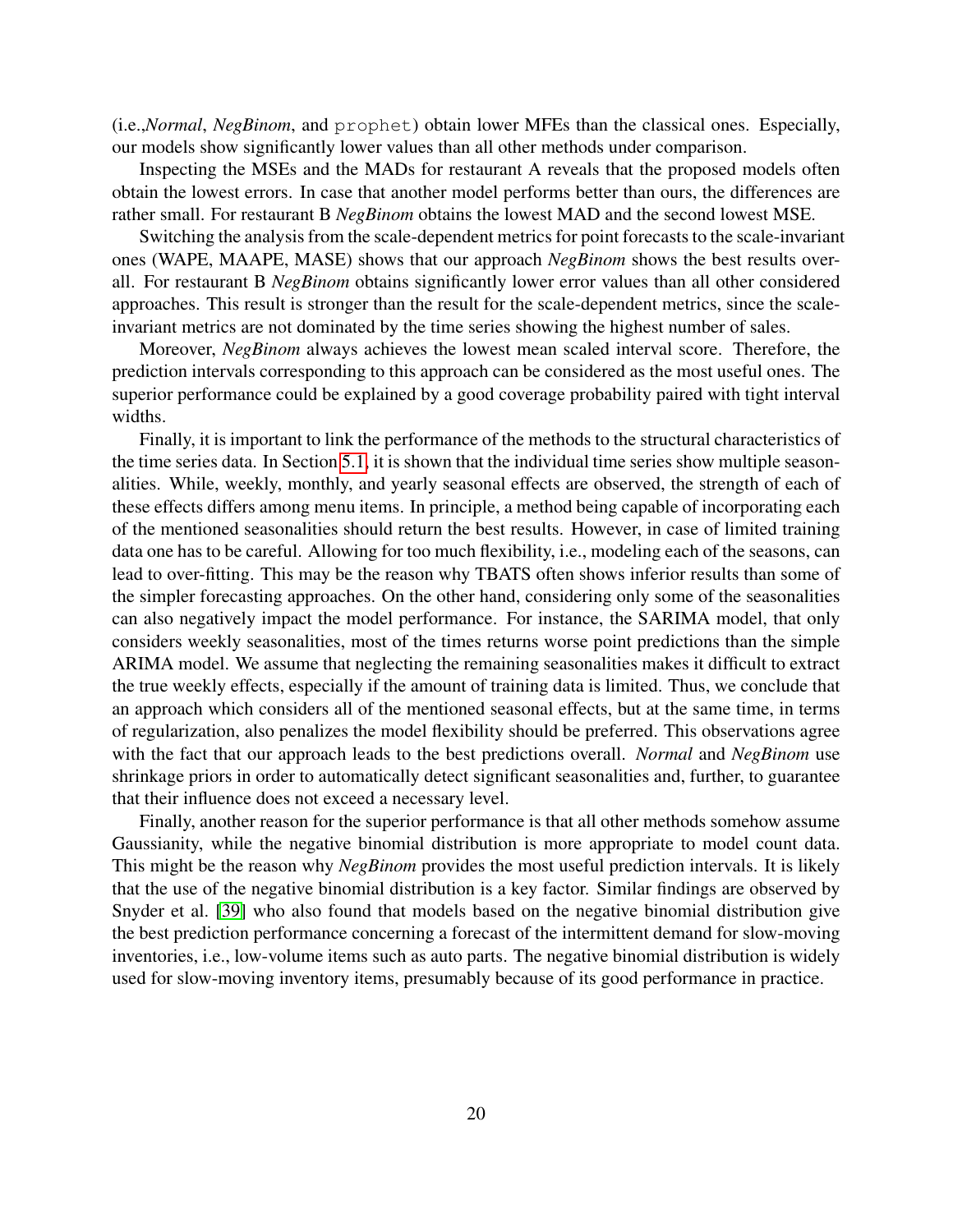# 5.5 Evaluation of the Day of Month Effect

While it is quite intuitive that sales of menu items show weekly and yearly patterns, it is less evident that there are also effects that repeat monthly. As shown in Section [5.1](#page-13-1) the proposed models detect monthly seasonalities within the time series data considered in this study. However, there is still the question if these effects significantly influence the model prediction accuracy. To answer this question, we have repeated the evaluation performed in Section [5.4.3](#page-18-0) for *Normal* and *NegBinom* with the *day of month* effect switched off. It turns out that the usage of this explanatory variable does not have a significant influence on the average model performance, whether for Restaurant A or Restaurant B. However, a more detailed analysis shows that there are some time series where the consideration the *the day of month* effect leads to consistent improvements. For instance, time series A2 (compare to Section [5.1\)](#page-13-1) is such a time series. In Table [11,](#page-31-0) the corresponding model accuracies are reported once with the *day of month* effect turned on and once with this effect turned off. We notice that the consideration of monthly patterns leads to superior accuracies. Since the additional model complexity introduced by the *day of month* effect has only a minor influence on the computation times, we conclude that their consideration is useful. However, we found that the model performance can only be improved for a fraction of the restaurant sales time series considered in this paper.

<span id="page-20-0"></span>

| Measure      | Normal | NegBinom | ProphetS | ProphetA | <b>ARIMA</b> | <b>SARIMA</b> | ExpSmooth | <b>TBATS</b> |
|--------------|--------|----------|----------|----------|--------------|---------------|-----------|--------------|
| <b>MFE</b>   | 0.357  | 0.597    | 0.236    | 1.267    | 0.376        | 0.543         | 0.319     | $-0.059$     |
| <b>MSE</b>   | 14.495 | 13.678   | 13.860   | 17.100   | 14.168       | 14.047        | 12.908    | 13.784       |
| <b>MAD</b>   | 2.675  | 2.512    | 2.644    | 2.853    | 2.505        | 2.533         | 2.458     | 2.585        |
|              |        |          |          |          |              |               |           |              |
| <b>WAPE</b>  | 0.841  | 0.811    | 0.814    | 0.995    | 0.875        | 0.868         | 0.834     | 0.837        |
| <b>MAAPE</b> | 0.661  | 0.652    | 0.667    | 0.670    | 0.668        | 0.663         | 0.658     | 0.673        |
| MASE1        | 0.816  | 0.751    | 0.814    | 0.866    | 0.746        | 0.753         | 0.735     | 0.776        |
| MASE7        | 0.820  | 0.758    | 0.817    | 0.874    | 0.755        | 0.763         | 0.745     | 0.783        |
|              |        |          |          |          |              |               |           |              |
| <b>PICP</b>  | 0.927  | 0.935    | 0.926    | 0.904    | 0.945        | 0.938         | 0.943     | 0.939        |
| <b>PINAW</b> | 2.244  | 1.375    | 2.231    | 2.435    | 2.537        | 2.528         | 2.475     | 2.290        |
| MSIS1        | 6.436  | 5.459    | 6.389    | 7.481    | 6.543        | 6.504         | 6.061     | 6.251        |
| MSIS7        | 6.479  | 5.462    | 6.406    | 7.550    | 6.616        | 6.575         | 6.123     | 6.296        |

Table 3: Performance comparison based on data from category *starters* collected at restaurant A.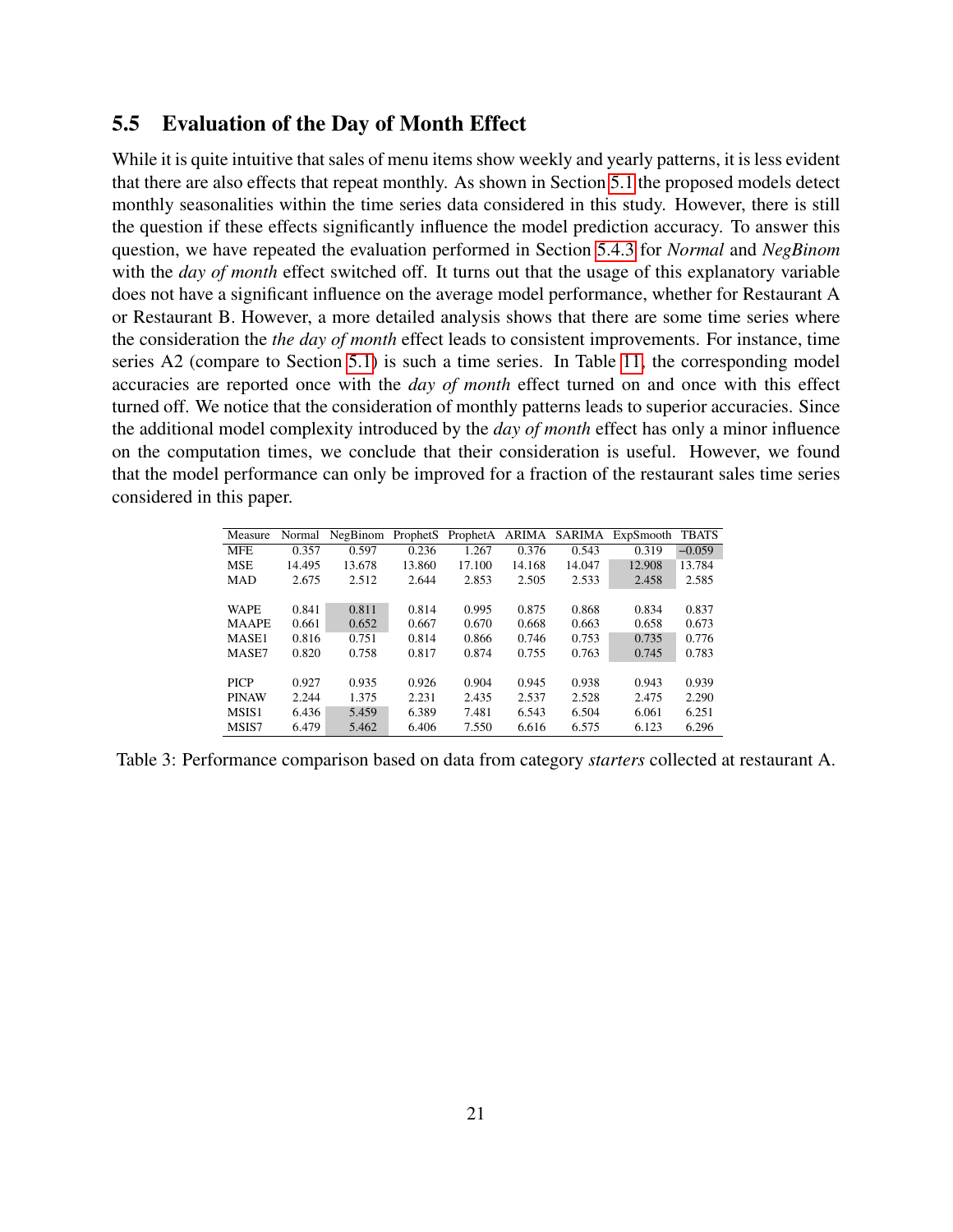| Measure      | Normal   | NegBinom | ProphetS | ProphetA | ARIMA    | SARIMA   | ExpSmooth | <b>TBATS</b> |
|--------------|----------|----------|----------|----------|----------|----------|-----------|--------------|
| <b>MFE</b>   | $-0.170$ | $-0.132$ | $-0.113$ | $-0.188$ | $-0.126$ | $-0.234$ | $-0.150$  | $-0.164$     |
| <b>MSE</b>   | 8.228    | 8.165    | 8.070    | 8.368    | 8.177    | 9.778    | 8.196     | 8.475        |
| <b>MAD</b>   | 2.073    | 2.064    | 2.067    | 2.088    | 2.059    | 2.250    | 2.054     | 2.128        |
|              |          |          |          |          |          |          |           |              |
| <b>WAPE</b>  | 0.632    | 0.628    | 0.629    | 0.655    | 0.633    | 0.689    | 0.631     | 0.655        |
| <b>MAAPE</b> | 0.598    | 0.597    | 0.596    | 0.603    | 0.598    | 0.620    | 0.594     | 0.610        |
| MASE1        | 0.768    | 0.766    | 0.768    | 0.783    | 0.772    | 0.837    | 0.769     | 0.799        |
| MASE7        | 0.748    | 0.745    | 0.748    | 0.761    | 0.750    | 0.814    | 0.748     | 0.776        |
|              |          |          |          |          |          |          |           |              |
| <b>PICP</b>  | 0.943    | 0.966    | 0.946    | 0.948    | 0.954    | 0.956    | 0.952     | 0.937        |
| <b>PINAW</b> | 1.330    | 1.248    | 1.373    | 1.434    | 1.471    | 1.652    | 1.459     | 1.390        |
| MSIS1        | 5.490    | 4.792    | 5.343    | 5.353    | 5.414    | 5.604    | 5.324     | 5.429        |
| MSIS7        | 5.318    | 4.647    | 5.174    | 5.198    | 5.251    | 5.432    | 5.163     | 5.252        |

Table 4: Performance comparison based on data from category *side dishes* collected at restaurant A.

| Measure      | Normal | NegBinom | ProphetS | ProphetA ARIMA |        | SARIMA | ExpSmooth | <b>TBATS</b> |
|--------------|--------|----------|----------|----------------|--------|--------|-----------|--------------|
| <b>MFE</b>   | 0.255  | 0.209    | 0.158    | 0.336          | 0.110  | 0.120  | 0.058     | 0.065        |
| <b>MSE</b>   | 14.133 | 13.974   | 14.001   | 15.680         | 15.538 | 16.893 | 14.925    | 15.282       |
| <b>MAD</b>   | 2.681  | 2.675    | 2.693    | 2.800          | 2.823  | 2.964  | 2.755     | 2.810        |
|              |        |          |          |                |        |        |           |              |
| <b>WAPE</b>  | 0.507  | 0.506    | 0.516    | 0.526          | 0.533  | 0.567  | 0.518     | 0.542        |
| <b>MAAPE</b> | 0.509  | 0.510    | 0.511    | 0.515          | 0.519  | 0.539  | 0.513     | 0.524        |
| MASE1        | 0.779  | 0.777    | 0.789    | 0.811          | 0.818  | 0.866  | 0.798     | 0.829        |
| MASE7        | 0.785  | 0.783    | 0.794    | 0.817          | 0.827  | 0.872  | 0.805     | 0.835        |
|              |        |          |          |                |        |        |           |              |
| <b>PICP</b>  | 0.928  | 0.953    | 0.928    | 0.933          | 0.939  | 0.948  | 0.937     | 0.916        |
| <b>PINAW</b> | 1.211  | 1.168    | 1.243    | 1.308          | 1.368  | 1.551  | 1.350     | 1.252        |
| MSIS1        | 5.638  | 4.761    | 5.666    | 5.868          | 5.811  | 5.787  | 5.572     | 6.236        |
| MSIS7        | 5.695  | 4.798    | 5.706    | 5.927          | 5.877  | 5.845  | 5.630     | 6.261        |

Table 5: Performance comparison based on data from category *main dishes* collected at restaurant A.

| Measure      | Normal | NegBinom | ProphetS | ProphetA | ARIMA | SARIMA | ExpSmooth | <b>TBATS</b> |
|--------------|--------|----------|----------|----------|-------|--------|-----------|--------------|
| <b>MFE</b>   | 0.302  | 0.173    | 0.168    | 0.450    | 0.060 | 0.084  | 0.102     | 0.007        |
| <b>MSE</b>   | 5.846  | 5.390    | 5.796    | 5.749    | 5.384 | 5.795  | 5.462     | 5.930        |
| <b>MAD</b>   | 1.460  | 1.453    | 1.514    | 1.469    | 1.482 | 1.543  | 1.483     | 1.577        |
|              |        |          |          |          |       |        |           |              |
| <b>WAPE</b>  | 0.863  | 0.863    | 0.882    | 0.844    | 0.881 | 0.904  | 0.862     | 0.957        |
| <b>MAAPE</b> | 0.766  | 0.771    | 0.789    | 0.785    | 0.783 | 0.810  | 0.782     | 0.806        |
| MASE1        | 0.725  | 0.724    | 0.746    | 0.727    | 0.738 | 0.767  | 0.730     | 0.785        |
| MASE7        | 0.737  | 0.735    | 0.757    | 0.739    | 0.750 | 0.779  | 0.742     | 0.799        |
|              |        |          |          |          |       |        |           |              |
| <b>PICP</b>  | 0.953  | 0.968    | 0.950    | 0.956    | 0.964 | 0.968  | 0.965     | 0.957        |
| <b>PINAW</b> | 1.604  | 1.233    | 1.652    | 1.715    | 1.764 | 1.957  | 1.757     | 1.664        |
| MSIS1        | 5.690  | 4.539    | 5.586    | 5.976    | 5.782 | 5.967  | 5.721     | 5.751        |
| MSIS7        | 5.768  | 4.610    | 5.663    | 6.055    | 5.862 | 6.047  | 5.799     | 5.822        |
|              |        |          |          |          |       |        |           |              |

Table 6: Performance comparison based on data from category *desserts* collected at restaurant A.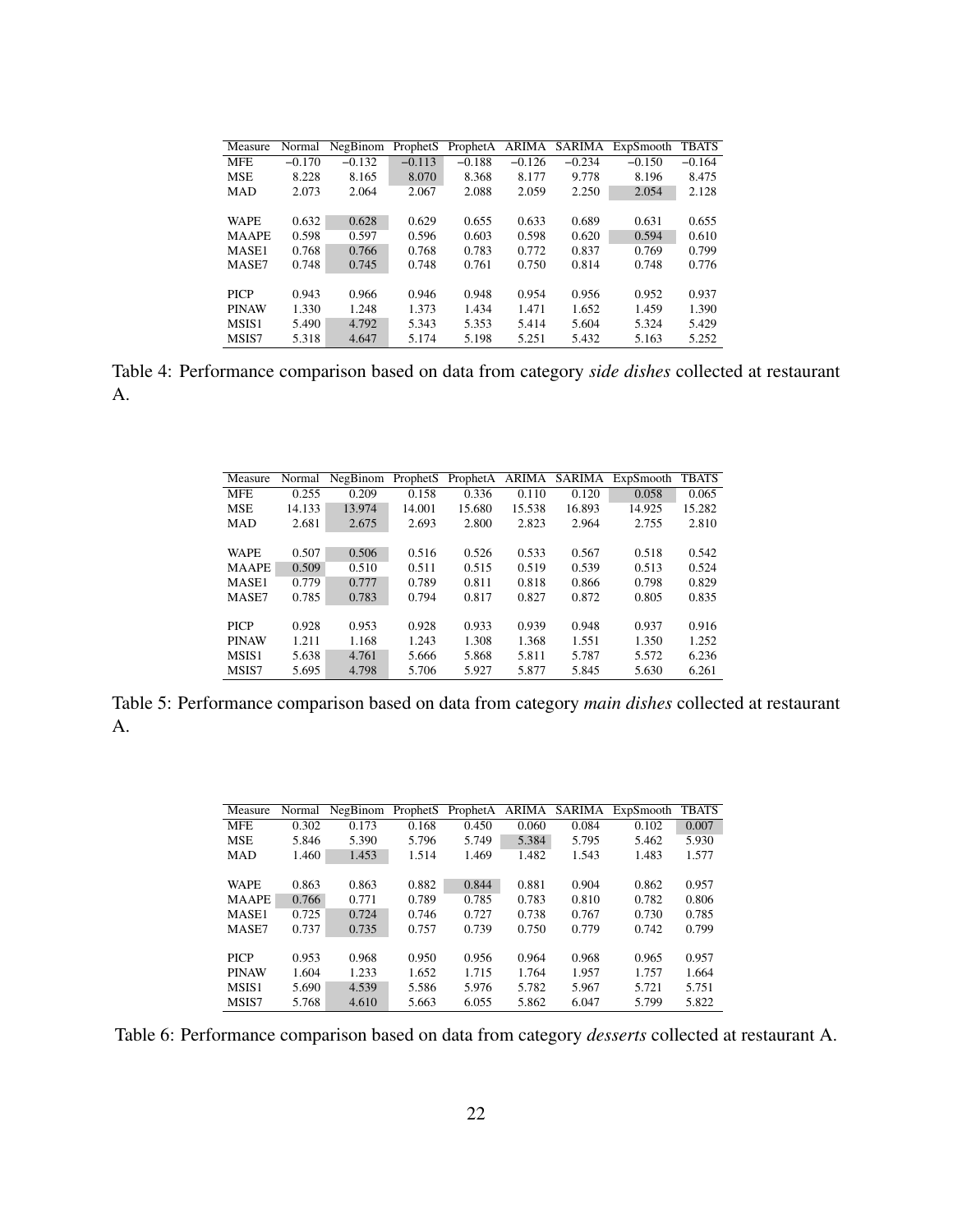

<span id="page-22-0"></span>Figure 2: Structural characteristics of time series A1.





<span id="page-22-1"></span>Figure 3: Structural characteristics of time series A2.

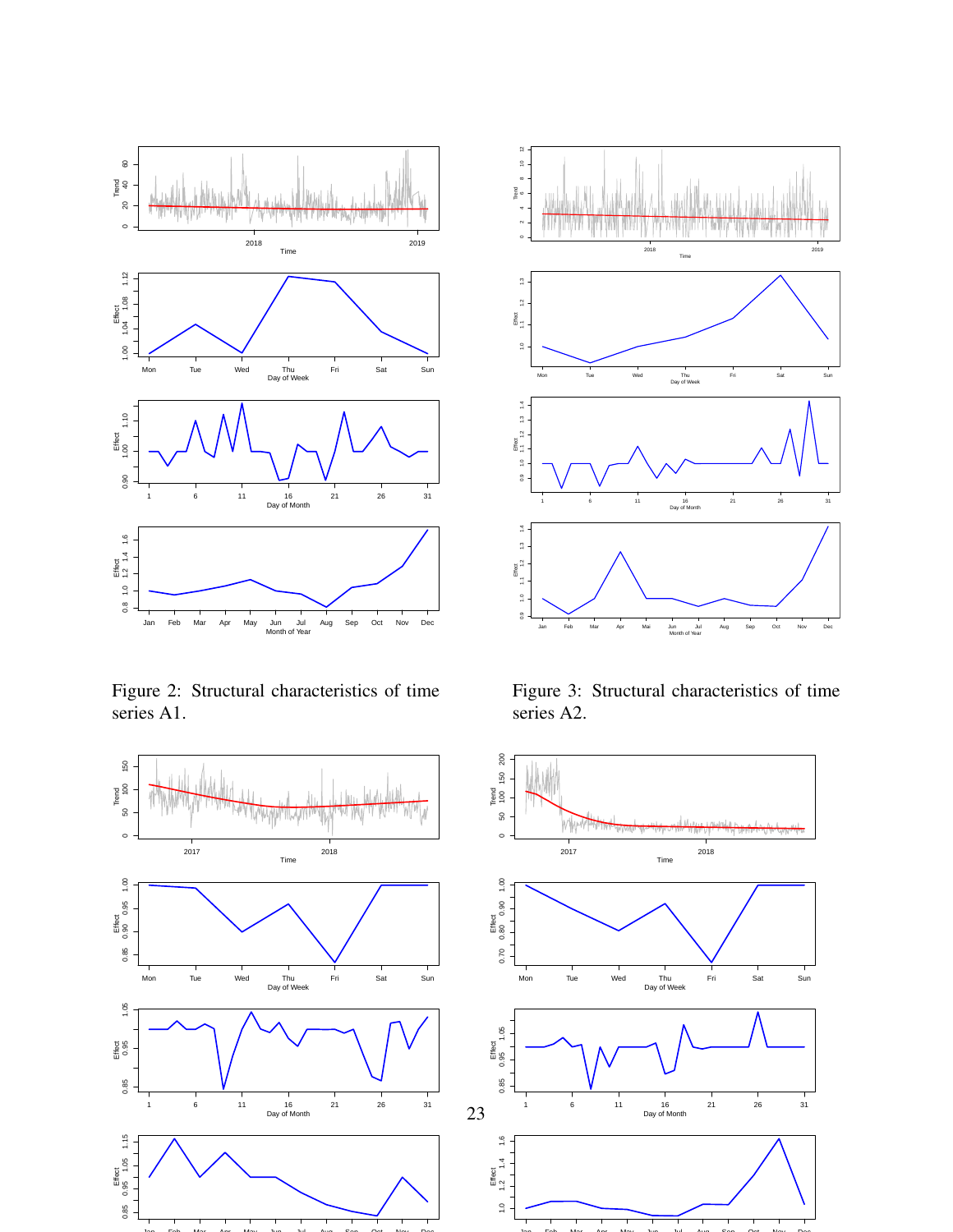

 20 40 60 80 Sales  $\approx$ 2018 2019 Time

Figure 6: Model fit of *Normal* on the time series A1.

<span id="page-23-1"></span>Figure 7: Model fit of *NegBinom* on the time series A1.

<span id="page-23-0"></span>

| Measure      |        | Normal NegBinom | ProphetS | ProphetA | ARIMA    | SARIMA | ExpSmooth | <b>TBATS</b> |
|--------------|--------|-----------------|----------|----------|----------|--------|-----------|--------------|
| <b>MFE</b>   | 0.146  | 0.107           | 0.102    | 0.210    | $-0.002$ | 0.101  | $-0.003$  | $-0.081$     |
| <b>MSE</b>   | 12.320 | 12.184          | 12.044   | 14.037   | 12.704   | 16.114 | 12.901    | 13.928       |
| <b>MAD</b>   | 1.919  | 1.924           | 1.948    | 1.987    | 1.980    | 2.230  | 1.983     | 2.054        |
|              |        |                 |          |          |          |        |           |              |
| <b>WAPE</b>  | 0.611  | 0.613           | 0.622    | 0.623    | 0.633    | 0.714  | 0.630     | 0.644        |
| <b>MAAPE</b> | 0.586  | 0.587           | 0.595    | 0.591    | 0.595    | 0.635  | 0.596     | 0.605        |
| MASE1        | 0.750  | 0.750           | 0.764    | 0.768    | 0.774    | 0.873  | 0.772     | 0.791        |
| MASE7        | 0.747  | 0.747           | 0.761    | 0.764    | 0.771    | 0.870  | 0.769     | 0.787        |
|              |        |                 |          |          |          |        |           |              |
| <b>PICP</b>  | 0.941  | 0.967           | 0.938    | 0.945    | 0.953    | 0.957  | 0.951     | 0.939        |
| <b>PINAW</b> | 1.227  | 1.161           | 1.266    | 1.322    | 1.373    | 1.642  | 1.350     | 1.278        |
| MSIS1        | 5.248  | 4.496           | 5.208    | 5.472    | 5.318    | 5.976  | 5.257     | 5.323        |
| MSIS7        | 5.207  | 4.464           | 5.176    | 5.428    | 5.284    | 5.942  | 5.220     | 5.285        |

Table 7: Performance comparison based on data from category *snacks* collected at restaurant A.

| Measure      | Normal | NegBinom | ProphetS | ProphetA | ARIMA    | SARIMA  | ExpSmooth | <b>TBATS</b>       |
|--------------|--------|----------|----------|----------|----------|---------|-----------|--------------------|
| <b>MFE</b>   | 0.393  | 0.390    | 0.324    | 0.567    | $-0.034$ | 0.002   | 0.063     | 27.114             |
| <b>MSE</b>   | 84.782 | 85.737   | 86.012   | 102.764  | 122.276  | 101.133 | 97.740    | 1 1 24 6 6 2 0 0 0 |
| <b>MAD</b>   | 4.519  | 4.525    | 4.657    | 4.788    | 5.081    | 5.086   | 4.680     | 40.096             |
|              |        |          |          |          |          |         |           |                    |
| <b>WAPE</b>  | 0.739  | 0.733    | 0.812    | 0.750    | 0.763    | 0.824   | 0.745     | 12.048             |
| <b>MAAPE</b> | 0.633  | 0.629    | 0.646    | 0.640    | 0.650    | 0.680   | 0.638     | 0.658              |
| MASE1        | 0.742  | 0.740    | 0.807    | 0.765    | 0.783    | 0.858   | 0.756     | 15.882             |
| MASE7        | 0.744  | 0.742    | 0.813    | 0.767    | 0.786    | 0.861   | 0.758     | 18.417             |
|              |        |          |          |          |          |         |           |                    |
| <b>PICP</b>  | 0.942  | 0.958    | 0.937    | 0.944    | 0.950    | 0.955   | 0.952     | 0.929              |
| <b>PINAW</b> | 1.406  | 1.226    | 1.445    | 1.523    | 1.593    | 1.847   | 1.559     | 1.458              |
| MSIS1        | 5.972  | 4.947    | 7.495    | 6.200    | 6.128    | 6.541   | 5.964     | 609.605            |
| MSIS7        | 5.980  | 4.956    | 7.623    | 6.216    | 6.145    | 6.553   | 5.975     | 710.880            |

Table 8: Performance comparison based on data from category *alcoholic beverages* collected at restaurant A.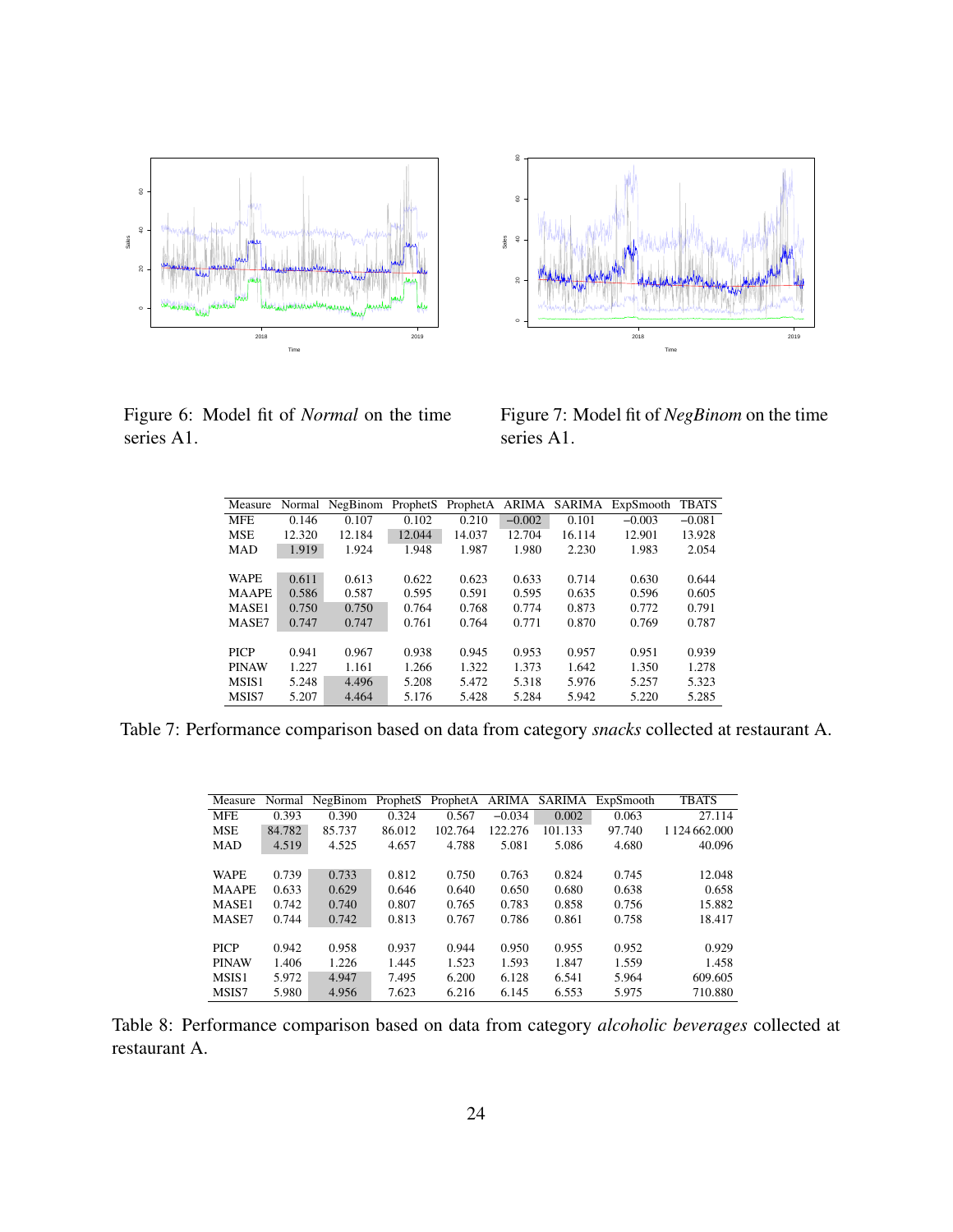

<span id="page-24-0"></span>Figure 8: Coefficients of the trend function (*Normal*, time series A1).



<span id="page-24-1"></span>Figure 9: Coefficients of the trend function (*NegBinom*, time series A1).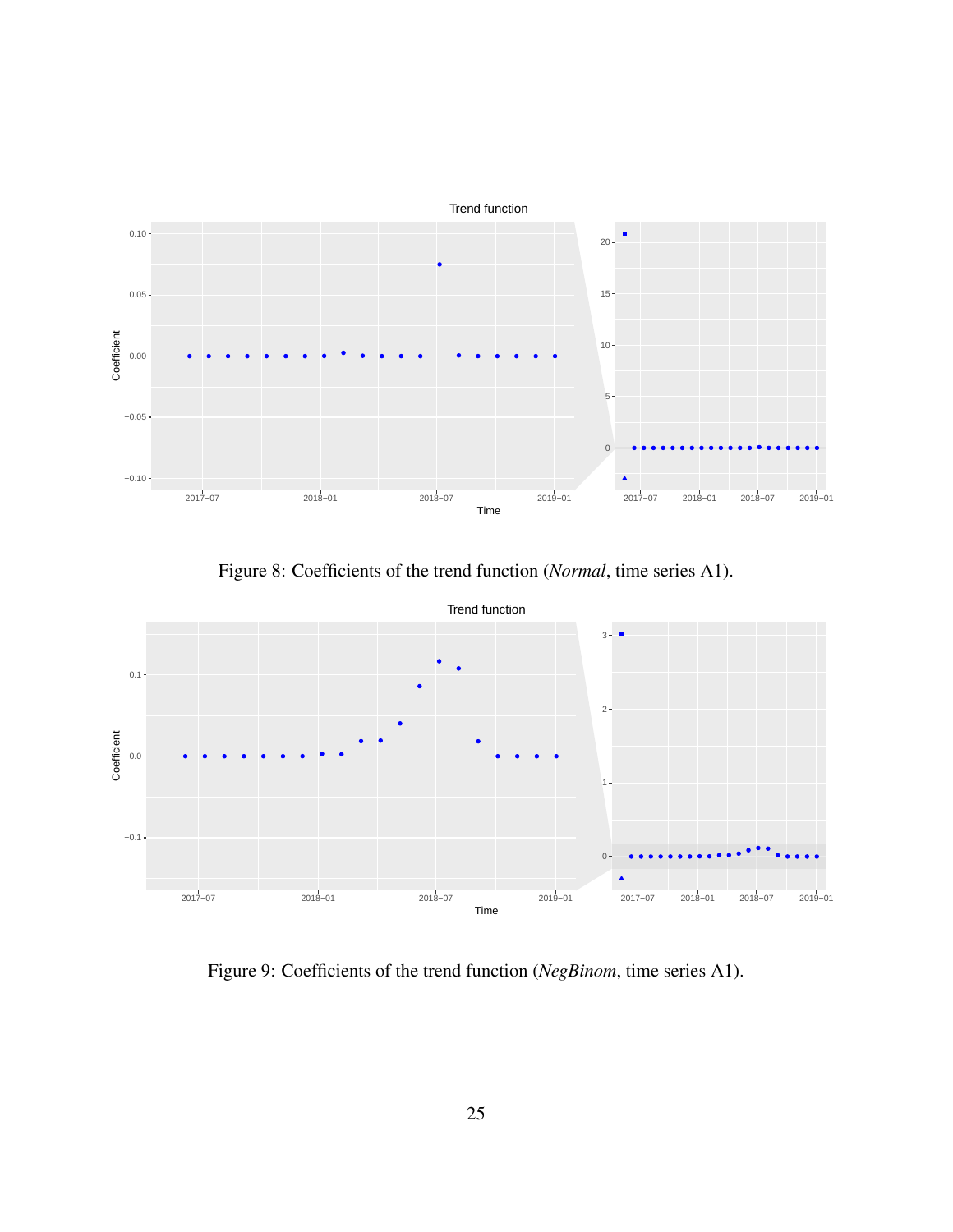Seasonality function



Figure 10: Coefficients of the seasonality function (*Normal*, time series A1).

<span id="page-25-0"></span>

<span id="page-25-1"></span>Figure 11: Coefficients of the seasonality function (*NegBinom*, time series A1).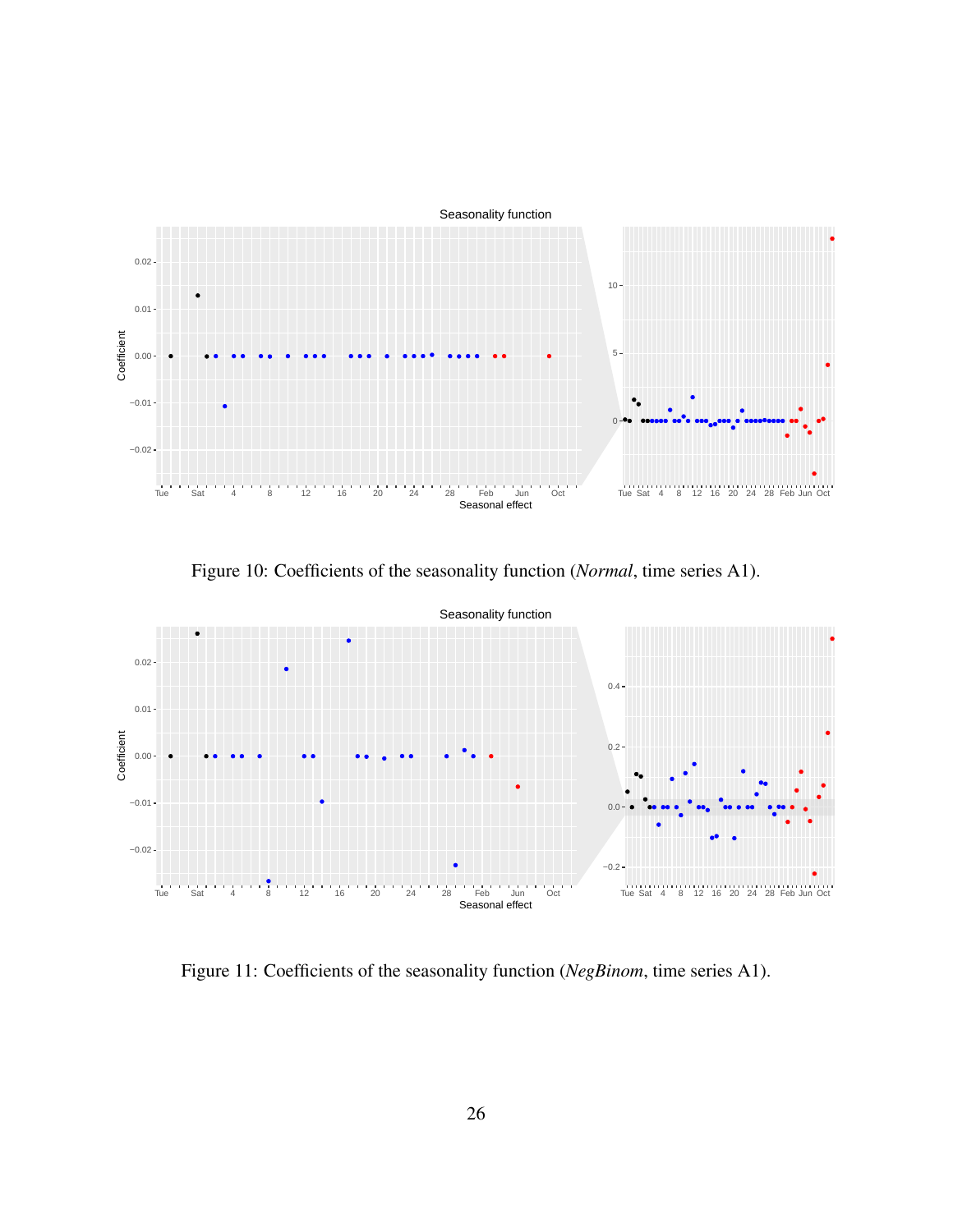

 50 100 150 Sales s. 2017 2018 Time

Figure 12: Model fit of *Normal* on the time series B1.

<span id="page-26-1"></span>Figure 13: Model fit of *NegBinom* on the time series B1.

<span id="page-26-0"></span>

| Measure      |       | Normal NegBinom | ProphetS | ProphetA | ARIMA | SARIMA | ExpSmooth | <b>TBATS</b> |
|--------------|-------|-----------------|----------|----------|-------|--------|-----------|--------------|
| <b>MFE</b>   | 0.167 | 0.128           | 0.113    | 0.109    | 0.033 | 0.027  | 0.007     | 0.077        |
| <b>MSE</b>   | 8.639 | 8.603           | 8.931    | 9.346    | 9.309 | 10.801 | 9.241     | 9.746        |
| <b>MAD</b>   | 2.017 | 2.013           | 2.063    | 2.079    | 2.091 | 2.242  | 2.081     | 2.135        |
|              |       |                 |          |          |       |        |           |              |
| <b>WAPE</b>  | 0.756 | 0.754           | 0.774    | 0.779    | 0.772 | 0.834  | 0.764     | 0.784        |
| <b>MAAPE</b> | 0.684 | 0.684           | 0.699    | 0.691    | 0.695 | 0.728  | 0.694     | 0.706        |
| MASE1        | 0.762 | 0.760           | 0.780    | 0.781    | 0.785 | 0.846  | 0.780     | 0.800        |
| MASE7        | 0.768 | 0.766           | 0.786    | 0.787    | 0.791 | 0.852  | 0.785     | 0.806        |
|              |       |                 |          |          |       |        |           |              |
| <b>PICP</b>  | 0.940 | 0.967           | 0.937    | 0.947    | 0.950 | 0.952  | 0.950     | 0.935        |
| <b>PINAW</b> | 1.414 | 1.228           | 1.458    | 1.528    | 1.557 | 1.792  | 1.556     | 1.485        |
| MSIS1        | 5.725 | 4.523           | 5.717    | 5.925    | 5.838 | 6.211  | 5.766     | 5.969        |
| MSIS7        | 5.770 | 4.559           | 5.764    | 5.972    | 5.887 | 6.260  | 5.812     | 6.020        |

Table 9: Performance comparison based on data from category *non-alcoholic beverages* collected at restaurant A.

| Measure           | Normal    | NegBinom  | ProphetS   | ProphetA   | <b>ARIMA</b> | <b>SARIMA</b> | ExpSmooth | <b>TBATS</b> |
|-------------------|-----------|-----------|------------|------------|--------------|---------------|-----------|--------------|
| <b>MFE</b>        | $-0.735$  | 0.481     | $-2.864$   | $-3.589$   | $-5.061$     | $-9.298$      | $-5.191$  | $-7.498$     |
| <b>MSE</b>        | 37364.710 | 36975.500 | 40 162,940 | 37 331.880 | 36956.450    | 49 030.340    | 38858.290 | 39497.440    |
| <b>MAD</b>        | 44.040    | 41.165    | 47.045     | 44.490     | 45.177       | 49.546        | 45.311    | 46.758       |
|                   |           |           |            |            |              |               |           |              |
| <b>WAPE</b>       | 0.903     | 0.736     | 0.954      | 0.816      | 0.810        | 0.937         | 0.838     | 0.855        |
| <b>MAAPE</b>      | 0.614     | 0.580     | 0.641      | 0.602      | 0.615        | 0.588         | 0.621     | 0.621        |
| MASE1             | 0.924     | 0.840     | 0.985      | 0.840      | 0.857        | 0.899         | 0.890     | 0.894        |
| MASE7             | 0.938     | 0.847     | 0.999      | 0.851      | 0.871        | 0.916         | 0.900     | 0.905        |
|                   |           |           |            |            |              |               |           |              |
| <b>PICP</b>       | 0.913     | 0.910     | 0.894      | 0.943      | 0.941        | 0.939         | 0.948     | 0.914        |
| <b>PINAW</b>      | 2.423     | 1.653     | 2.514      | 2.657      | 2.585        | 2.965         | 98.260    | 2.360        |
| MSIS <sub>1</sub> | 8.288     | 6.620     | 9.709      | 7.498      | 7.540        | 7.825         | 404.466   | 8.099        |
| MSIS7             | 8.497     | 6.793     | 9.923      | 7.677      | 7.750        | 8.052         | 438.253   | 8.238        |
|                   |           |           |            |            |              |               |           |              |

Table 10: Performance comparison based on data collected at restaurant B.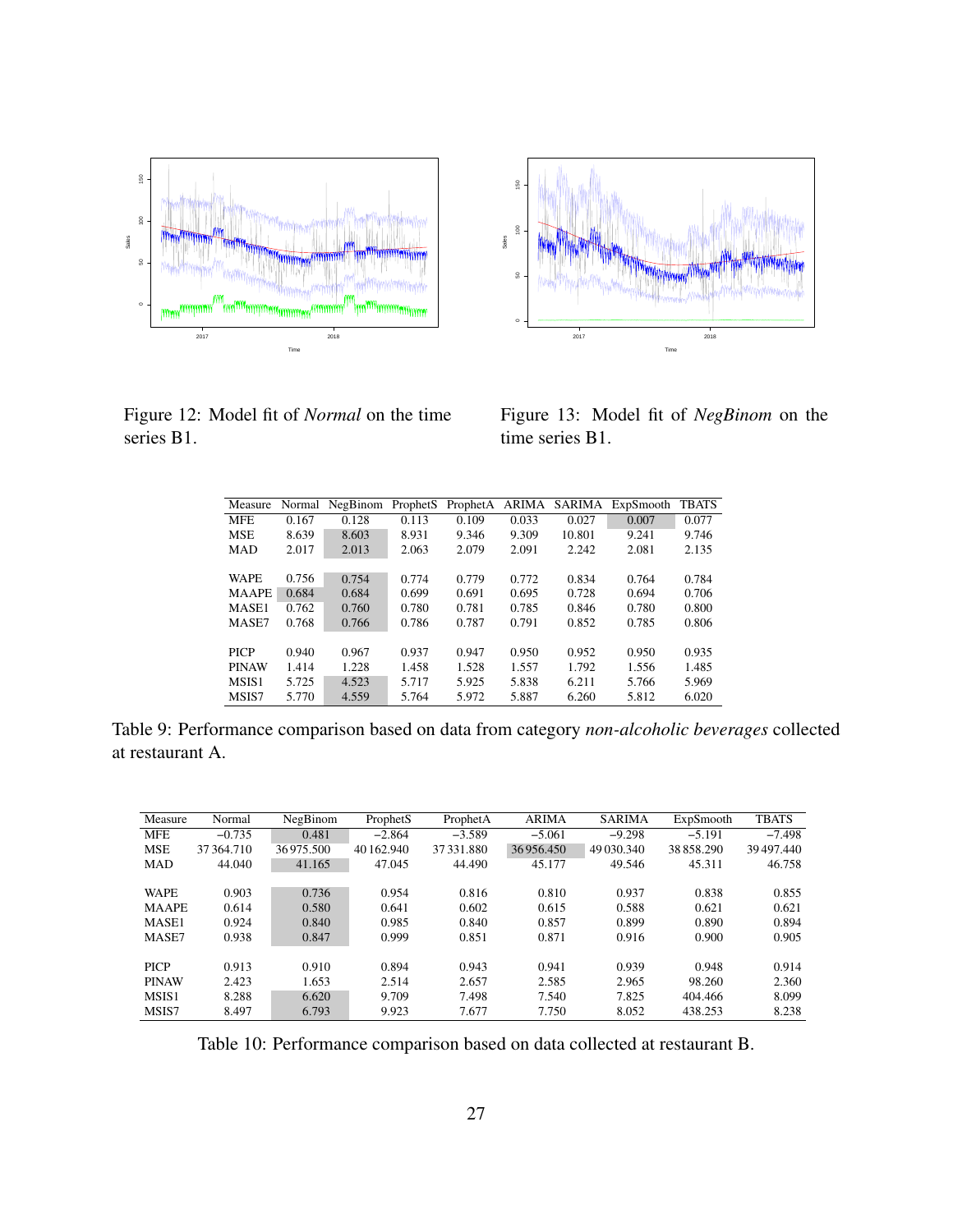

Figure 14: Coefficients of the trend function (*Normal*, time series B1).



Figure 15: Coefficients of the trend function (*NegBinom*, time series B1).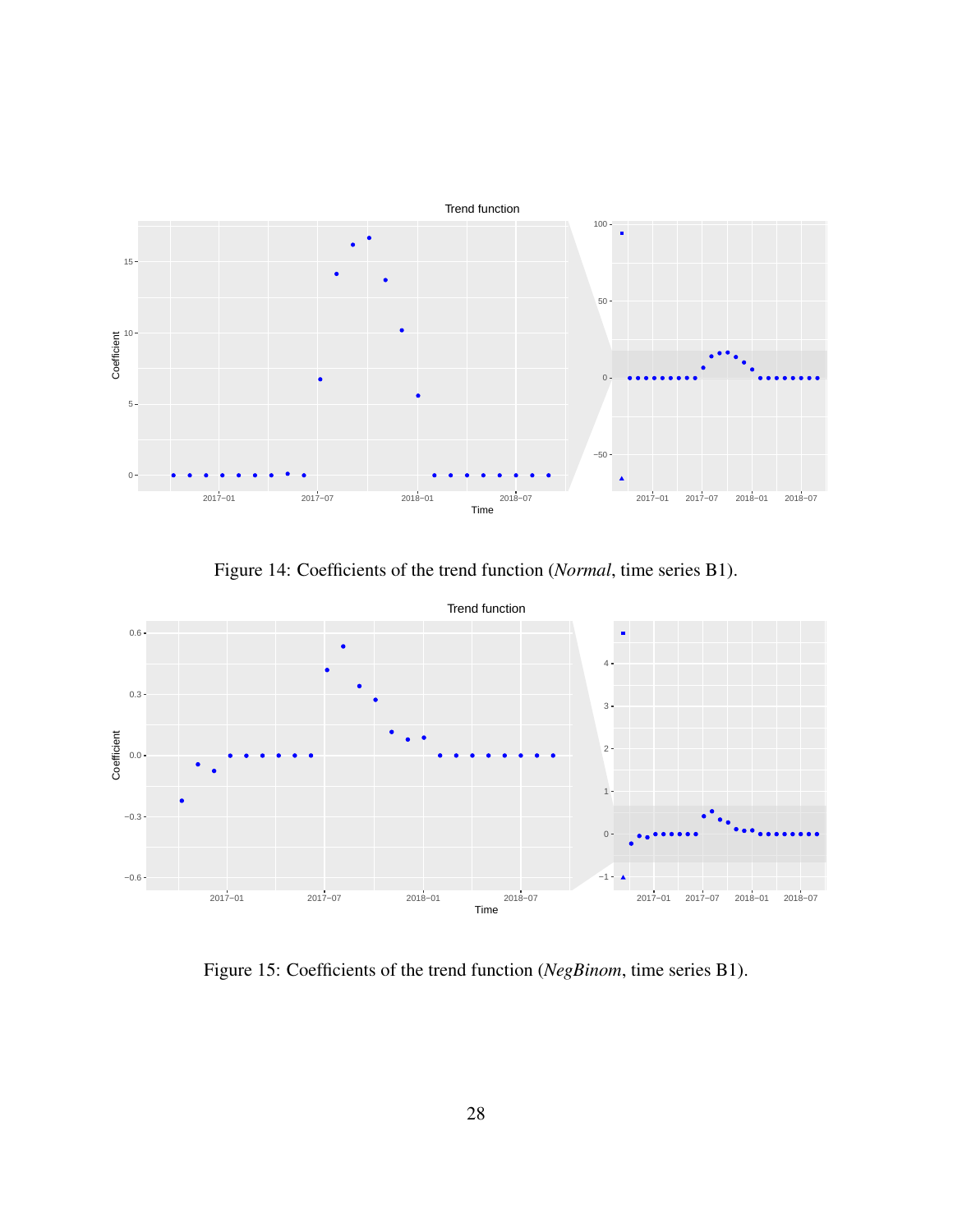Seasonality function



Figure 16: Coefficients of the seasonality function (*Normal*, time series B1).



<span id="page-28-0"></span>Figure 17: Coefficients of the seasonality function (*NegBinom*, time series B1).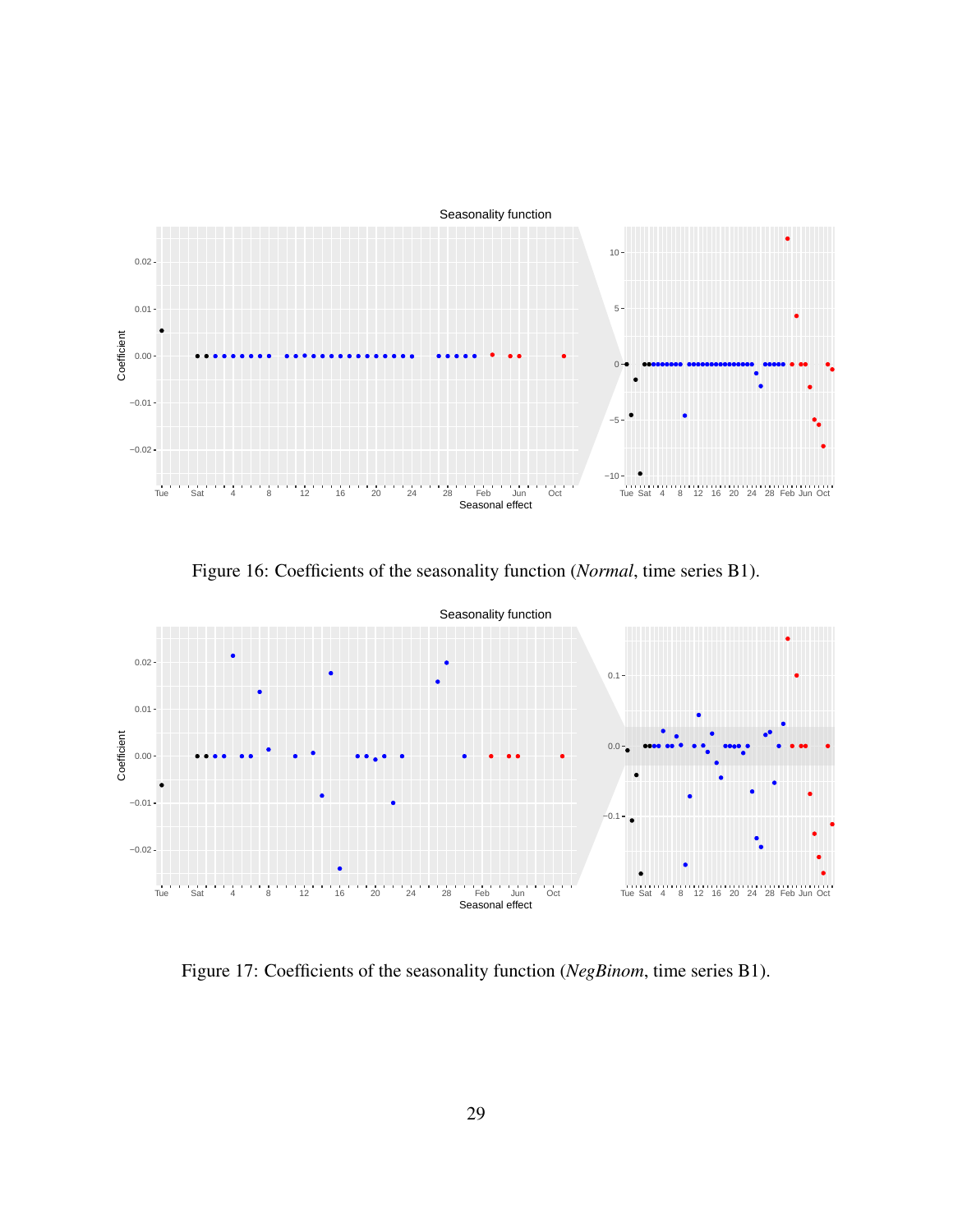







<span id="page-29-0"></span>**Horseshoe prior**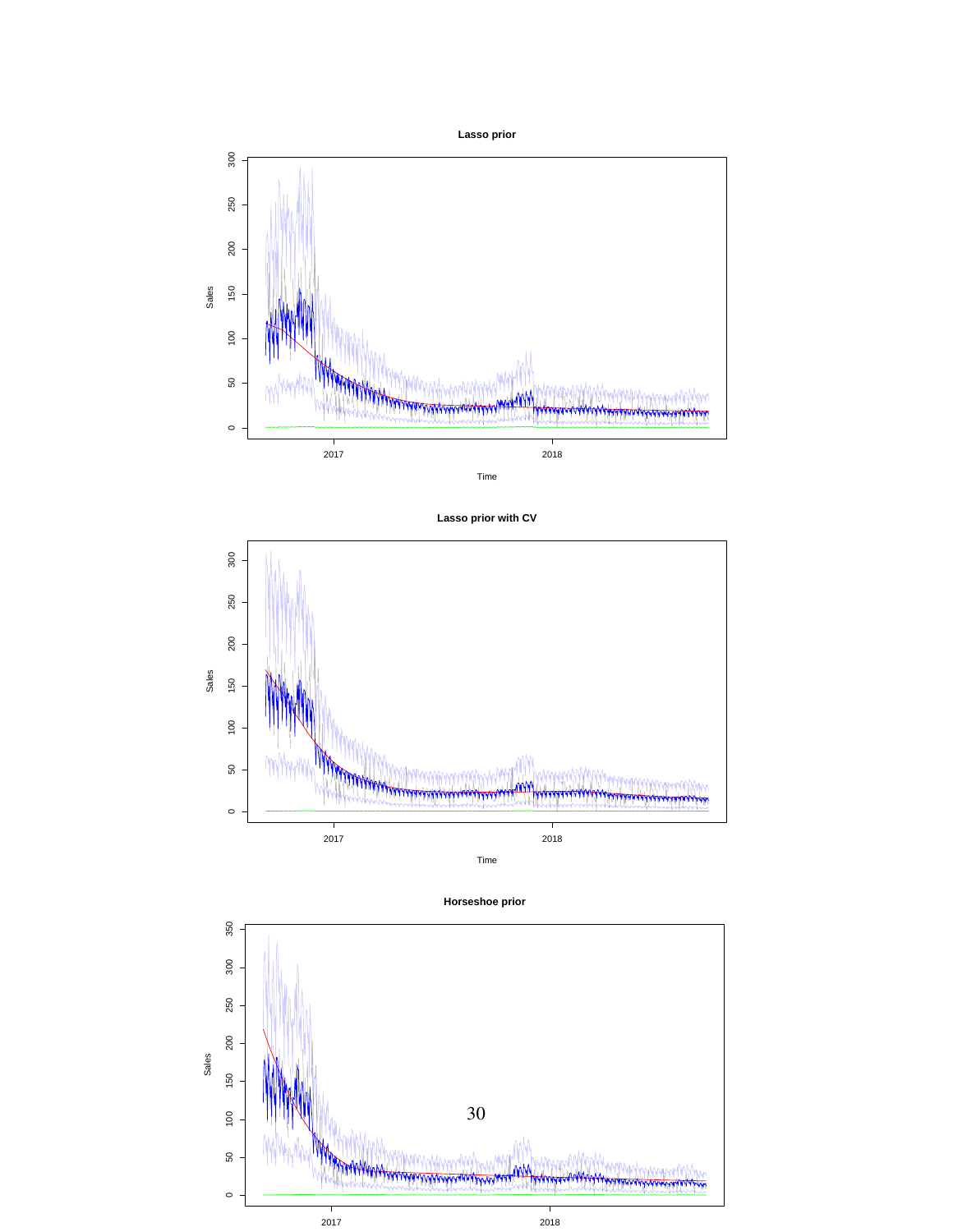

<span id="page-30-0"></span>Figure 19: Trend coefficients of *NegBinom* on the time series B2.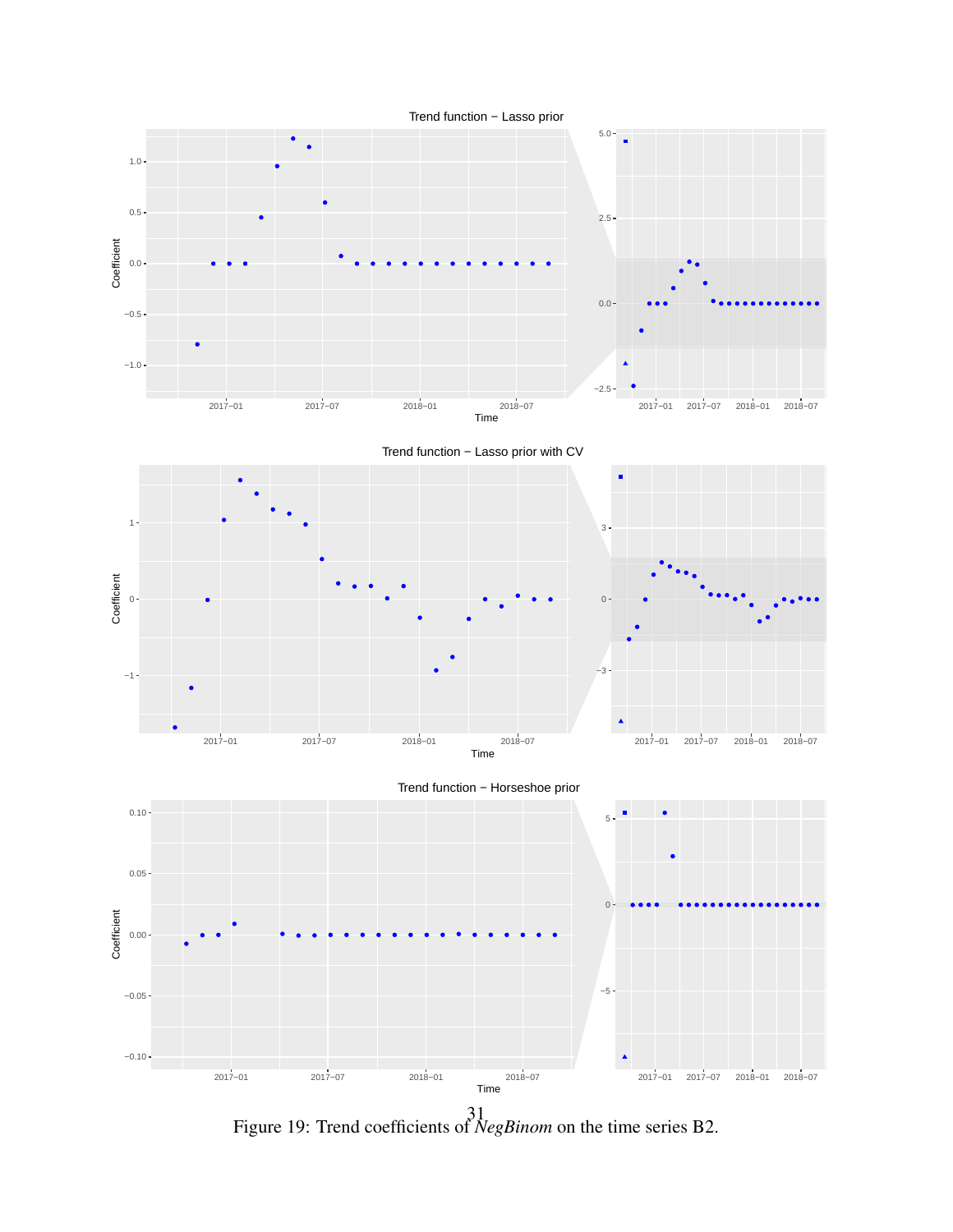|              | Measure Normal without monthly effect Normal with monthly effect NegBinom without monthly effect NegBinom with monthly effect |       |          |          |
|--------------|-------------------------------------------------------------------------------------------------------------------------------|-------|----------|----------|
| <b>MFE</b>   | $-0.004$                                                                                                                      | 0.002 | $-0.011$ | $-0.012$ |
| <b>MSE</b>   | 4.058                                                                                                                         | 3.987 | 4.007    | 3.890    |
| <b>MAD</b>   | 1.609                                                                                                                         | 1.595 | 1.601    | 1.581    |
|              |                                                                                                                               |       |          |          |
| <b>WAPE</b>  | 0.596                                                                                                                         | 0.591 | 0.594    | 0.586    |
| <b>MAAPE</b> | 0.593                                                                                                                         | 0.590 | 0.592    | 0.588    |
| MASE1        | 0.704                                                                                                                         | 0.698 | 0.701    | 0.692    |
| MASE7        | 0.742                                                                                                                         | 0.735 | 0.738    | 0.728    |
|              |                                                                                                                               |       |          |          |
| <b>PICP</b>  | 0.957                                                                                                                         | 0.950 | 0.969    | 0.969    |
| <b>PINAW</b> | 1.260                                                                                                                         | 1.221 | 1.133    | 1.109    |
| MSIS1        | 4.527                                                                                                                         | 4.429 | 3.812    | 3.741    |
| MSIS7        | 4.763                                                                                                                         | 4.660 | 4.012    | 3.937    |

<span id="page-31-0"></span>Table 11: Performance evaluation of the *day of month* effect for time series A2.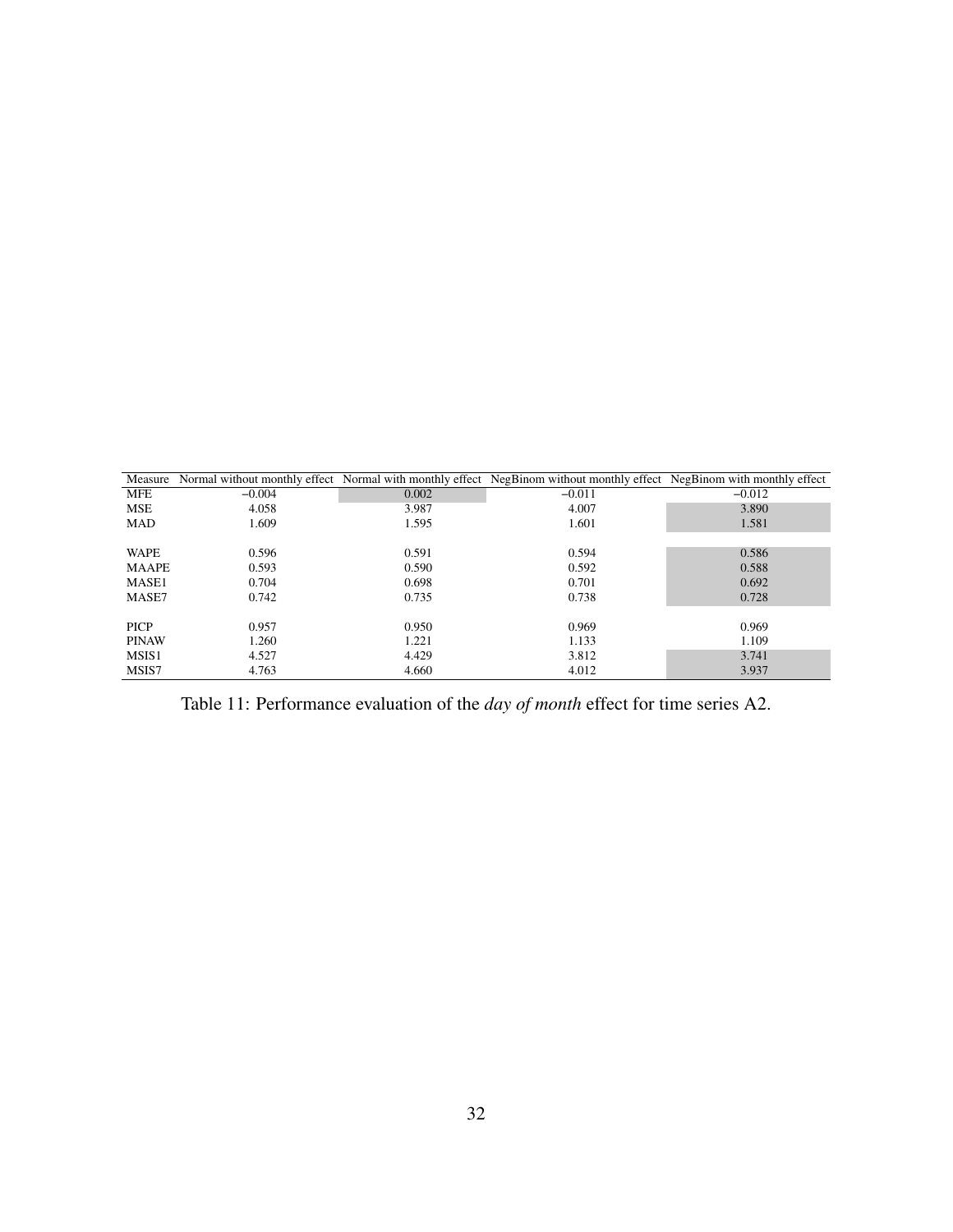# <span id="page-32-3"></span>6 Conclusion & Future Work

In this work, a new approach for predicting future sales of menu items in restaurants and staff canteens was proposed. In particular, two Bayesian generalized additive models were presented. The first one assumes future sales to be normally distributed, while the second one uses the more appropriate negative Binomial distribution. Both approaches use shrinkage priors to automatically learn significant multiple seasonal effects and trend changes. The features learned by the models have a straightforward human interpretation which helps potential users to create the necessary trust and confidence in the methodology. The performance of our approach was extensively evaluated and compared to other well-established forecasting methods. Basis of the analysis were two data sets retrieved from (electronic) Point of Sales (POS) systems collected at a restaurant and a staff canteen. The evaluations show that our approach often provides the best and most robust point predictions overall. Moreover, the prediction intervals of our model with the negative Binomial distribution are notably more accurate than the ones obtained by the other methods.

Currently, our approach only takes account of POS data. This makes it universally applicable, but also limits the prediction quality that can be achieved. In future work, we plan to enrich the data source by weather data, information regarding special events and holidays, and, last but not least, expert knowledge of restaurant managers. Additionally, we want to extend our approach such that it can also predict on hourly basis. Accurate sales predictions on hourly basis will allow an optimization of workforce planning.

# References

- <span id="page-32-2"></span>[1] Environmental impacts of food waste: Learnings and challenges from a case study on UK. *Waste Management*, 76:744–766, 2018. ISSN 0956-053X. doi[:10.1016/j.wasman.2018.03.032.](https://doi.org/10.1016/j.wasman.2018.03.032)
- <span id="page-32-0"></span>[2] 2019 restaurant industry factbook, 2019. URL [https://restaurant.org/](https://restaurant.org/Downloads/PDFs/Research/SOI/restaurant_industry_fact_sheet_2019.pdf) [Downloads/PDFs/Research/SOI/restaurant\\_industry\\_fact\\_sheet\\_](https://restaurant.org/Downloads/PDFs/Research/SOI/restaurant_industry_fact_sheet_2019.pdf) [2019.pdf](https://restaurant.org/Downloads/PDFs/Research/SOI/restaurant_industry_fact_sheet_2019.pdf). [Online; accessed 29-Oct-2019].
- <span id="page-32-1"></span>[3] Restaurant food waste action guide, 2019. URL [https://www.refed.com/](https://www.refed.com/downloads/Restaurant_Guide_Web.pdf) [downloads/Restaurant\\_Guide\\_Web.pdf](https://www.refed.com/downloads/Restaurant_Guide_Web.pdf). [Online; accessed 29-Oct-2019].
- <span id="page-32-5"></span>[4] Anirban Bhattacharya, Debdeep Pati, Natesh S. Pillai, and David B. Dunson. Dirichlet–Laplace priors for optimal shrinkage. *Journal of the American Statistical Association*, 110(512):1479–1490, 2015. doi[:10.1080/01621459.2014.960967.](https://doi.org/10.1080/01621459.2014.960967)
- <span id="page-32-4"></span>[5] Milos Bujisic, Vanja Bogicevic, and H. G. Parsa. The effect of weather factors on restaurant sales. *Journal of Foodservice Business Research*, 20(3):350–370, May 2017. ISSN 1537- 8020, 1537-8039. doi[:10.1080/15378020.2016.1209723.](https://doi.org/10.1080/15378020.2016.1209723)
- <span id="page-32-6"></span>[6] Bob Carpenter, Andrew Gelman, Matthew Hoffman, Daniel Lee, Ben Goodrich, Michael Betancourt, Marcus Brubaker, Jiqiang Guo, Peter Li, and Allen Riddell. Stan: A probabilistic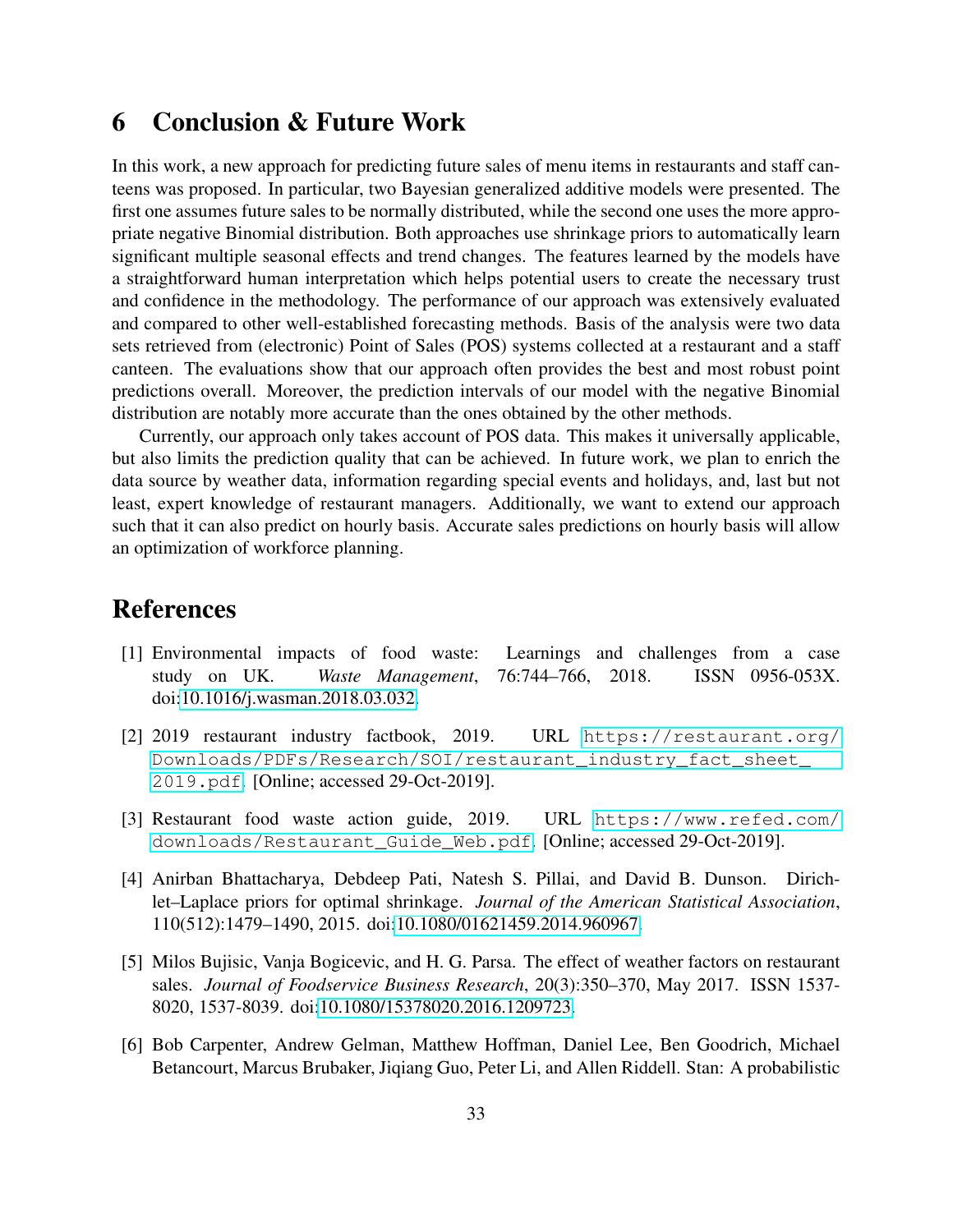programming language. *Journal of Statistical Software, Articles*, 76(1):1–32, 2017. ISSN 1548-7660. doi[:10.18637/jss.v076.i01.](https://doi.org/10.18637/jss.v076.i01)

- <span id="page-33-6"></span>[7] Carlos M. Carvalho, Nicholas G. Polson, and James G. Scott. The horseshoe estimator for sparse signals. *Biometrika*, 97(2):465–480, 2010. doi[:10.2307/25734098.](https://doi.org/10.2307/25734098)
- <span id="page-33-10"></span>[8] J. W. Chase. Measuring forecast accuracy. *The Journal of Business Forecasting Methods & Systems*, 14:2, 1995.
- <span id="page-33-0"></span>[9] Alisha Coleman-Jensen, Matthew P. Rabbitt, Christian A. Gregory, and Anita Singh. Household food security in the United States in 2018, err-270,. *U.S. Department of Agriculture, Economic Research Service*, September 2019. URL [https://www.ers.usda.gov/](https://www.ers.usda.gov/webdocs/publications/94849/err-270.pdf?v=963.1) [webdocs/publications/94849/err-270.pdf?v=963.1](https://www.ers.usda.gov/webdocs/publications/94849/err-270.pdf?v=963.1).
- <span id="page-33-8"></span>[10] R. W. Conway and W. L. Maxwell. A queuing model with state dependent service rates. *Journal of Industrial Engineering*, 12:132–136, 1962.
- <span id="page-33-3"></span>[11] David A. Cranage and William P. Andrew. A comparison of time series and econometric models for forecasting restaurant sales. *International Journal of Hospitality Management*, 11 (2):129–142, 1992. doi[:10.1016/0278-4319\(92\)90006-H.](https://doi.org/10.1016/0278-4319(92)90006-H)
- <span id="page-33-7"></span>[12] Ludwig Fahrmeir, Thomas Kneib, Stefan Lang, and Brian Marx. *Regression - Models, Methods and Applications*. Springer, Berlin Heidelberg, 2013. doi[:10.1007/978-3-642-34333-9.](https://doi.org/10.1007/978-3-642-34333-9)
- <span id="page-33-2"></span>[13] Frank G. Forst. Forecasting restaurant sales using multiple regression and Box-Jenkins analysis. *Journal of Applied Business Research*, 8(2):15–19, 1992. doi[:10.19030/jabr.v8i2.6157.](https://doi.org/10.19030/jabr.v8i2.6157)
- <span id="page-33-9"></span>[14] Andrew Gelman. Prior choice recommendations. [https://github.com/stan-dev/](https://github.com/stan-dev/stan/wiki/Prior-Choice-Recommendations) [stan/wiki/Prior-Choice-Recommendations](https://github.com/stan-dev/stan/wiki/Prior-Choice-Recommendations), 2019. [Online; accessed 03-Nov-2019].
- <span id="page-33-11"></span>[15] Tilmann Gneiting and Adrian E Raftery. Strictly proper scoring rules, prediction, and estimation. *Journal of the American Statistical Association*, 102(477):359–378, 2007. doi[:10.1198/016214506000001437.](https://doi.org/10.1198/016214506000001437)
- <span id="page-33-4"></span>[16] Phillip G. Gould, Anne B. Koehler, J. Keith Ord, Ralph D. Snyder, Rob J. Hyndman, and Farshid Vahid-Araghi. Forecasting time series with multiple seasonal patterns. *European Journal of Operational Research*, 191(1):207–222, 2008. ISSN 0377-2217. doi[:10.1016/j.ejor.2007.08.024.](https://doi.org/10.1016/j.ejor.2007.08.024)
- <span id="page-33-5"></span>[17] Trevor Hastie and Robert Tibshirani. Generalized additive models: Some applications. *Journal of the American Statistical Association*, 82(398):371–386, 1987. ISSN 01621459. doi[:10.2307/2289439.](https://doi.org/10.2307/2289439)
- <span id="page-33-1"></span>[18] Michael E. Hickey and Gulnihal Ozbay. Food waste in the United States: A contributing factor toward environmental instability. *Frontiers in Environmental Science*, 2:51, 2014. ISSN 2296-665X. doi[:10.3389/fenvs.2014.00051.](https://doi.org/10.3389/fenvs.2014.00051)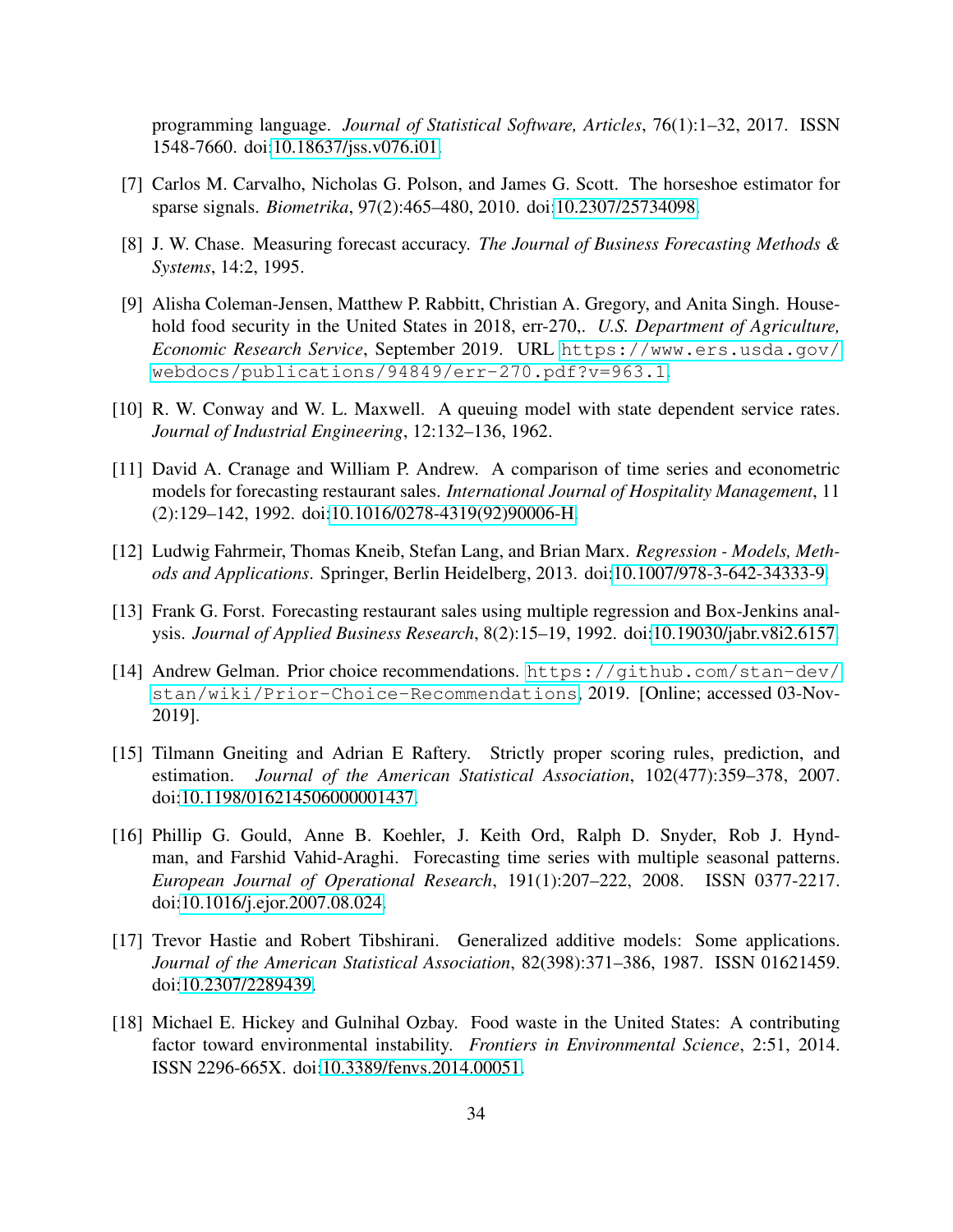- <span id="page-34-6"></span>[19] Joseph M. Hilbe, Rafael S. de Souza, and Emille E. O. Ishida. *Bayesian Models for Astrophysical Data: Using R, JAGS, Python, and Stan*. Cambridge University Press, 2017. doi[:10.1017/CBO9781316459515.](https://doi.org/10.1017/CBO9781316459515)
- <span id="page-34-3"></span>[20] Charles C. Holt. Forecasting seasonals and trends by exponentially weighted moving averages. *International Journal of Forecasting*, 20(1):5–10, 2004. doi[:10.1016/j.ijforecast.2003.09.015.](https://doi.org/10.1016/j.ijforecast.2003.09.015)
- <span id="page-34-1"></span>[21] Clark Hu, Ming Chen, and Shiang-Lih Chen McCain. Forecasting in short-term planning and management for a casino buffet restaurant. *Journal of Travel & Tourism Marketing*, 16(2-3): 79–98, July 2004. doi[:10.1300/J073v16n02\\_07.](https://doi.org/10.1300/J073v16n02_07)
- <span id="page-34-5"></span>[22] Rob Hyndman, George Athanasopoulos, Christoph Bergmeir, Gabriel Caceres, Leanne Chhay, Mitchell O'Hara-Wild, Fotios Petropoulos, Slava Razbash, Earo Wang, and Farah Yasmeen. *forecast: Forecasting functions for time series and linear models*, 2019. URL <http://pkg.robjhyndman.com/forecast>. R package version 8.9.
- <span id="page-34-4"></span>[23] Rob J Hyndman and Yeasmin Khandakar. Automatic time series forecasting: The forecast package for R. *Journal of Statistical Software*, 26(3):1-22, 2008. URL [http://www.](http://www.jstatsoft.org/article/view/v027i03) [jstatsoft.org/article/view/v027i03](http://www.jstatsoft.org/article/view/v027i03).
- <span id="page-34-8"></span>[24] Rob J. Hyndman and Anne B. Koehler. Another look at measures of forecast accuracy. *International Journal of Forecasting*, 22(4):679–688, 2006. ISSN 0169-2070. doi[:10.1016/j.ijforecast.2006.03.001.](https://doi.org/10.1016/j.ijforecast.2006.03.001)
- <span id="page-34-10"></span>[25] Rob J Hyndman, Anne B Koehler, Ralph D Snyder, and Simone Grose. A state space framework for automatic forecasting using exponential smoothing methods. *International Journal of Forecasting*, 18(3):439–454, 2002. ISSN 0169-2070. doi[:10.1016/S0169-2070\(01\)00110-](https://doi.org/10.1016/S0169-2070(01)00110-8) [8.](https://doi.org/10.1016/S0169-2070(01)00110-8)
- <span id="page-34-2"></span>[26] Y. Kaneko and K. Yada. A deep learning approach for the prediction of retail store sales. In *2016 IEEE 16th International Conference on Data Mining Workshops (ICDMW)*, pages 531–537, Dec 2016. doi[:10.1109/ICDMW.2016.0082.](https://doi.org/10.1109/ICDMW.2016.0082)
- <span id="page-34-9"></span>[27] Abbas Khosravi, Saeid Nahavandi, and Doug Creighton. A prediction interval-based approach to determine optimal structures of neural network metamodels. *Expert Systems with Applications*, 37(3):2377–2387, 2010. ISSN 0957-4174. doi[:10.1016/j.eswa.2009.07.059.](https://doi.org/10.1016/j.eswa.2009.07.059)
- <span id="page-34-7"></span>[28] Sungil Kim and Heeyoung Kim. A new metric of absolute percentage error for intermittent demand forecasts. *International Journal of Forecasting*, 32(3):669–679, 2016. ISSN 0169- 2070. doi[:10.1016/j.ijforecast.2015.12.003.](https://doi.org/10.1016/j.ijforecast.2015.12.003)
- <span id="page-34-0"></span>[29] Agnieszka Lasek, Nick Cercone, and Jim Saunders. Restaurant sales and customer demand forecasting: Literature survey and categorization of methods. In Alberto Leon-Garcia, Radim Lenort, David Holman, David Staš, Veronika Krutilova, Pavel Wicher, Dagmar Cagáňová, Daniela Špirková, Julius Golej, and Kim Nguyen, editors, *Smart City 360*, pages 479–491,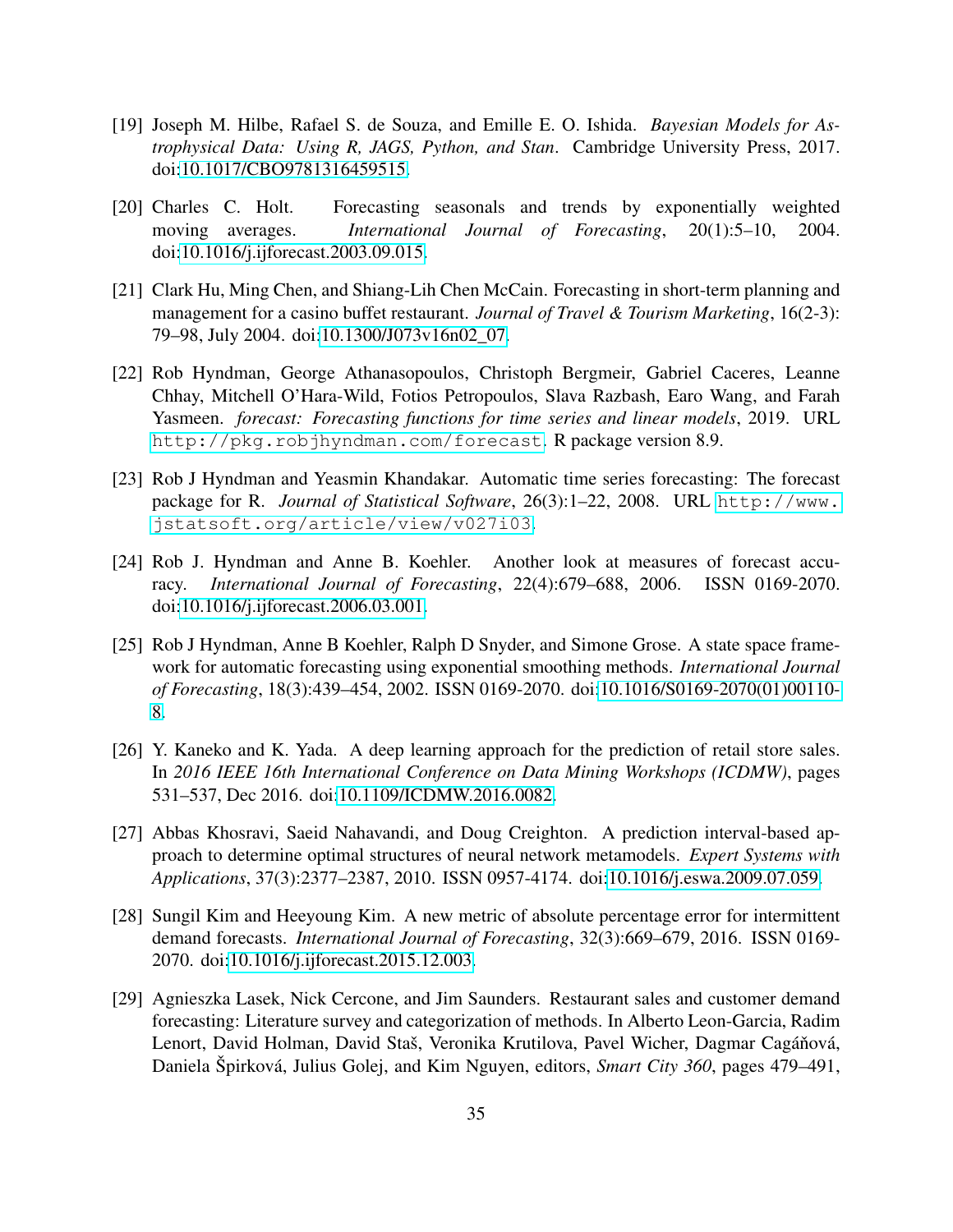Cham, 2016. Springer International Publishing. ISBN 978-3-319-33681-7. doi[:10.1007/978-](https://doi.org/10.1007/978-3-319-33681-7_40) [3-319-33681-7\\_40.](https://doi.org/10.1007/978-3-319-33681-7_40)

- <span id="page-35-10"></span>[30] Alysha M. De Livera, Rob J. Hyndman, and Ralph D. Snyder. Forecasting time series with complex seasonal patterns using exponential smoothing. *Journal of the American Statistical Association*, 106(496):1513–1527, 2011. doi[:10.1198/jasa.2011.tm09771.](https://doi.org/10.1198/jasa.2011.tm09771)
- <span id="page-35-4"></span>[31] E. Makalic and D. F. Schmidt. A simple sampler for the horseshoe estimator. *IEEE Signal Processing Letters*, 23(1):179–182, 2016. doi[:10.1109/LSP.2015.2503725.](https://doi.org/10.1109/LSP.2015.2503725)
- <span id="page-35-8"></span>[32] Spyros Makridakis, Evangelos Spiliotis, and Vassilios Assimakopoulos. The M4 competition: 100,000 time series and 61 forecasting methods. *International Journal of Forecasting*, 36(1): 54–74, 2020. ISSN 0169-2070. doi[:10.1016/j.ijforecast.2019.04.014.](https://doi.org/10.1016/j.ijforecast.2019.04.014) M4 Competition.
- <span id="page-35-3"></span>[33] Trevor Park and George Casella. The Bayesian Lasso. *Journal of the American Statistical Association*, 103(482):681–686, 2008. doi[:10.1198/016214508000000337.](https://doi.org/10.1198/016214508000000337)
- <span id="page-35-7"></span>[34] R Core Team. *R: A Language and Environment for Statistical Computing*. R Foundation for Statistical Computing, Vienna, Austria, 2019. URL <https://www.R-project.org>.
- <span id="page-35-1"></span>[35] Dennis Reynolds, Imran Rahman, and William Balinbin. Econometric modeling of the U.S. restaurant industry. *International Journal of Hospitality Management*, 34:317–323, September 2013. doi[:10.1016/j.ijhm.2013.04.003.](https://doi.org/10.1016/j.ijhm.2013.04.003)
- <span id="page-35-5"></span>[36] Veronika Rockova and Edward I. George. The spike-and-slab LASSO. *Journal of the American Statistical Association*, 113(521):431–444, 2018. doi[:10.1080/01621459.2016.1260469.](https://doi.org/10.1080/01621459.2016.1260469)
- <span id="page-35-0"></span>[37] Kisang Ryu and Alfonso Sanchez. The evaluation of forecasting methods at an institutional foodservice dining facility. *The Journal of Hospitality Financial Management*, 11(1):27–45, 2003.
- <span id="page-35-9"></span>[38] Yanxia Shen, Xu Wang, and Jie Chen. Wind power forecasting using multi-objective evolutionary algorithms for wavelet neural network-optimized prediction intervals. *Applied Sciences*, 8:185, 2018.
- <span id="page-35-11"></span>[39] Ralph D. Snyder, J. Keith Ord, and Adrian Beaumont. Forecasting the intermittent demand for slow-moving inventories: A modelling approach. *International Journal of Forecasting*, 28(2):485–496, 2012. ISSN 0169-2070. doi[:10.1016/j.ijforecast.2011.03.009.](https://doi.org/10.1016/j.ijforecast.2011.03.009)
- <span id="page-35-6"></span>[40] Stan Development Team. RStan: The R interface to Stan, 2018. URL [http://mc-stan.](http://mc-stan.org/) [org/](http://mc-stan.org/). R package version 2.18.2.
- <span id="page-35-2"></span>[41] Takashi Tanizaki, Tomohiro Hoshino, Takeshi Shimmura, and Takeshi Takenaka. Demand forecasting in restaurants using machine learning and statistical analysis. *Procedia CIRP*, 79: 679–683, 2019. ISSN 2212-8271. doi[:10.1016/j.procir.2019.02.042.](https://doi.org/10.1016/j.procir.2019.02.042) 12th CIRP Conference on Intelligent Computation in Manufacturing Engineering, 18-20 July 2018, Gulf of Naples, Italy.